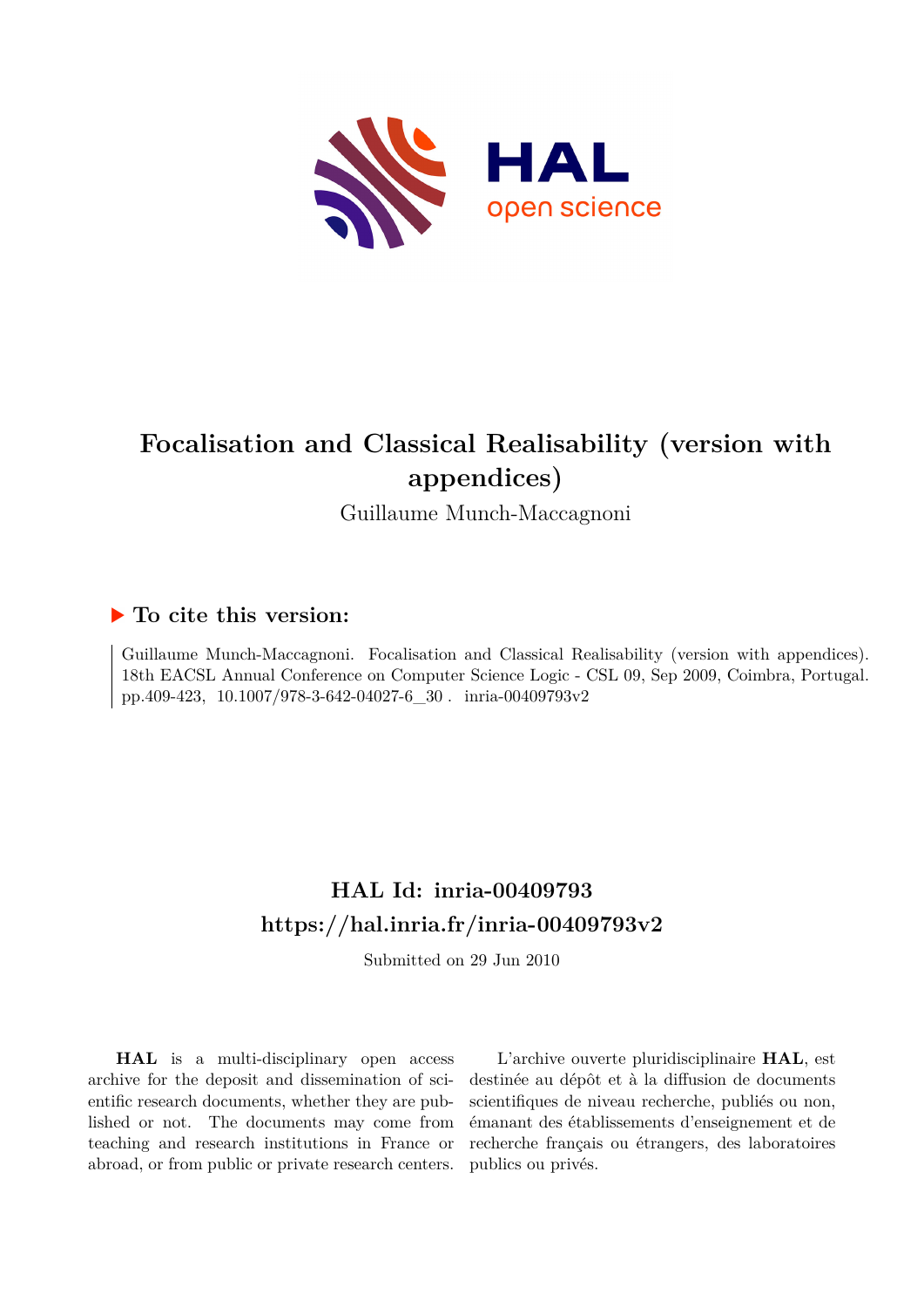# **Focalisation and Classical Realisability**<sup>∗</sup>

Guillaume Munch-Maccagnoni†

**Abstract** We develop a polarised variant of Curien and Herbelin's  $λμ\tilde{μ}$  calculus suitable for sequent calculi that admit a focalising cut elimination (i.e. whose proofs are focalised when cut-free), such as Girard's classical logic LC or linear logic. This gives a setting in which Krivine's classical realisability extends naturally (in particular to callby-value), with a presentation in terms of orthogonality. We give examples of applications to the theory of programming languages.

In this version extended with appendices, we in particular give the two-sided formulation of classical logic with the involutive classical negation. We also show that there is, in classical realisability, a notion of *internal completeness* similar to the one of Ludics.

### **Contents**

| 1. Introduction                                                                | 1  |
|--------------------------------------------------------------------------------|----|
| 2. Focalising System L                                                         | 3  |
| 3. Realisability                                                               | 5  |
| 4. Applications                                                                | 7  |
| 5. Conclusion                                                                  | 8  |
| A. Two-sided $L_{\text{foc}}$ and $LK_{\text{pol}}$ and the classical negation | 9  |
| <b>B.</b> Patterns                                                             | 14 |
| C. Units                                                                       | 14 |
| D. Internal completeness                                                       | 15 |
| E. CBV and CBN $\lambda$ calculus in L <sub>foc</sub>                          | 16 |
| F. Details on the difference with the original formula-<br>tion of LC          | 17 |
| <b>G. Neutral Atoms</b>                                                        | 18 |
| H. Detailed proofs                                                             | 19 |

## **1. Introduction**

When Curien and Herbelin unveil in [CH00] the computational structure of the sequent calculus, they exhibit a model of computation with a simple interaction between *code v* and *environment e* inside *commands*  $c = \langle v | e \rangle$  that recalls abstract machines. This is called the  $\bar{\lambda}\mu\tilde{\mu}$  calculus but, following Herbelin [Her08], we will call it system L, as a reference to the tradition of giving sequent calculi names that begin with this letter.

When the proofs from sequent calculus are represented this way, the symmetry of the logic is reflected in the fact that it is the same syntax that describes code (*v*) and environment (*e*). In particular, each half of the command can bind the other half with the syntax  $\mu x.c'$  (where  $\mu$ is a binder, and the variable *x* is bound in the command *c* 0 – we in fact merge in a single letter Curien-Herbelin's  $\mu$  and  $\tilde{\mu}$ ). This leads to computational ambiguities of the following form:

$$
c \left[ \mu y.c'/x \right] \stackrel{?}{\leftarrow} \langle \mu x.c \, || \mu y.c' \rangle \stackrel{?}{\rightarrow} c' \left[ \mu x.c/y \right]
$$

In the special case of classical logic,  $x$  and  $y$  can both be fresh in  $c$  and  $c'$ . The above can therefore lead to the identification of  $c$  and  $c'$  without any further assumption (*Lafont's critical pair*).

If the goal is to find a computational interpretation of classical sequent calculus, then such ambiguities have to be lifted. Curien and Herbelin [CH00] have achieved an important step in this direction when they have shown that solving the critical pair in favour of the left reduction above yields a computation that corresponds to usual call-by-value (CBV), while the converse choice yields one that corresponds to call-by-name (CBN).

**Focalisation** Here we tackle this problem from the point of view of focalisation [And92, Gir91]. In the realm of logic programming, Andreoli's focalisation [And92] divides the binary connectives of linear logic (LL) among two groups we shall call the *positive*s and the *negative*s. The distinction is motivated by the fact that they can be subject to different assumptions during proof-search. Not long after Andreoli's work, Girard [Gir91] considered focalisation as a way to determinise classical sequent calculus with the classical logic LC, which gives an operational status to these polarities. In the first part of the paper (Section 2) we give a syntax for LC and LL derived from Curien-Herbelin's calculus, the *focalising system* L (L<sub>foc</sub>). Despite the age of LC and the proximity of this logic with programming languages, it is the first time that such a

<sup>∗</sup>Version with appendices, August 2009. Sections 1–5 appeared in E. Grädel and R. Kahle (Eds.): CSL 2009, LNCS 5771, pp. 409–423, Springer-Verlag. Revised in June 2010 essentially to amend the proof of Example 14.

<sup>†</sup>Université Paris 7 / INRIA Rocquencourt. Partially funded by INRIA Saclay and the University of Pennsylvania.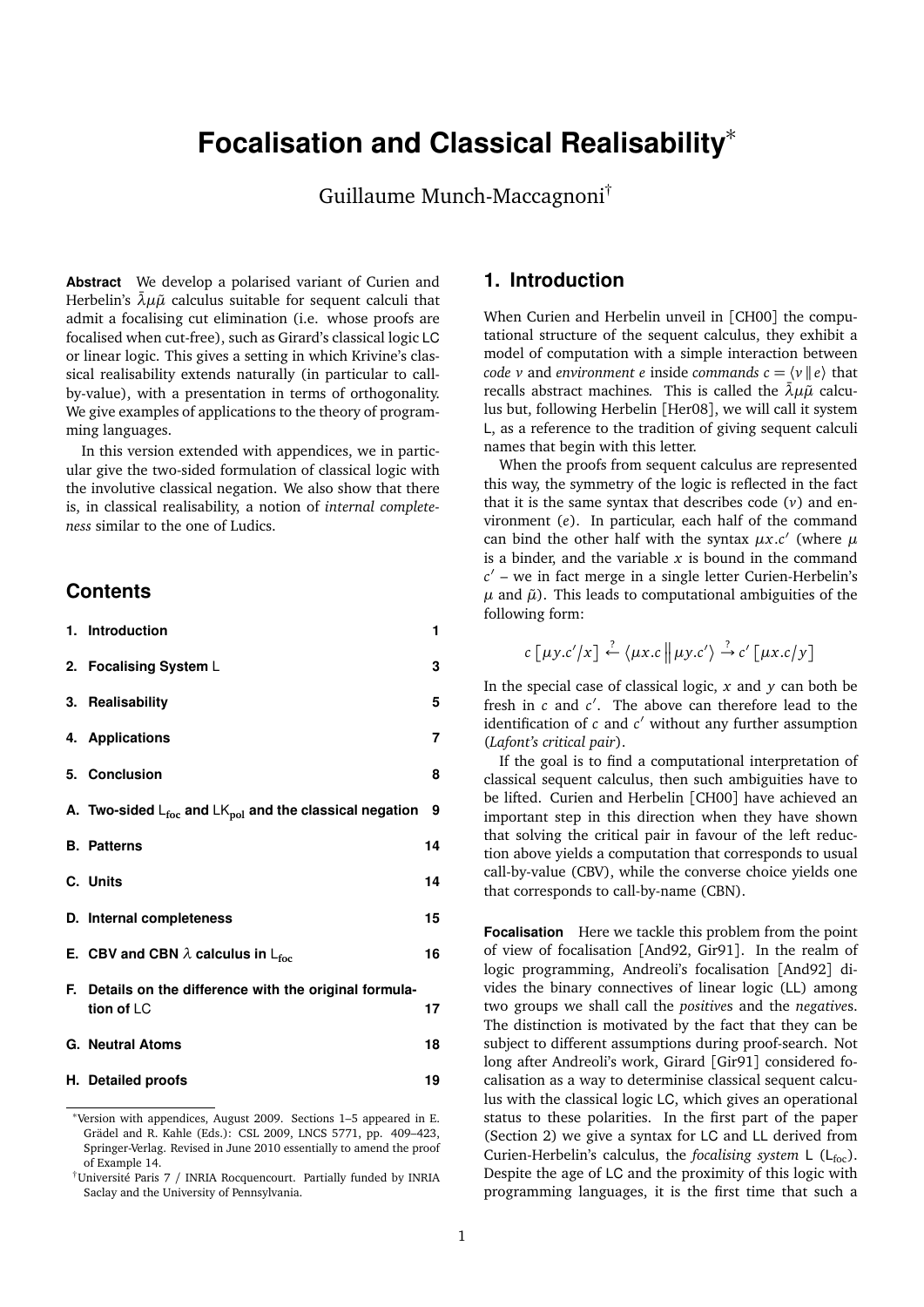term language is presented, thus answering a question from Girard [Gir91] (see comparison with other works).

The positives are the *tensor* ⊗, whose (right- ) introduction rule we represent with a pair  $(\cdot, \cdot)$ , and the *plus* ⊕, whose (right-)introduction rules we represent with the two injections  $\iota_1(\cdot)$  and  $\iota_2(\cdot)$ . A formula whose main connective is positive is decomposed hereditarily until an atom or a negative connective is reached. This means that Andreoli's proof-search recipe builds (normal) terms that belong to the following category of *values*:

$$
V ::= x | t_- | (V, V) | t_1(V) | t_2(V)
$$

where *x* is a positive variable and the term *t*<sup>−</sup> represents the proof of a negative.

The negatives are the *par* & and the *with* &. Their property is that they are invertible, that is they can be decomposed as early as possible during proof-search, a property better reflected with pattern-matching. Keeping such pattern-matching as little bureaucratic as possible, we represent the (right-)introductions of & and & respectively with the binders  $\mu(x, y)$ .*c* and  $\mu\left(\iota_1(x) \cdot c \,|\, \iota_2(y) \cdot c'\right)$ .

The above formulation with values justifies that we see ⊗ and ⊕ as the connectives for the strict pair and the strict sum (the basic datatypes of ML), as much as the invertibility gives & and & a lazy computational behaviour. Focalisation therefore gives classical sequent calculus a crisp computational interpretation that goes past the dichotomy between CBV and CBN that prevails in the works on the duality of computation [CH00, Wad03]: *lazy* and *strict* no longer qualify strategies of evaluation, but connectives of the logic instead, and CBV and CBN become mixed in the same system.

Credit should be given to the authors who first stated the link between focalisation and the values that underpins our syntax. This was not immediate as Girard's formulation of LC uses the *stoup*, a restrained formula in the sequents. Because the relation was "in the air" before being properly written down, it is hard to go back at the roots of the discovery, but we should mention that the work of Curien and Herbelin [CH00] had an early occurrence of values explicitly defined as terms in the stoup, though they were not in the above recursive form. The link was later stated more precisely in the works of Dyckhoff-Lengrand [DL06] and Zeilberger [Zei08].

(As far as classical logic is concerned, we shall in fact present a variant of LC that we call  $LK_{pol}$  and that, like LL, has the four binary connectives ⊗, ⊗, &, ⊕. One finds LC back by using the encodings of ∨ and ∧ found in the original article [Gir91].)

**Realisability** In the second part of the paper (Section 3) we extend Krivine's classical realisability for CBN *λ* calculus [Kri04] to our setting. In realisability we define for each formula *A* what it does mean for a term of our language to behave according to (or to *realise*) *A* – when formulae are seen as specifications for programs. The definition involves orthogonality between terms and is free from any reference to  $LK_{pol}$  or LL. But the main result (*adequacy*) states that a term of type *A* also realises *A*. It

therefore provides a justification of the rules of logic.

The commands of L remind the computer scientist of the interaction of a *program* with *data* which is found in the theory of automata. We can therefore make a helpful analogy with finite automata in order to introduce classical realisability.

The analogy replaces the terms of L by words and the states of some NFA  $A = (S, \Sigma, R, s_0, S_F)$ . Let us write  $\langle \omega | s \rangle$  to symbolise the interaction of a word  $\omega \in \Sigma^*$  with A in some state  $s \in S$ . One writes  $\langle a.\omega | s \rangle \rightarrow \langle \omega | s' \rangle$ when  $(s, a, s') \in R$  is a transition of the automaton. <sup>"</sup>Orthogonality between words of  $\Sigma^*$  and states of *S* is defined by taking a set of elements of the form 〈*ω* ||*s*〉 called an *observation*  $\perp$ . This observation has to be *saturated*, that is to say that if  $\langle \omega | s \rangle \rightarrow \langle \omega' | s' \rangle \in \mathbb{L}$ , then  $\langle \omega | s \rangle \in \mathbb{L}$ . One writes  $\omega \perp s$  when  $\langle \omega | s \rangle \in \perp$ .

For a given observation  $\perp\!\!\!\perp$ , one then defines  $\mathcal{L}^{\perp}$  =  ${s \in S \mid \forall \omega \in \mathcal{L}, \omega \perp s}$  for all  $\mathcal{L} \subseteq \Sigma^*$  and  $\mathcal{S}^{\perp} =$  $\{\omega \in \Sigma^* \mid \forall s \in \mathcal{S}, \omega \perp s\}$  for all  $\mathcal{S} \subseteq \mathcal{S}$ . Sets of the form  $\mathcal{L}^{\perp}$  or  $\mathcal{S}^{\perp}$  are not ordinary, with the  $\mathcal{S}^{\perp}$  being regular languages. Moreover, if one takes  $\perp\!\!\!\perp$  to be the smallest observation for which one has  $\varepsilon \perp s_F$  for all  $s_F \in S_F$ , then { $s_0$ <sup>}⊥</sup> is the language recognised by *A*. In addition, the co-linearity of *s* and *s'*, that is to say  ${s}^{\perp} = {s'}^{\perp}$ , corresponds to the Nerode equivalence of states *s* and *s'*. The equivalence class of *s* is therefore given by  $\{s\}^{\perp\perp}$ .

With orthogonality, it is therefore possible to express concisely the main axes of the theory.<sup>1</sup> The intuitions given by orthogonality remain valid with classical realisability, but now we have a much more expressive model of computation that extends *λ* calculus. Formulae of the logic replace regular expressions, and the sets of terms that realise some formula replace regular languages.

**Applications** In the third part of the paper (Section 4) come applications. We first show that this method allows us to easily prove properties of normalisation, type safety or parametricity.

L<sub>foc</sub> can be compared to  $λ$  calculus when it comes to the study of programming: in particular, the notion of evaluation order is better treated. In support of this argument, we show that classical realisability is discriminating enough to show a clear distinction and relation between the universal quantification coming from proof theory and polymorphism à la ML obtained through *value restriction* (Section 4, "*the two quantifications*"). This issue is indeed related to the order of evaluation imposed by quantifications.

We of course do not claim that second order classical propositional calculus is as such a satisfactory model of computation with respect to the current programming practice. But, as we show, classical realisability accepts in a modular way extensions of the language.

#### **Comparison with Other Works**

**Danos-Joinet-Schellinx's** LK<sup>η</sup><sub>pol</sub> The paper [DJS95] already considered the four connectives  $\otimes$ ,  $\otimes$ ,  $\otimes$ ,  $\oplus$  at the

<sup>&</sup>lt;sup>1</sup>See Terui's [Ter08] for an earlier appearance of notions of automata theory in an orthogonal setting derived from Ludics.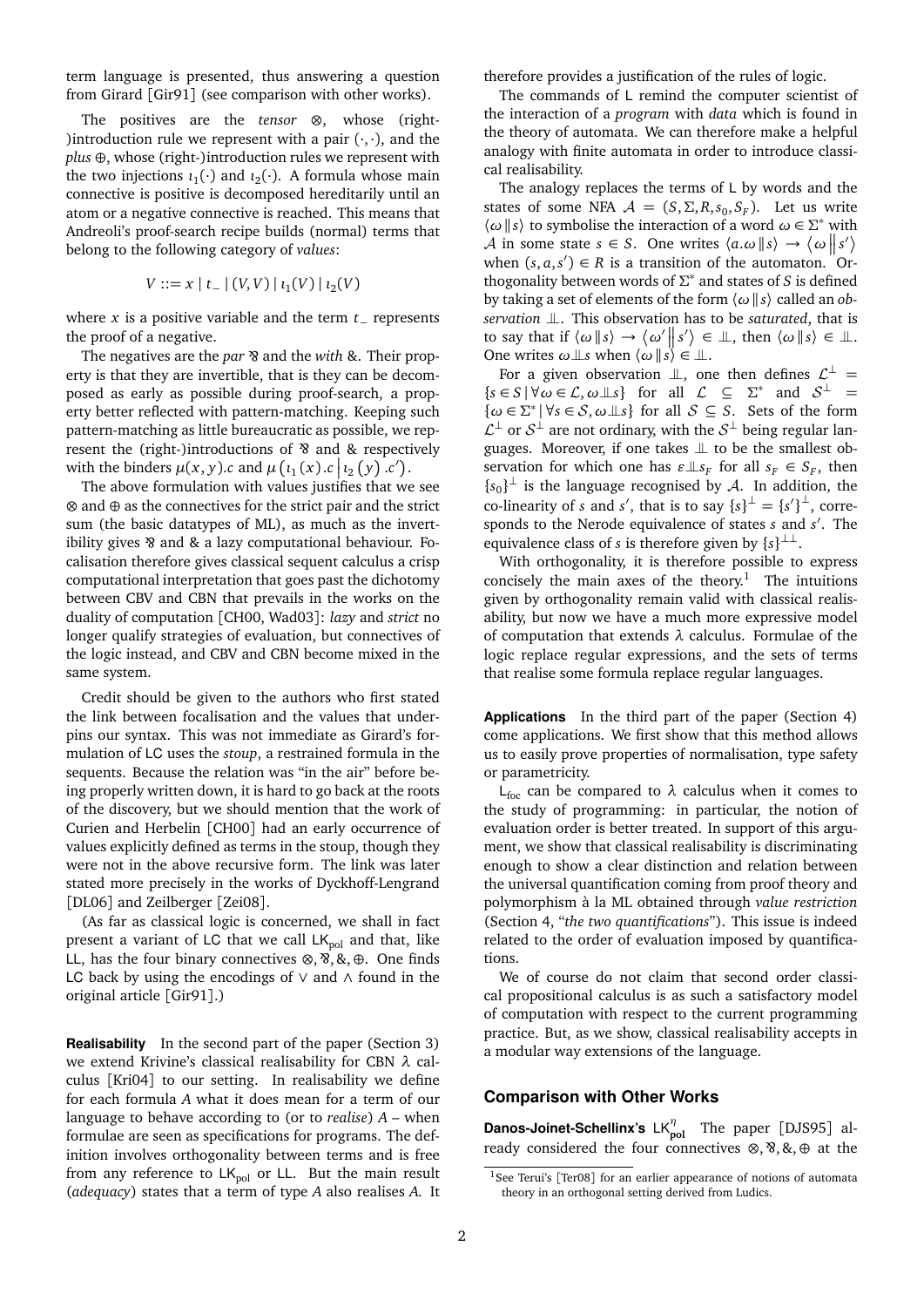same time in a derivative of LC called LK<sup>η</sup><sub>pol</sub> (which was no more a syntax than LC), but we provide an additional justification for this choice: it is the division of the connectives between strict and lazy that justifies the number of connectives. Also, we chose to get rid of the "*η*-restriction" of  $LK_{pol}^{\eta}$ , hence our choice of the name  $LK_{pol}$ .

**The "duality of computation"** The works of Curien-Herbelin and Wadler [CH00, Wad03] present a "duality of computation" that appears as the result of a necessary arbitrary choice between CBN and CBV. Laurent established the link with polarities [Lau02], but the duality remained formulated as a dichotomy. On the contrary,  $L_{\text{foc}}$  is a syntax where eager and lazy coexist (as was the case in the non-written two-sided version of LC mentioned by Girard in [Gir91]). The duality of computation is therefore formulated the level of the connectives, as the symmetry between code and environment. This duality is now distinct from the one between positives and negatives.

**Comparison with** LLP **as a candidate syntax for** LC The question of giving a representation of LC's proofs, asked by Girard in [Gir91], is ancient. Laurent gave LLP's polarised proof nets as an answer [Lau02]; but it should be said LC's proofs (or equivalently  $LK_{pol}$ 's) are not represented directly in proof nets but through a translation into LLP that introduces modalities. This representation overshadows the notions of evaluation order and values that underlie LC and  $LK_{pol}$ , notions that are important in classical logic as underlined in the syntax we propose.

**Ludics** We borrow some terminology from Girard's Ludics [Gir01], as well as the the idea of reconstructing types from behaviours. We do not claim however our work should be seen as an alternative version of Ludics, mainly because a syntax based on binders like ours does not offer a proper treatment for the notion of "location" which is prominent in this work.

In addition, we mention the related works of Zeilberger and Terui, from which the present work, which dates back to [MM08], is independent (except for the more recent Section 4, "*The Two Quantifications*", where credit is given). Both Zeilberger [Zei08] and Terui [Ter08] proposed focalised calculi inspired by Girard's Ludics [Gir01]. This prompts a comparison with our proposal.

We share with Zeilberger's *Calculus of Unity* the computational interpretation of the polarities in a calculus that mixes CBV and CBN. Yet Zeilberger's syntax, being of higher order, is not a syntax in the conventional and finitary sense of the word.

Terui's *Computational Ludics* [Ter08] tries to remain closer to Ludics although it does not feature "locations"; and the emphasis is more on the study of complexity. Computational Ludics is fully linear, unlike our setting which can be classical or feature exponentials.

The incentive we have for insisting on using variables and binders, unlike Ludics and like Terui, is that it allows us to remain conventional. For the same reason we chose here to avoid formal pattern-matching and synthetic connectives, unlike Zeilberger and Terui, and we claim to get a syntax that is closer to the tradition of term syntaxes for logic. (Curien and the author's [CMM10] defines however a variant of our syntax that treats patterns as first-class citizens.)

## **2. Focalising System** L

Here we define the syntax and the reduction rules of  $L_{\text{foc}}$ .

**Syntax** *Positive* and *negative variables* are respectively written *x*, *y*, *z* . . . and  $\alpha$ ,  $\beta$ ,  $\gamma$  . . . One defines the sets  $\mathcal{T}_+$ and T<sup>−</sup> of the *positive* and *negative terms t*<sup>+</sup> and *t*−, as well as the set C of *commands c:*

$$
\kappa ::= \alpha \qquad | x
$$
\n
$$
t ::= t_{+} \qquad | t_{-}
$$
\n
$$
t_{+} ::= x \qquad | \mu \alpha.c
$$
\n
$$
| (t, t) \qquad | t_{i}(t) \text{ (for } i \in \{1, 2\}) \qquad (\otimes, \oplus_{i})
$$
\n
$$
| \mu^{\backslash}(\kappa).c \qquad | \{t\} \qquad (1, \exists)
$$
\n
$$
t_{-} ::= \alpha \qquad | \mu x.c
$$
\n
$$
| \mu(\kappa, \kappa).c \qquad | \mu(t_{1}(\kappa).c | t_{2}(\kappa).c) \qquad (\mathfrak{F}, \mathfrak{F})
$$
\n
$$
| \uparrow (t) \qquad | \mu \{\kappa\}.c \qquad (?, \forall)
$$
\n
$$
c ::= \langle t_{+} || t_{-} \rangle \qquad | \langle t_{-} || t_{+} \rangle
$$

with  $\mu(\kappa, \kappa')$ .*c* undefined when  $\kappa = \kappa'$ . Variables that come before a dot in the syntax are bound by the binder *µ*, and terms and commands are always taken modulo *α*equivalence.

 $FV(\cdot)$  denotes the set of the free variables of its argument.  $\mathcal{T}^0_+$  $\mathcal{F}^0_+$ ,  $\mathcal{T}^0_-$ ,  $\mathcal{C}^0$  are the sets of the closed terms and commands. In the command  $\langle t \vert t' \rangle$ , *t* is called the *counterterm* of  $t'$  and  $t'$  the counter-term of  $t$ .

**Formulae** Positive *atoms* are written *X*, *Y* . Formulae *A*, *B*, positive formulae *P*,*Q* and negative formulae *N*, *M* are given by:

$$
A ::= P | N
$$
  

$$
P ::= X | A \otimes A | A \oplus A | A | A | \exists X A
$$
  

$$
N ::= X^{\perp} | A \otimes A | A \otimes A | ?A | \forall X A
$$

(exponentials are given but will only be used for LL). The polarity of a formula is therefore the polarity of its main connective; but it should be noted that it does not introduce constraints of polarity on the logical systems we introduce: our syntax is only polarised at the level of the dynamics, with shifts of polarities left implicit.

**One-sided sequents** The literature admits two traditions on sequents: Gentzen's two-sided sequents ( $\Gamma \vdash \Delta$ ) and Girard's one-sided sequents  $( \vdash \Gamma )$ . An advantage of the latter is that there is half less rules. The syntax admits both writings and it might be helpful to clarify the link between the two.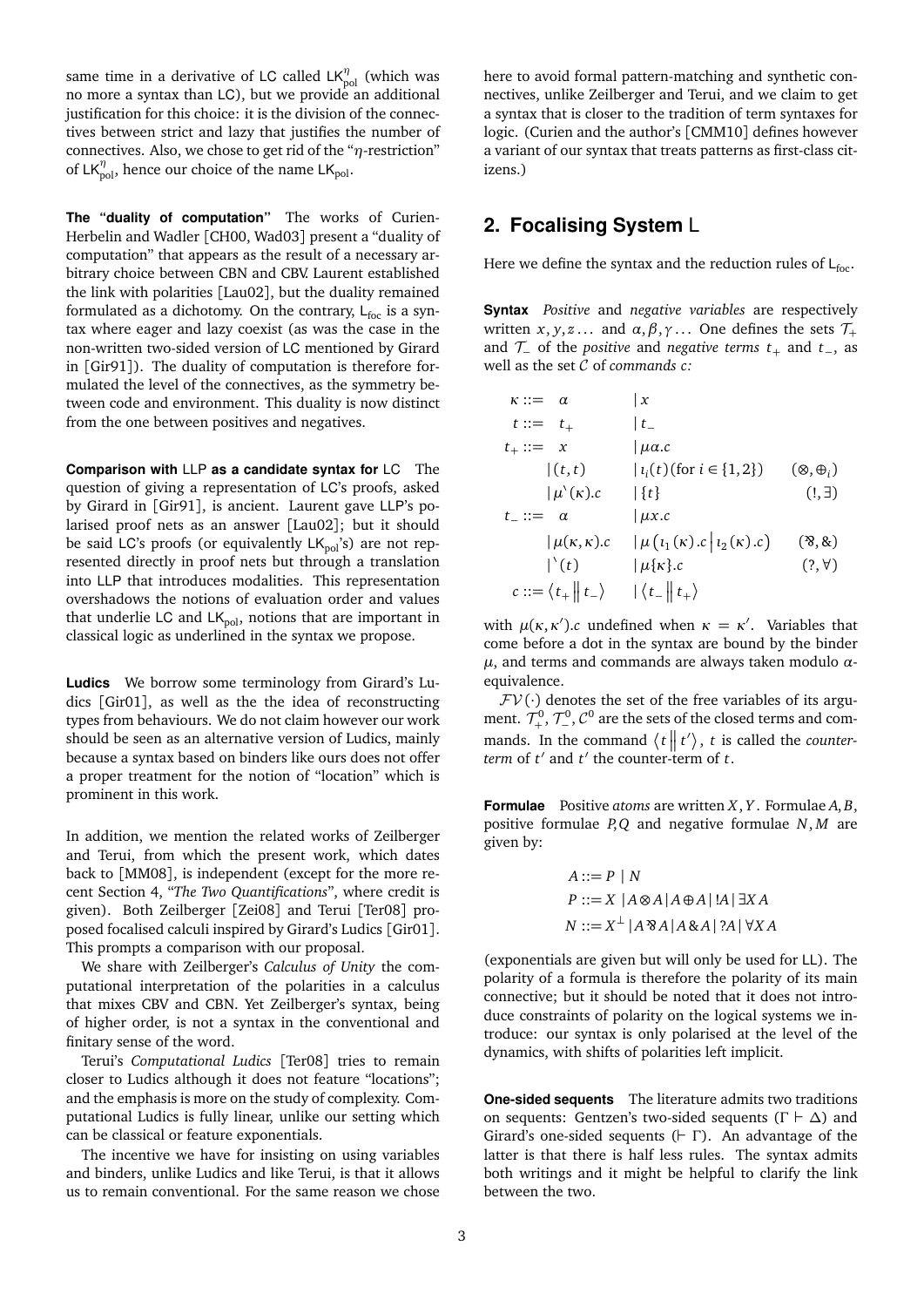Gentzen's tradition makes a distinction between being on the right of the sequent  $(\langle t \rangle)$  and being on the left of the sequent  $(|t\rangle)$ . In  $\langle t | u \rangle$ , we shall call  $\langle t |$  the code and  $|u\rangle$ the environment as a legacy of the  $\bar{\lambda} \mu \tilde{\mu}$  calculus [CH00] or of Krivine's weak head reduction machine [Kri04]. (For instance,  $\langle i_1(t)|$  shall represent the first injection of a strict sum applied to *t*, while  $|i_1(t)\rangle$  shall represent the first projection applied to the lazy pair given by the counter-term.)

Girard's tradition, with all the formulae on the right, does not make the distinction between 〈*t*| and |*t*〉. As a consequence the syntax has to be quotiented with a new *α*-equivalence,  $\langle t | u \rangle \equiv \langle u | t \rangle$ . As this paper is in Girard's tradition, this *α*-equivalence will hold. Reasoning as such *modulo* the left-right symmetry blurs the interpretation in terms of abstract machines, but this simplifies the presentation. But a presentation of the present system with twosided sequents is available in the Appendix A.

**Duality** Girard's one-sided tradition requires that we replace the connective of negation  $\neg$  by a morphism  $\neg$  on formulae. (Appendix A shows it is of course possible to have this negation in the syntax, and it clearly appears that this negation which changes the polarity is different from the ones that appear in works where there is a choice between CBV and CBN, such as Wadler's Dual Calculus [Wad03].) To each positive formula *P* (respectively each negative formula *N*) corresponds a negative *dual* formula  $P^{\perp}$  (resp. positive  $N^{\perp}$ ) given by:

$$
(X)^{\perp} \stackrel{\text{def}}{=} X^{\perp} \qquad (X^{\perp})^{\perp} \stackrel{\text{def}}{=} X
$$
  
\n
$$
(A \otimes B)^{\perp} \stackrel{\text{def}}{=} A^{\perp} \otimes B^{\perp} \qquad (A \otimes B)^{\perp} \stackrel{\text{def}}{=} A^{\perp} \otimes B^{\perp}
$$
  
\n
$$
(A \oplus B)^{\perp} \stackrel{\text{def}}{=} A^{\perp} \otimes B^{\perp} \qquad (A \otimes B)^{\perp} \stackrel{\text{def}}{=} A^{\perp} \oplus B^{\perp}
$$
  
\n
$$
(B^{\perp})^{\perp} \stackrel{\text{def}}{=} \forall X A^{\perp} \qquad (\forall X A)^{\perp} \stackrel{\text{def}}{=} \exists X A^{\perp}
$$
  
\n
$$
(A^{\perp})^{\perp} \stackrel{\text{def}}{=} ?A^{\perp} \qquad (2A)^{\perp} \stackrel{\text{def}}{=} !(A^{\perp})
$$

One therefore has by definition  $A^{\perp \perp} = A$  for each formula *A*.

**Contexts, judgements** Γ,∆. . . denote *contexts*: sets of elements of the form  $x : N$  or  $\alpha : P$ . The sequents of L<sub>foc</sub> are judgements of the form:

$$
c:(\vdash \Gamma) \qquad \vdash t_+:P \mid \Gamma \qquad \vdash t_+:N \mid \Gamma
$$

In  $\vdash t_+ : P \mid \Gamma$  (resp.  $\vdash t_- : N \mid \Gamma$ ), formula *P* (resp. *N*) is said to be *principal*. This should not to be confused with the notion of *stoup,* since the latter requires additional constraints of linearity.

**Substitution** For each formulae *A*, *P* and each atom *X* one defines the formula  $A[P/X]$ ; the important cases are  $X[P/X] = P$  and  $X^{\perp}[P/X] = P^{\perp}$ .

**Systems** Rules for typing  $L_{\text{foc}}$  in one-sided MALL,  $LK_{\text{pol}}$ and LL are given Fig. 1, 2 and 3.

#### **Focalising Weak Head Reduction**

We now move on to defining the cut-elimination protocol based on focalisation.

**Values** *Values* and *positive values* are defined as follows:

$$
V ::= V_+ | t_- \quad V_+ ::= x | (V, V) | i_i(V) | \mu^{\backslash}(\kappa) . c | \{V\}
$$

(It therefore holds, by convention, that any negative term is a value.)

The set of values is written V.

**Head Reduction** Execution on the calculus is defined as a relation of *head-reduction* on C. *µ-reduction:*

$$
\langle \mu \alpha.c \mid t_{-} \rangle \rightarrow_{\mu_{-}} c[t_{-}/\alpha] \quad \langle \mu x.c \mid V_{+} \rangle \rightarrow_{\mu_{+}} c[V_{+}/x]
$$

*β-reduction:*

$$
\langle (V, V') \mid \mu(\kappa, \kappa').c \rangle \rightarrow_{\beta} c[V, V'/\kappa, \kappa'] \quad (\otimes/\mathfrak{B})
$$

$$
\langle l_i(V) \mid \mu(l_1(\kappa_1).c_1 \mid l_2(\kappa_2).c_2) \rangle \rightarrow_{\beta} c_i[V/\kappa_i] \quad (\oplus_i/\mathfrak{B})
$$

$$
\langle \{V\} \, \Big| \, \mu\{\kappa\}.c \rangle \to_{\beta} c \, [V/\kappa] \tag{3/4}
$$

$$
\langle \mu^{\backslash}(\kappa).c \, \big\| \,^{\backslash}(V) \rangle \to_{\beta} c \, [V/\kappa] \qquad \quad (! \wedge)
$$

(In case the polarities of the *V*'s and of the *κ*'s do not match each other, the relation  $\rightarrow_{\beta}$  is not defined.) *ς-reduction*2 *.* In case the above rules cannot reduce a command, the following reductions make new cuts appear:

if 
$$
t \notin \mathbb{V}
$$
 or  $t' \notin \mathbb{V}$  then:  
\n
$$
\langle (t, t') \| u_- \rangle \rightarrow_{\varsigma} \langle t \| \mu \kappa. \langle t' \| \mu \kappa'. \langle (\kappa, \kappa') \| u_- \rangle \rangle \rangle
$$
\nif  $t \notin \mathbb{V}$  then:  
\n
$$
\langle i_i(t) \| u_- \rangle \rightarrow_{\varsigma} \langle t \| \mu \kappa. \langle i_i(x) \| u_- \rangle \rangle
$$
\n
$$
\langle \{t\} \| u_- \rangle \rightarrow_{\varsigma} \langle t \| \mu \kappa. \langle \{x\} \| u_- \rangle \rangle
$$
\n
$$
\langle \langle t \rangle \| V_+ \rangle \rightarrow_{\varsigma} \langle t \| \mu \kappa. \langle \langle x \rangle \| V_+ \rangle \rangle
$$

*Head reduction:*

$$
\rightarrow \stackrel{\text{def}}{=} \rightarrow_{\mu_{-}} \cup \rightarrow_{\mu_{+}} \cup \rightarrow_{\beta} \cup \rightarrow_{\zeta}
$$

**Church-Rosser** By definition, → has no critical pair. This implies the Church-Rosser property when  $\rightarrow$  is extended to sub-commands. (We have in fact an Orthogonal Pattern Rewrite System, which implies confluence [Nip91].)

**Subject reduction** Focalising system L enjoys *subject reduction* in both LK<sub>pol</sub> and LL. (Proof is routine since each connective has a constructor.)

**Example** We give the example of the implication, writing *v* the code and *e* the environment as in Curien-Herbelin's

<sup>2</sup>Terminology borrowed from Wadler [Wad03]. Forbidding non invertible constructors ⊗,⊕,∃, ? to contain non-values similarly to [Gir91] would be an alternative to the →*<sup>ς</sup>* reduction, which is therefore available as a convenience. Notice one of course has to arbitrarily decide the evaluation order of the strict pair  $(\cdot, \cdot)$ .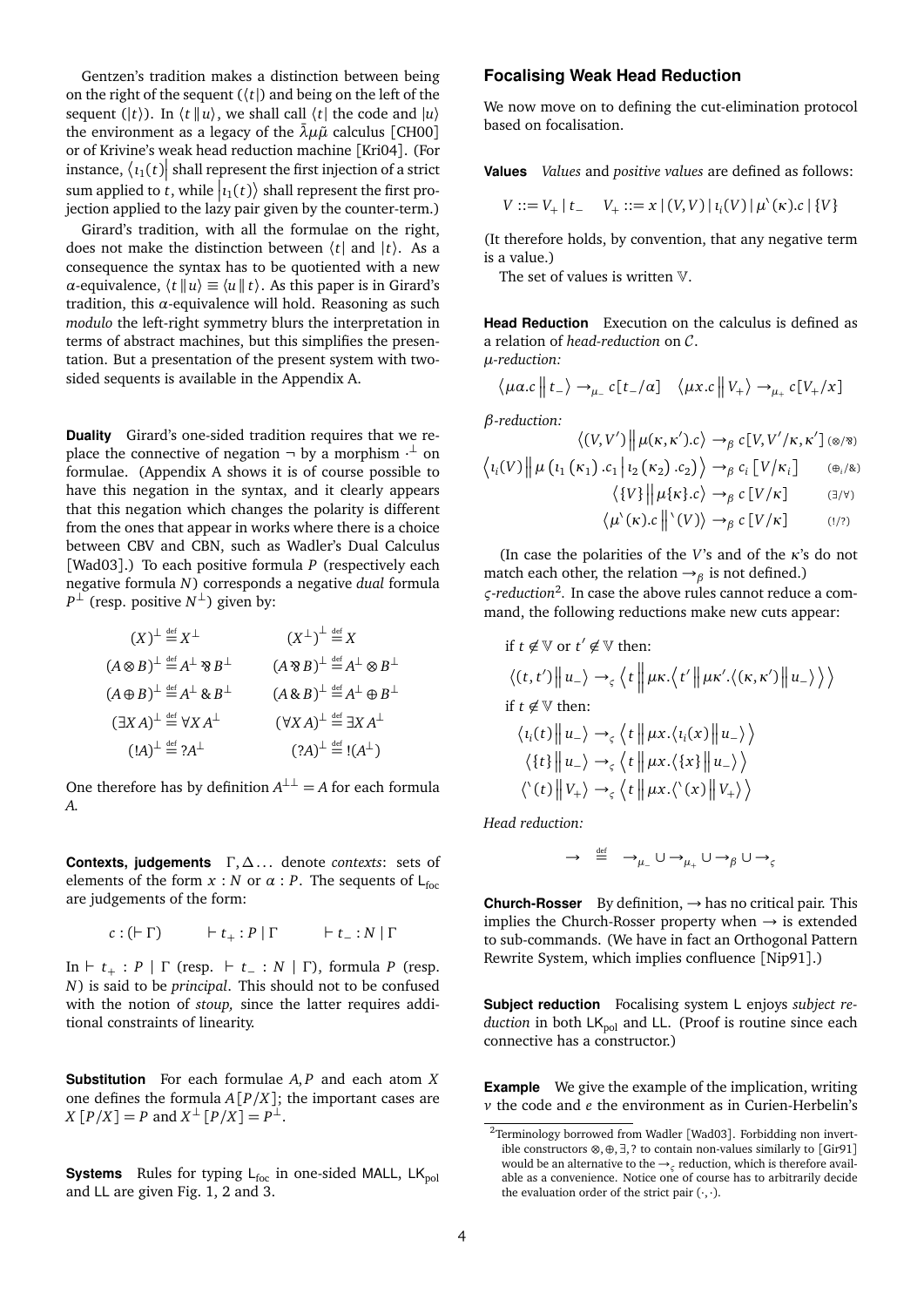$$
\frac{\begin{array}{c|c|c}\n\hline\n-x:P|x:P^{\perp}}\n\end{array}\n\quad\n\begin{array}{c|c}\n(ax_{+}) & -\frac{}{}& -\frac{}{}& -\frac{}{}& -\frac{}{}& -\frac{}{}& -\frac{}{}& -\frac{}{}& -\frac{}{}& -\frac{}{}& -\frac{}{}& -\frac{}{}& -\frac{}{}& -\frac{}{}& -\frac{}{}& -\frac{}{}& -\frac{}{}& -\frac{}{}& -\frac{}{}& -\frac{}{}& -\frac{}{}& -\frac{}{}& -\frac{}{}& -\frac{}{}& -\frac{}{}& -\frac{}{}& -\frac{}{}& -\frac{}{}& -\frac{}{}& -\frac{}{}& -\frac{}{}& -\frac{}{}& -\frac{}{}& -\frac{}{}& -\frac{}{}& -\frac{}{}& -\frac{}{}& -\frac{}{}& -\frac{}{}& -\frac{}{}& -\frac{}{}& -\frac{}{}& -\frac{}{}& -\frac{}{}& -\frac{}{}& -\frac{}{}& -\frac{}{}& -\frac{}{}& -\frac{}{}& -\frac{}{}& -\frac{}{}& -\frac{}{}& -\frac{}{}& -\frac{}{}& -\frac{}{}& -\frac{}{}& -\frac{}{}& -\frac{}{}& -\frac{}{}& -\frac{}{}& -\frac{}{}& -\frac{}{}& -\frac{}{}& -\frac{}{}& -\frac{}{}& -\frac{}{}& -\frac{}{}& -\frac{}{}& -\frac{}{}& -\frac{}{}& -\frac{}{}& -\frac{}{}& -\frac{}{}& -\frac{}{}& -\frac{}{}& -\frac{}{}& -\frac{}{}& -\frac{}{}& -\frac{}{}& -\frac{}{}& -\frac{}{}& -\frac{}{}& -\frac{}{}& -\frac{}{}& -\frac{}{}& -\frac{}{}& -\frac{}{}& -\frac{}{}& -\frac{}{}& -
$$

**Logic**

$$
\frac{\vdash t:A|\Gamma \vdash u:B|\Delta}{\vdash (t,u):A\otimes B|\Gamma,\Delta} \text{ (8)} \quad \frac{c:(\vdash \kappa:A,\kappa':B,\Gamma)}{\vdash \mu(\kappa,\kappa').c:A\otimes B|\Gamma} \text{ (8)}
$$
\n
$$
\frac{c:(\vdash \kappa:A,\Gamma) \qquad c':(\vdash \kappa':B,\Gamma)}{\vdash \mu(\iota_1(\kappa).c|\iota_2(\kappa').c'):A\otimes B|\Gamma} \text{ (8)} \quad \frac{\vdash t:A|\Gamma}{\vdash \iota_i(t):A_1\oplus A_2|\Gamma} \text{ (9)} \text{ (9)}
$$
\n
$$
\frac{\vdash t:A[P/X]| \Gamma}{\vdash \{\iota\}:BXA|\Gamma} \text{ (7)} \quad \frac{c:(\vdash \kappa:A,\Gamma)}{\vdash \mu\{\kappa\}:c:XA|\Gamma} \text{ (Y)} \text{ (X }\notin \mathcal{FV}(\Gamma))}
$$

Figure 1: The multiplicative additive linear logic MALL.

 $LK_{\text{pol}}$ : MALL + the following structural group:

$$
\frac{c:(\vdash \Gamma)}{c:(\vdash \kappa:A,\Gamma)}\ (w)\ \ \frac{c:(\vdash \kappa:A,\kappa':A,\Gamma)}{c\left[\kappa/\kappa'\right]:(\vdash \kappa:A,\Gamma)}\ (c)
$$

Figure 2: The constructive classical logic  $LK_{pol}$ .

LL**:** MALL **+ the following structural group:**

$$
\frac{\vdash t:A \mid \Gamma}{\vdash \backslash(t): ?A \mid \Gamma} (?d) \quad \frac{c:(\vdash \kappa:A, ?\Gamma)}{\vdash \mu \backslash(\kappa).c:A \mid ?\Gamma} (1)
$$
\n
$$
\frac{c:(\vdash \Gamma)}{c:(\vdash x: ?A, \Gamma)} (?w) \quad \frac{c:(\vdash x: ?A, y: ?A, \Gamma)}{c[x/y]:(\vdash x: ?A, \Gamma)} (?c)
$$

Figure 3: The linear logic LL.

[CH00]. Take:

$$
A \to B \stackrel{\text{def}}{=} A^{\perp} \otimes B \quad \lambda \kappa. \nu \stackrel{\text{def}}{=} \mu(\kappa, \kappa'). \langle \nu \parallel \kappa' \rangle \quad (\kappa' \notin \mathcal{F} \mathcal{V}(\nu))
$$

$$
\nu \cdot e \stackrel{\text{def}}{=} (\nu, e) \qquad \nu \nu' \stackrel{\text{def}}{=} \mu \kappa. \langle \nu \parallel \nu' \cdot \kappa \rangle \qquad (\kappa \notin \mathcal{F} \mathcal{V}(\nu, \nu'))
$$

One has the following derivations:

$$
\frac{\vdash v : B \mid \kappa : A^{\perp}, \Gamma}{\vdash \lambda \kappa. v : A \to B \mid \Gamma} \text{ (abs)}
$$
  
 
$$
\frac{\vdash v : A \to B \mid \Gamma \quad \vdash v' : A \mid \Delta}{\vdash v v' : B \mid \Gamma, \Delta} \text{ (app)}
$$

We study two particular cases for  $A \rightarrow B$ : *Case A*, *B negative.* This corresponds to CBN. One has, for

a positive value *E*:

$$
\langle v v' || E \rangle \rightarrow \langle v || v' \cdot E \rangle
$$

$$
\langle \lambda \alpha. v || v' \cdot E \rangle \rightarrow \langle v [v'/\alpha] || E \rangle
$$

These are the rules of reduction of a Krivine machine in weak head reduction (as in Krivine's [Kri04]), whose *stacks* are values; or again the rules of the  $\bar{\lambda} \mu \tilde{\mu}$  calculus in CBN [CH00].

*Case A*, *B positive.* One would expect this to correspond to CBV, and indeed one has:

$$
\langle v v' \big\| e \rangle \rightarrow \langle v \big\| v' \cdot e \rangle
$$

$$
\left\langle \lambda x. \nu \left\| \nu' \cdot e \right\rangle \to'^3 \left\langle \nu' \left\| \mu x. \left\langle \nu \right\| e \right\rangle \right\rangle
$$

(where  $\rightarrow$  is the contextual closure of  $\rightarrow$ ). Together with  $\langle V | \mu x.c \rangle \rightarrow c [V/x]$ , this looks like the rules of the CBV  $\lambda \mu \mu$ <sup> $\alpha$ </sup> calculus. However, this does not correspond to a CBV calculus such as Curien-Herbelin's, since the type of  $\rightarrow$  is negative and therefore anything of type  $P \rightarrow Q$  is in  $V$ .

Appendix E goes back on the case of implication in a more accurate two-sided setting.

## **3. Realisability**

This section defines a tool for the study of untyped  $L_{\text{foc}}$ based on Krivine's classical realisability for CBN *λ* calculus [Kri04]. We first define a notion of orthogonality between closed terms.

**Definition 1.** A subset  $\perp \!\!\! \perp$  of  $\mathcal{C}^0$  is *saturated* whenever:

$$
c \to c', c' \in \perp \implies c \in \perp \perp
$$

In the rest of the paper,  $\perp\!\!\!\perp$  is some saturated subset of  $\mathcal{C}^0$  and we say that *t* is orthogonal to *u*, and we write  $t \perp u$ , when  $\langle t | u \rangle \in \perp$ . Because we follow the tradition of single-sided sequents ( $\langle t | u \rangle \equiv \langle u | t \rangle$ ), one has  $t \perp u$ equivalent to  $u \perp t$ .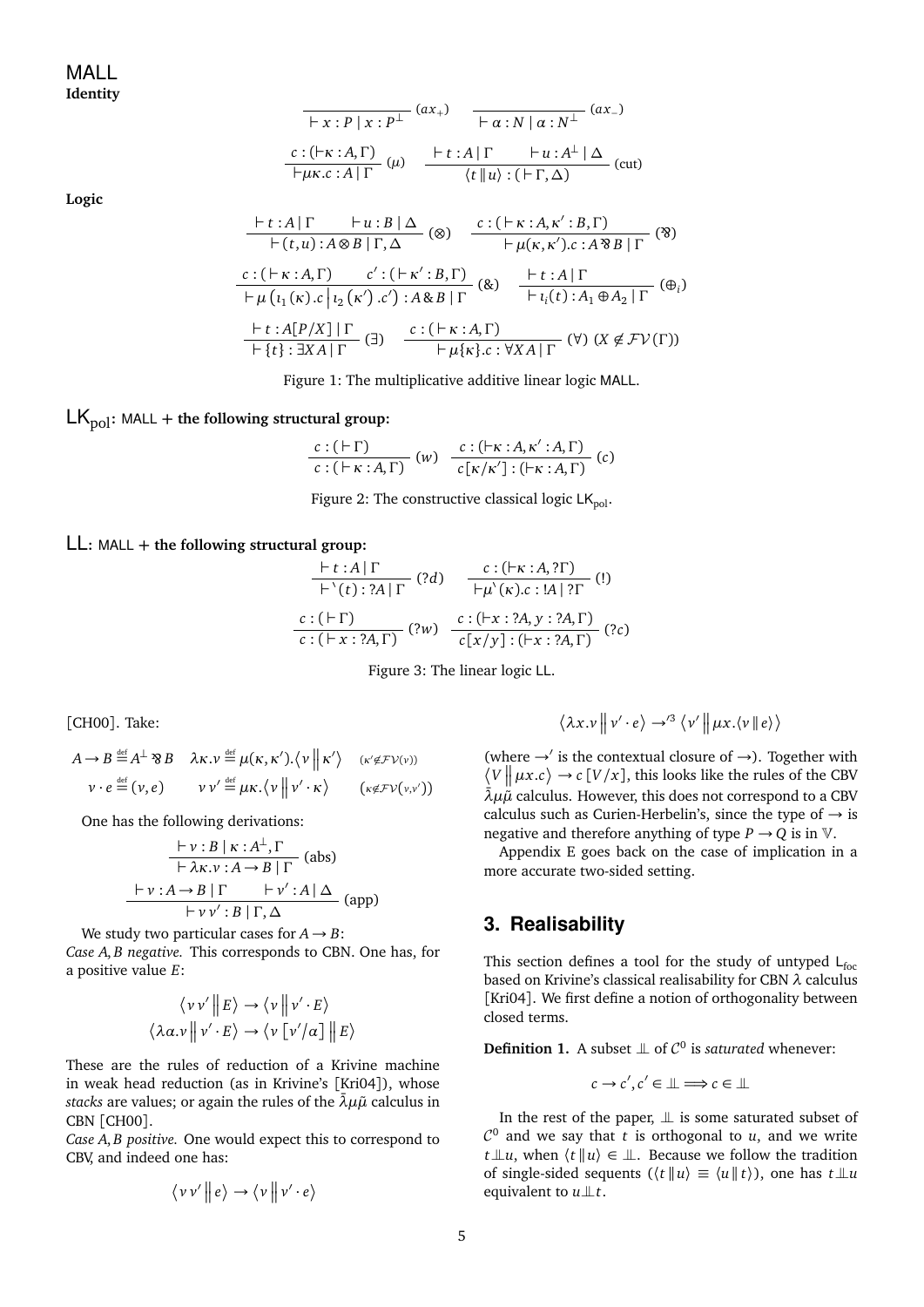**Definition 2.** Let  $T \in \mathcal{P}(\mathcal{T}_+^0)$  $\binom{0}{+}$ . One defines:

$$
T^{\perp} = \left\{ t_{-} \in \mathcal{T}_{-}^{0} \, \middle| \, \forall t_{+} \in T, t_{+} \perp t_{-} \right\}
$$

Similarly for  $T \in \mathcal{P}(\mathcal{T}_-^0)$ , one defines:

$$
T^{\perp} = \left\{ t_+ \in \mathcal{T}_+^0 \, \middle| \, \forall t_- \in T, t_+ \perp \!\!\! \perp t_- \right\}
$$

A *behaviour*, notation  $\textbf{H},\textbf{G} \ldots,$  is some subset of  $\mathcal{T}^0_+$  $+$ <sup>0</sup> or of  $\mathcal{T}^0_-$  of the form  $T^\perp$ . (Terminology is borrowed from Girard's Ludics [Gir01].)

Depending on the polarity of  $\emptyset$ , one either has  $\emptyset^{\perp}$  =  $\mathcal{T}^0_\pm$  $\tau_+^0$  or  $\emptyset^{\perp} = \mathcal{T}_-^0$ ; disambiguation will be provided by the context.

**Proposition 3** (Basic properties of the orthogonal)**.** *Let T* and U be two subsets of  $\mathcal{T}^0_+$  or  $\mathcal{T}^0_-\text{.}$  (1) One has  $T \subset T^{\perp\perp}$ .  $(2)$  If  $T \subseteq U$  then  $U^{\perp} \subseteq T^{\perp}$ . (3) One has  $T^{\perp \perp \perp} = T^{\perp}$ . *(4) T is a behaviour if and only if*  $T = T^{\perp\perp}$ *. (5) If U is a* set of subsets of  $\mathcal{T}^0_+$  $T^0_+$  (resp. of  $T^0_-$ ), then one has  $(\bigcup \mathcal{U})^{\perp} =$  $\bigcap \{ T^{\perp} \mid T \in \mathcal{U} \}.$ 

**Behaviours** We define for each formula a corresponding behaviour.

**Definition 4.** *Parameters R*, *S* . . . are the members of the set  $\Pi \stackrel{\text{\tiny def}}{=} \mathcal{P}(\mathcal{T}^0_+\cap \mathbb{V})$ . The language of formulae is extended with parameters: when  $R$  is a parameter,  $R$  is an atomic positive formula and  $R^{\perp}$  is an atomic negative formula. The systems  $LK_{pol}$  and LL are extended with the rule  $\overline{V+ : R \rvert}$  for each parameter *R* and each  $V_+ \in R$ .

**Definition 5.** Let  $T$  and  $U$  be two subsets of  $\mathcal{T}^0_+$  $\tau^0_+$  or  $\tau^0_-$ . One defines:

$$
T \times U = \{(t, u) | t \in T, u \in U\}
$$
  
\n
$$
T + U = \{t_1(t) | t \in T\} \cup \{t_2(u) | u \in U\}
$$
  
\n
$$
\downarrow T = \{\{u\} | u \in T\}
$$
  
\n
$$
!T = \{\mu^{\setminus}(\kappa).c | V \in T^{\perp} \cup \{v \in V/\kappa\} \in \mathbb{L}\}
$$

**Definition 6.** To each closed positive formula *P* one associates a behaviour  $|P| \in \mathcal{P}(\mathcal{T}^0_+)$  $^{10}_{+}$ ) and to each closed negative formula *N* one associates a behaviour  $|N| \in \mathcal{P}(\mathcal{T}_-^0)$ . For any term *t*, one says *t* realises *A*, and one writes  $t \, \parallel A$ , whenever  $t \in |A|$ . The definition is given by induction on the size of the formula:

$$
|R| = R^{\perp \perp}
$$
\n
$$
|A \otimes B| = (|A| \times |B|)^{\perp \perp}
$$
\n
$$
|A \otimes B| = (|A| + |B|)^{\perp \perp}
$$
\n
$$
|A \oplus B| = (|A| + |B|)^{\perp \perp}
$$
\n
$$
|A| = (!|A|)^{\perp \perp}
$$
\n
$$
|A| = (!|A|)^{\perp \perp}
$$
\n
$$
|A| = (!|A|)^{\perp \perp}
$$
\n
$$
|A| = (!|A|)^{\perp}
$$
\n
$$
|A| = (!|A|)^{\perp}
$$
\n
$$
|A| = (!|A|)^{\perp}
$$
\n
$$
|A| = (!|A|)^{\perp}
$$
\n
$$
|A| = (!|A|)^{\perp}
$$
\n
$$
|A| = (!|A|)^{\perp}
$$
\n
$$
|A| = (!|A|)^{\perp}
$$
\n
$$
|A| = (!|A|)^{\perp}
$$
\n
$$
|A| = (!|A|)^{\perp}
$$
\n
$$
|A| = (!|A|)^{\perp}
$$

We therefore have by definition that for any closed formula *A*, one has  $|A|^{\perp} = |A^{\perp}|$ . As a consequence we get an equivalent formulation of realisability, closer to the historical definitions [Kri93]: *t* realises *A* if and only if  $\forall u(u \Vdash A^{\perp} \Rightarrow t \perp u).$ 

**Generation lemma** What follows is the main lemma required by the main result of the section.

#### **Definition 7.**

- 1. Let **H** be a behaviour and  $T \subseteq H$ . *T* generates **H** if  $H = T^{\perp \perp}$ .
- 2. Let **H** be a behaviour. The set  $\mathbf{H}_{V}$  of the *values of* **H** is **H** ∩ V.

**Lemma 8** (Generation)**.** *If A is a closed formula, then* |*A*| *is generated by the set of its values.*

The proof requires the lemmas that follow.

**Lemma 9.** *If* **H** *is a behaviour, then*  $\mathbf{H}_{V}^{\perp\perp} \cap \mathbb{V} = \mathbf{H}_{V}$ .

**Lemma 10.** *Let* **H** *and* **G** *be two behaviours. The following properties hold:*

$$
1. \ \ \boldsymbol{H}_{\boldsymbol{\mathbb{V}}}{}^{\perp\perp} \times \boldsymbol{G}_{\boldsymbol{\mathbb{V}}}{}^{\perp\perp} \subseteq (\boldsymbol{H} \times \boldsymbol{G})_{\boldsymbol{\mathbb{V}}}{}^{\perp\perp};
$$

2. 
$$
H_{V}^{\perp\perp} + G_{V}^{\perp\perp} \subseteq (H + G)_{V}^{\perp\perp};
$$

3. 
$$
\downarrow (H_{\mathbb{V}}^{\perp \perp}) \subseteq (\downarrow H_{\mathbb{V}})^{\perp \perp}.
$$

*Proof.* (1) Let  $t \in H_{\mathbb{V}}^{\perp \perp}$  and  $u \in G_{\mathbb{V}}^{\perp \perp}$ ; let  $v \in (H \times G)_{\mathbb{V}}^{\perp}$ . If  $t, u \in \mathbb{V}$ , then  $(t, u) \in \mathbf{H}_{\mathbb{V}} \times \mathbf{G}_{\mathbb{V}}$  by lemma 9. Yet, by definition,  $(\mathbf{H} \times \mathbf{G})_{\mathbb{V}} = \mathbf{H}_{\mathbb{V}} \times \mathbf{G}_{\mathbb{V}}$ , hence  $(t, u) \perp v$ . Otherwise, the result follows by saturation of  $\perp$ , since  $\langle (t, u) \, | \, v \rangle$  reduces by  $\rightarrow$ <sub>*ς*</sub> to an element of  $\perp$ . (2) and (3): same reasoning.  $\Box$ 

*Generation lemma.* We sketch some key cases of the proof. By induction on the size of *A*. Case *A* negative: the result is trivial. Case *A* = *R*:  $|A| = R^{\perp \perp}$  and *R* is a set of values. Case *A* = *B*⊗*C*: |*B*|×|*C*| is equal to |*B*|<sub>V</sub><sup>⊥⊥</sup> ×|*C*|<sub>V</sub><sup>⊥⊥</sup> by induction hypothesis, and is therefore included in  $(|B| \times |C|)$ <sup>⊥⊥</sup> by lemma 10. Hence |*A*| is generated by  $(|B| \times |C|)$ <sub>V</sub>.  $\Box$ 

**Corollary 11** (Substitution). Let A a formula with  $\mathcal{FV}(A)$ *of the form*  ${X}$  *and P a closed positive formula.*  $|P|_V$  *is a parameter and one has:*

$$
|A[P/X]| = |A[|P|_{\mathbb{V}}/X]|
$$

**Adequacy lemma** The main result of this section affirms that well-typed terms belong to the behaviours described by their types.

Theorem 12 (Adequacy lemma, LK<sub>pol</sub>). Let c be a com*mand (respectively t a term) typable in*  $LK_{pol}$  *of type c* : ( $\vdash$  $\kappa_1 : A_1, \ldots, \kappa_n : A_n$  (resp.  $\vdash t : B \mid \kappa_1 : A_1, \ldots, \kappa_n : A_n$ ) *where the formulae A*<sup>1</sup> , . . . ,*A<sup>n</sup> (resp. and B) are closed. For all closed terms*  $u_1, \ldots, u_n$ , if  $u_1 \Vdash A_1^{\perp}$  $\frac{1}{1}, \ldots, u_n \Vdash A_n^{\perp}$  $\frac{1}{n}$ *,* then  $c \left[ \vec{u}_i / \vec{\kappa}_i \right] \in \mathbb{L}$  (resp. t  $\left[ \vec{u}_i / \vec{\kappa}_i \right] \models B$ ).

*Proof.* By induction on the derivation of *c* and *t*. The actual induction hypothesis has to be generalised to non-closed formulae, but we can nevertheless sketch the proof with the significant case of activation. Sup $pose \vdash \mu \kappa.c : B \mid \Gamma \text{ comes from } c : ( \vdash \kappa : B \mid$ Γ). Let *V* ∈  $|B^{\perp}|$ <sub>V</sub>. One has  $\langle V|$  $\left|\mu\kappa.c\left[\overrightarrow{u}_i/\overrightarrow{\kappa}_i\right]\right\rangle \rightarrow$  $c\left[V,\overrightarrow{u_i}\middle| \kappa,\overrightarrow{\kappa_i}\right]$ . Yet  $c\left[V,\overrightarrow{u_i}\middle| \kappa,\overrightarrow{\kappa_i}\right] \in \mathbb{L}$  by induction hypothesis; hence  $V \perp \mu \kappa$ .*c*  $\left[\vec{u}_i / \vec{\kappa}_i\right]$  by saturation. Therefore  $\mu \kappa$ .*c*  $\left[ \vec{u}_i / \vec{\kappa}_i \right] \in |B^{\perp}| \sqrt{\frac{1}{\kappa}}$ , which is equal to  $|B|$  by the generation lemma.

⊥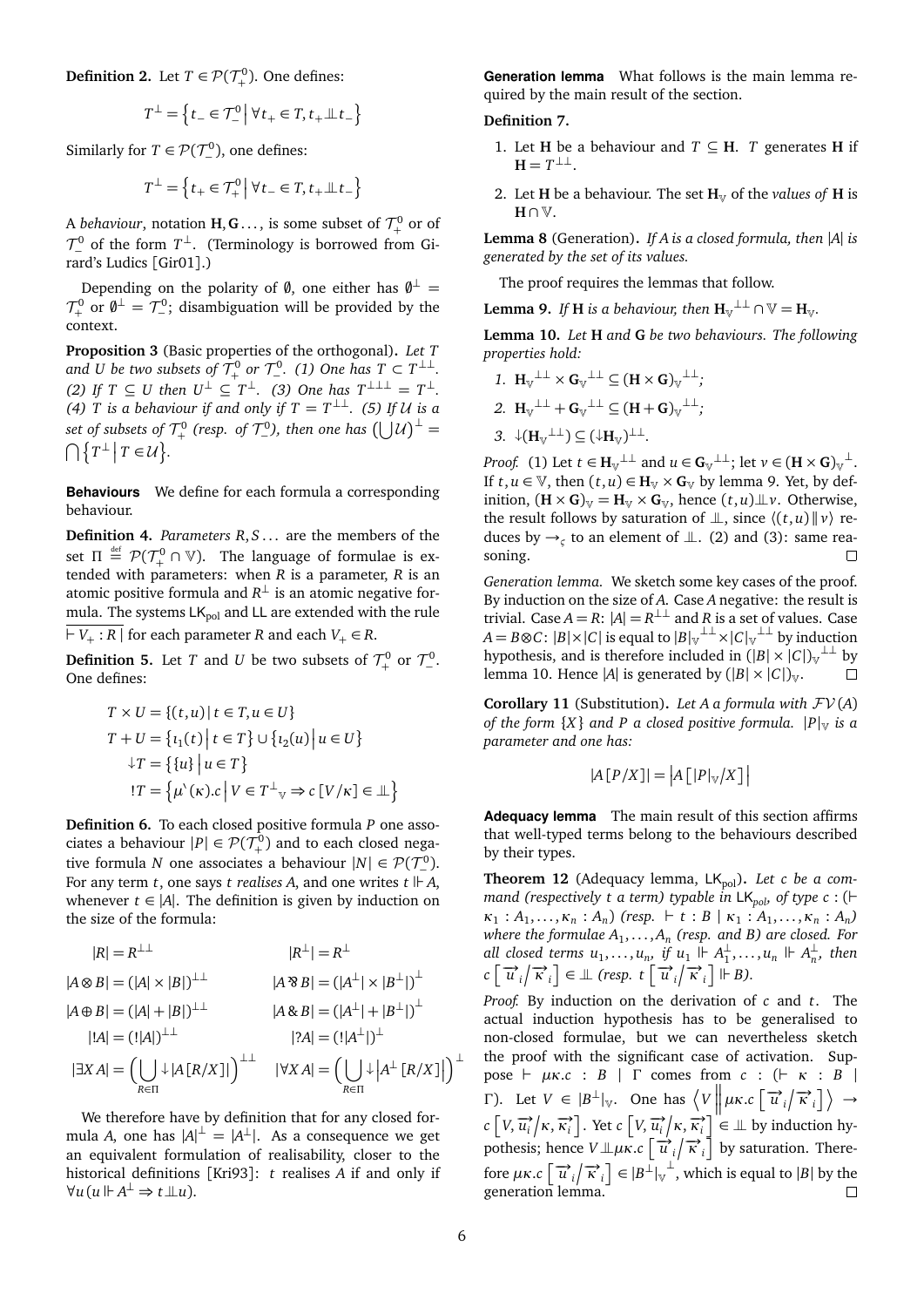The adequacy lemma holds if one substitutes "LL" for "L $K_{pol}$ ". However, classical realisability would give no quantitative result in relation to linearity.

# **4. Applications**

We show some of the consequences of the adequacy lemma. Proofs are given to show their brevity. In the following,  $\vdash$  refers equally to typability in LK<sub>pol</sub> and typability in LL.

Because realisability works with closed terms, we introduce a negative constant, tp (for "top-level"), seen as a pattern matching with no branch, that shall serve as an initial environment which is closed.

**Normalisation and type safety** The following is an instance of the disjunction property. Such a result usually follows from a cut-elimination theorem and a property of subject reduction.

**Example 13.** *Let a formula of the form*  $A_1 \oplus A_2$  *and*  $t \in$  $\mathcal{T}^0_+$ <sup>-0</sup> such that  $\vdash$  *t* : *A*<sub>1</sub> ⊕ *A*<sub>2</sub>. Then there exists *i* ∈ {1, 2} *and a closed value V of the same polarity as A<sup>i</sup> such that*  $\langle t |$   $|$  tp $\rangle \rightarrow^* \langle i_i(V) |$  tp $\rangle$ .

*Proof.* Take *C* the set of the  $\langle i_i(V) || \ket{\mathfrak{p}}$  with  $i \in \{1, 2\}$ and *V* a closed value of the same polarity as *A<sup>i</sup>* . Take  $\bot$  = {*c* ∈ *C*<sup>0</sup> | ∃*c*<sub>0</sub> ∈ *C*, *c* → \* *c*<sub>0</sub>}. For all *V* ∈ |*A*<sub>*i*</sub>|<sub>V</sub> one has  $\iota_i(V)$ ⊥tp, hence tp ∈  $(|A_1|_V + |A_2|_V)$ <sup>⊥</sup>. By proposition 10 and the generation lemma, one therefore has tp  $\Vdash A_1^{\perp}$  &  $A_2$ <sup>⊥</sup>. Since the adequacy lemma gives *t*  $\mathrel{\Vdash} A_1 \oplus A_2$ , one has  $t \perp\!\!\!\perp$ tp.

This example generalises in two directions: (1) With the positive formula left unspecified  $(F t : P)$ , one gets a result of normalisation in head reduction  $(\langle t | \text{tp} \rangle \rightarrow^* \langle V | \text{tp} \rangle)^3$ (2) The result generalises to other positive formulae: a tensor yields a pair of values, and more generally one has a property of type safety for combinations of ⊗ and ⊕. This implies type safety for higher-level constructors: a function from *A* to *P* supplied with the proper argument yields a result of the expected form. We therefore have an alternative to the traditional acceptation of type safety, where one usually proves subject reduction and other syntactical properties.

**Parametricity** We prove the uniformity of the universal quantification in an example – which of course generalises.

**Example 14.** Let t be a term typable of type  $\vdash t : \forall X (X \otimes$ *X* → *X* ⊗ *X*). Let  $x_1$  and  $x_2$  be two positive variables. One  $\left\{ \left\{ (x_1, x_2) \cdot \text{tp} \right\} \right\} \rightarrow^* \left\langle (x_i, x_j) \middle| \middle| \text{tp} \right\rangle \text{ for some } i, j \in \mathbb{Z}$ {1, 2}*.*

| <i>Proof.</i> Indeed if we see $x_1$ and $x_2$ as |  |  |  |          |
|---------------------------------------------------|--|--|--|----------|
| constant positive values <sup>4</sup> , then      |  |  |  | $\equiv$ |

<sup>3</sup>As far as strong normalisation is concerned, it should be possible to adapt the technique developed by Lengrand and Miquel [LM08] for a non-polarised and non-confluent symmetric calculus.

 $\left\{c \in \mathcal{C}^0 \middle| \exists i, j \in \{1, 2\}, c \rightarrow^* \left\langle (x_i, x_j) \middle| \{ \uparrow \phi \right\rangle \right\}$  is a (nonempty) observation and  $R = \{x_1, x_2\}$  is in  $\Pi$ .

We show that *R* is complete, which means  $R^{\perp\perp}$   $\vee$  = *R*. We have that  $\mu y$ .  $\langle (x_1, y) \mid | \text{tp} \rangle \in R^{\perp}$ . Thus any  $V \in R^{\perp \perp}$  satisfies  $\langle V \Vert \mu y \langle (x_1, y) \Vert \dagger p \rangle \rangle \rightarrow^* \langle (x_i, x_j) \Vert \dagger p \rangle$  for some *i*, *j* ∈ {1, 2}. This implies  $V$  ∈ {*x*<sub>1</sub>, *x*<sub>2</sub>}, that is to say *R* is complete.

Thus by Lemma 10 we have that  $|R \otimes R| = (R \times R)^{\perp \perp}$ , and therefore tp  $\in$   $|R^{\perp} \otimes R^{\perp}|$  by definition of  $\perp$ . We conclude using the adequacy lemma: since we can derive  $\langle t \rangle \langle t | t(x_1, x_2) \cdot \alpha \rangle$  : (  $\vdash \alpha : R \otimes R$ ), we have that  $\langle t \rangle \big| \{ (x_1, x_2) \cdot \text{tp} \} \rangle \in \mathcal{I}.$  $\Box$ 

#### **The Two Quantifications**

Zeilberger motivated the use of focalisation in order to explain the "imperfections" of realistic typed programming languages such as the value restriction for intersection types in CBV [Zei09]. We show here how classical realisability concisely accounts for such imperfections.

We have shown above that the adequacy lemma by itself gives some form of type safety and normalisation. We can therefore use it as a criterion to test new rules. One of its major advantages is its modularity. Suppose a feature is added to the system under the form of a new connective, with dual inference rules  $\heartsuit$  and  $\spadesuit$ . Ensuring that adequacy holds refines into two stages:

(1) Find dual behaviours that correspond to  $\heartsuit$  and  $\spadesuit$ , i.e. for which the induction step of adequacy can be shown.

(2) Show that the behaviours of  $\heartsuit$  and  $\spadesuit$  are generated by their values, so that the generation lemma holds.

Modularity comes from the fact that, as one can see, only the rules  $\heartsuit$  and  $\spadesuit$  are involved.

As an example, we apply our method to the possible definitions of ∀ and ∃. The remarks that follow are however general and apply as well to other "intersection types" such as the binary intersection type and first-order universal quantification.

The first definition that comes to mind for the behaviours of the second-order quantifications ∀*X A* and ∃*X A* is the following:

$$
|\forall X A| \stackrel{?}{=} \bigcap_{R \in \Pi} |A [R/X]| \quad |\exists X A| \stackrel{?}{=} \Big(\bigcup_{R \in \Pi} |A [R/X]| \Big)^{\perp \perp}
$$

They are dual behaviours by a basic property of the orthogonal, and this definition corresponds to the following inference rules:

$$
\frac{\vdash t : A[P/X] \mid \Gamma}{\vdash t : \exists X A \mid \Gamma} \quad \frac{\vdash t : A \mid \Gamma}{\vdash t : \forall X A \mid \Gamma} \ (X \notin FV(\Gamma))
$$

Hence this quantification passes the first test. But |∀*X P*| fails to pass the second test, because of:

**Proposition 15.** *An intersection of behaviours generated by their values is not generated by its values in general.*

The proof is given in Appendix D. This remark corresponds in particular to the well-known fact that the first implementations of polymorphism in CBV were unsound

<sup>&</sup>lt;sup>4</sup>Such constants added to the language can be seen as a generalization of the stack constants of Krivine's realizability [Kri04].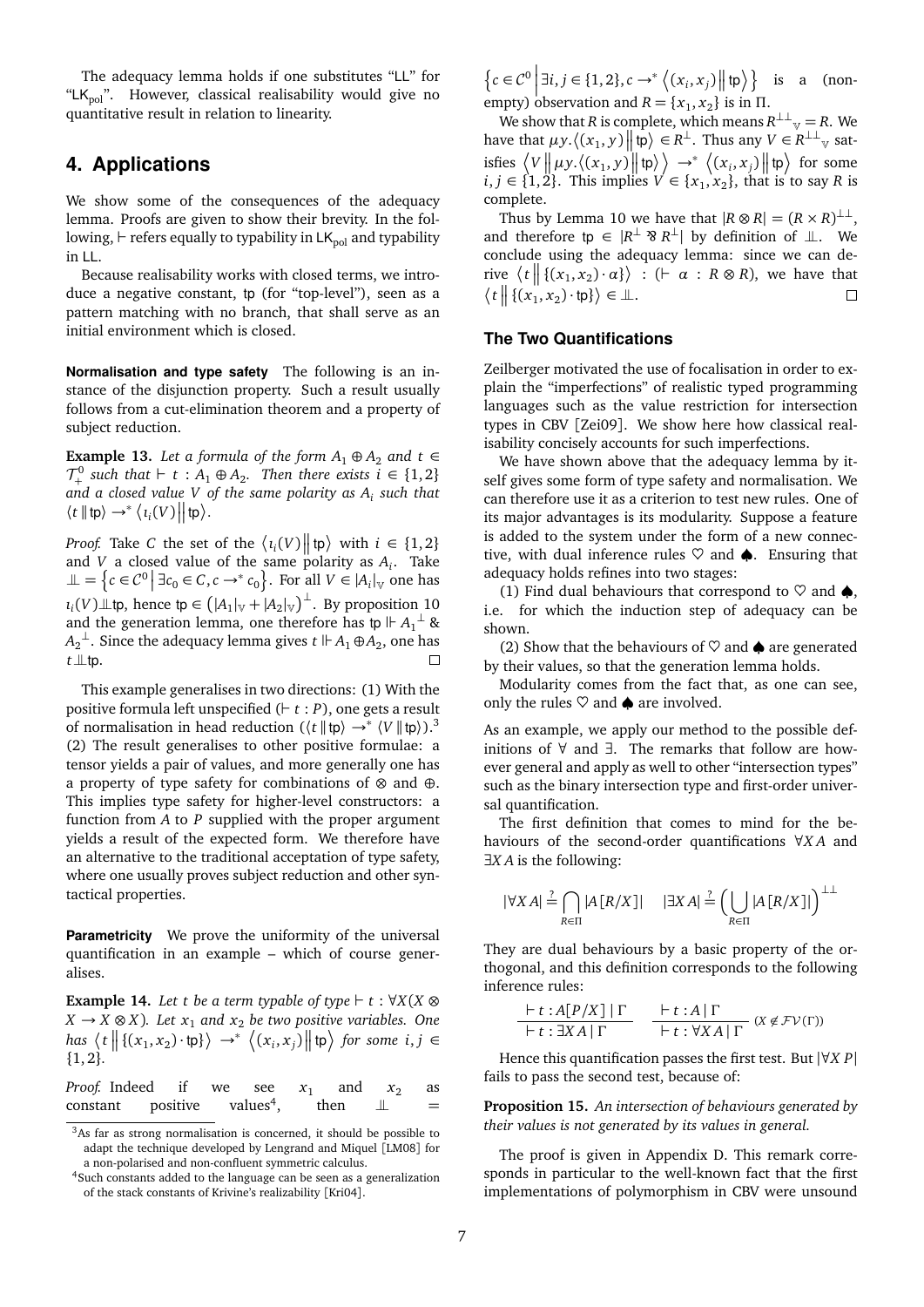in the presence of side-effects (here, control operators of classical logic).5

Two distinct solutions that pass the test and that therefore fit the deductive frame of  $LK_{pol}$  and LL exist.

*A first solution: introducing a shift.* The impossibility of a positive ∀ is noted by Girard when he develops the denotational semantics of classical logic [Gir91]. The connective ∀ is therefore given the negative polarity in LC. The typing rules of second-order quantification of Fig. 1 introduce to this effect a constructor that forces the polarity. This corresponds to a Curry-style version of the usual quantification ("Λ*X*") of Church-style system *F*, which already appeared in Lengrand-Miquel's symmetric and Curry-style adaptation of *F<sup>ω</sup>* [LM08].

*A second solution: introducing a value restriction.* The second solution restricts the introduction of universal quantification to values, a method found in polymorphism à la ML. It yields quantifications that are different from the first ones, and to make the distinction we shall write them A and E. Value restriction corresponds to the following modification of the above tentative behaviour so that it validates the generation lemma:

$$
|AX A| \stackrel{\text{def}}{=} \left( \bigcap_{R \in \Pi} |A[R/X]|_{\mathbb{V}} \right)^{\perp \perp}
$$

(and dually for ∃ ).

As we will see, they are not the usual quantifications, but they are related to ∀ and ∃ as follows: if we consider that  $\mu\{\kappa\}$ .*c* – the constructor for  $\forall$  – corresponds to a shift of polarity at the level of terms that could be made explicit in the types – with an unary connective (written  $\uparrow$ ) of the negative polarity – then one has the equality  $|AX \uparrow A|$  = |∀*X A*| (and dually for <sup>∃</sup> ).

The adequacy lemma is obtained at the price of the following restriction over the typing rules:

 $\vdash t : A[P/X] | Γ$ ` *t* : ∃ *X A* | Γ  $V : A | \Gamma$  $\frac{V \cdot A \cdot P}{V \cdot A X A \cdot \Gamma}$  ( $X \notin FV(\Gamma)$ )

(Now trying to prove subject reduction for  $LK_{pol}$  and LL enriched with these rules would be harder, because there are no corresponding constructors in the syntax. With classical realisability, the fact that there are no constructors makes the proof of adequacy even simpler than for ∀ and ∃.)

**Comparison of the two solutions** Although related, the two kinds of quantification are different, since the latter connective will enjoy paradoxical properties such as the fact that  $AX (A \oplus B)$  is the same type as  $(AX A) \oplus (AX B)$ . This shows that A is not a proper universal quantification for classical logic. (More precisely, we show in Appendix D that for a wide range of observations the equality of behaviours  $|AX(A \oplus B)| = |(AX A) \oplus (AX B)|$  holds. By the standards of realisability, this allows one to consider the corresponding type coercions.)

This recalls what Girard called the *"shocking equalities*" of the quantification of Ludics [Gir07]. Now, since our definition of ∀ definitely yields the usual quantification of classical logic, one would tend to question the use of the paradoxical A. Value restriction and its "shocking equalities" are in fact interesting from the computer scientist's point of view, because it gives more sub-typing rules. One example is the intersection type, for which a "shocking" equality such as  $|(P_1 \cap P_2) \otimes Q| = |(P_1 \otimes Q) \cap (P_2 \otimes Q)|$ , that is to say the possibility of introducing coercions between these two types, is desirable.

# **5. Conclusion**

The present work is not only a concise synthesis but also an extension of distinct works of proof theory: the development of proof syntaxes for sequent calculi initiated by Herbelin and Curien [CH00]; the study of focalisation and polarisation initiated by Andreoli [And92] and Girard [Gir91]; and Krivine's realisability [Kri93, Kri04] that exposes the computational content of proofs.

Yet the result is surprisingly close to the theory of programming languages, as shown by the analogy of Section 1, the status given to values, or the presence of a distinction between "eager" and "lazy" connectives.

Leads for future works are: (1) We would like to study the recent results on the computational content of specific theorems [BD03, Kri04, Kri08] from the point of view of polarisation. (2) We would like to study the practical counterparts to the good theoretical properties of LC's translation of ∧ and ∨ that are exposed in [Gir91]. For instance, it should be possible to base on the present work an extraction procedure for your favourite theorem prover that relies on this translation, which should be compared to extant procedures.

**Acknowledgements** This work was started and completed at LIX and PPS, but the main part was carried out at Penn. I am grateful to Pierre-Louis Curien and Hugo Herbelin, for helpful interactions and numerous comments around this work, to Stephan Zdancewic and Jeffrey Vaughan for valuable discussions, as well as to the anonymous referees for their comments.

# **Appendices**

In **Section A**, we give the proper two-sided formulation of  $LK_{\text{pol}}$  (and therefore of LC), with the involutive negation of classical logic, as discovered by Girard [Gir91].

In **Section B** we defend a writing convention that augments the conciseness of  $L_{\text{foc}}$ .

In **Section C** we explain the computational interpretation of the  $\top$  rule as the CBV "toplevel".

In **Section D** we show that the behaviours of classical realisability admit a notion of "internal completeness" similar to the one of Ludics [Gir07].

In **Section E** we show that it is possible to define abstract machines for the CBV and the CBN  $\lambda$  calculus in L<sub>foc</sub> (with local term definitions, i.e. "syntactic sugar").

<sup>5</sup>Specifically, SML/NJ's type system was unsound due to the presence of call/cc, as discovered by Harper and Lillibridge in 1991 (http://www.seas.upenn.edu/~sweirich/types/archive/1991/ msg00034.html).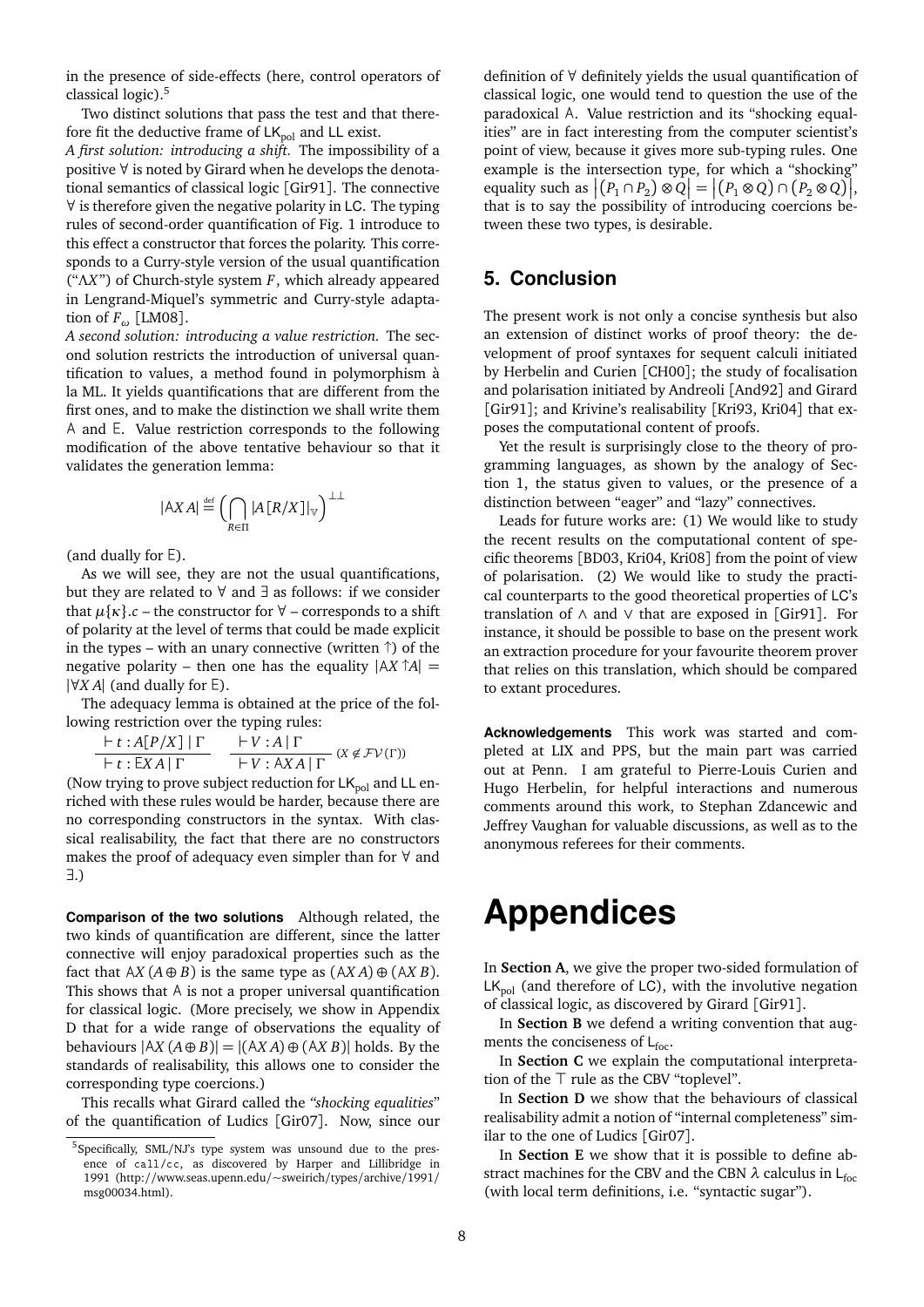In **Section F** we compare our formulation of LC with Girard's.

In **Section G** we compare LL with the variant allowed by  $L_{\text{foc}}$ .

In **Section H** we detail the proofs for the results given in the main sections.

**Acknowledgements** These additional sections were written at PPS. I am grateful towards Paul-André Melliès, Stéphane Lengrand and Pierre-Louis Curien for discussions around this work.

# **A. Two-sided** L**foc and** LK**pol and the classical negation**

We give here the two-sided formulation of  $L_{\text{foc}}$  and  $LK_{\text{pol}}$ . This makes clearer the fact that there is an involutive negation in classical logic, we shall write  $\neg$  in the following.

Having terms on either side of the sequents correspond to making the distinction between  $\langle t |$  (code) and  $|t \rangle$  (environment). This distinction is necessary for  $L_{\text{foc}}$  to have a meaning in terms of abstract machines, while we see one-sided sequents, which forces the *α*-equivalence:

$$
\langle t | u \rangle \equiv \langle u | t \rangle
$$

only as an abstraction on computation where one only cares about the computational flow, without making the distinction between players (or, from the computer scientist's point of view, between inputs and outputs). Thus we see the polarities of logic as a concept distinct from the two players in a game.

#### **A.1. Constructors vs. connectives**

In order to avoid confusion due to homonyms, it might be helpful to stress the distinction between *connectives* and *constructors* that exists with two-sided sequents. The constructors ⊗, ⊗, & and ⊕ are respectively  $( \cdot, \cdot)$ ,  $\mu( \cdot, \cdot)$ .  $\mu\left(\iota_1(\cdot)\right) \mid \iota_2(\cdot)\right)$  and  $\iota_i(\cdot)$ , while the connectives ⊗, §, & and ⊕ correspond respectively to an *eager conjunction*, a *"lazy disjunction*", a *lazy conjunction* and an *eager disjunction*.

We say that constructors in code position  $(\langle \cdot |)$  are constructive while those in environment position  $(| \cdot \rangle)$  are destructive. Thus, regarding for instance the constructor ⊗, one has that  $\langle \cdot, \cdot \rangle$  is constructing the connective ⊗ (the eager pair) while  $|(\cdot,\cdot)\rangle$  is destructing the connective  $\delta$ (the lazy disjunction).

Therefore, the duality  $\cdot^{\perp}$  accounts for two notions in  $LK_{pol}$  which are distinct:

- A duality between focusable and invertible constructors which is defined as a property of good interaction. The constructor ⊗ is for instance the dual of the constructor  $\mathcal{B}$ , because  $(t, u)$  is able to interact with  $\mu(\kappa,\kappa').c$ .
- A symmetry between connectives known as the "duality of computation". The connective  $\oplus$  (the eager

disjunction) is for instance the dual of the connective & (the lazy pair), because there is a symmetry between their respective rules of introduction. This corresponds to the fact that the logic is rich enough to give the two players (code, environment) the same set of constructors.

#### **A.2. Negation in** LK<sub>pol</sub>

In the two-sided setting, negation is represented by a concrete connective instead of the morphism  $\cdot^{\perp}$ .

The ingredients for this negation have been given in the works of Girard [Gir93] and Danos-Joinet-Schellinx [DJS95], but to our knowledge it has not been given a proper syntactic treatment until now. (For instance, proof nets — because they represent one-sided sequents — are blind about the rules of negation.)

In [Gir93], Girard gives a version of negation in classical logic whose rules send the stoup from one side to the other. In [DJS95], Danos, Joinet and Schellinx identify two symmetric treatments for negation (one can be inverted on the left while the other can be inverted on the right). Then they define negation in  $LK_{pol}^{\eta}$  as either of these two negations in function of the polarity of the negated formula.

The procedural rules of classical negation we define in the rest of the section corresponds to the above ones of Girard and Danos-Joinet-Schellinx, which happen to be the same.

**The positive and the negative negations** We introduce two dual connectives that exchange between the left and the right of a sequent:  $\neg^{+}$  and  $\neg^{-}$ .<sup>6</sup> The grammar of the formulae thus becomes:

$$
A ::= P | N
$$
  
\n
$$
X ::= X_+ | X_-
$$
  
\n
$$
P ::= X_+ | A \otimes A | A \oplus A | \exists X A | \neg^+ A
$$
  
\n
$$
N ::= X_- | A \otimes A | A \otimes A | \forall X A | \neg^- A
$$

where  $X_+$  and  $X_-$  are unrelated atoms. Thus there are now positive and negative substitutions,  $A[P/X_+]$  and  $A[N/X_$ |. The important cases to define these substitutions are for atoms *Y* :

$$
Y [P/X_{+}] = \begin{cases} P & \text{if } Y = X_{+} \\ Y & \text{otherwise} \end{cases}
$$

$$
Y [N/X_{-}] = \begin{cases} N & \text{if } Y = X_{-} \\ Y & \text{otherwise} \end{cases}
$$

Just like one-sided LC defines ∨ and ∧ in terms of ⊗,  $\mathcal{B}, \mathcal{B}, \mathcal{C}$  and  $\oplus$ , we will define  $\neg$  in terms of  $\neg^+$  and  $\neg^-$ . The connectives  $\neg$ <sup>+</sup> and  $\neg$ <sup>−</sup> are respectively positive and negative. In accordance with focalisation, the left-to-right introduction rule of  $\neg^+$  is focusable, while the left-to-right

 $^6\!$  They correspond respectively to what Danos, Joinet and Schellinx call the "intuitionistic" and the "classical" negation. We define below the "intuitionistic" and the "classical" negations, which in turn do not correspond to the ones of Danos, Joinet and Schellinx.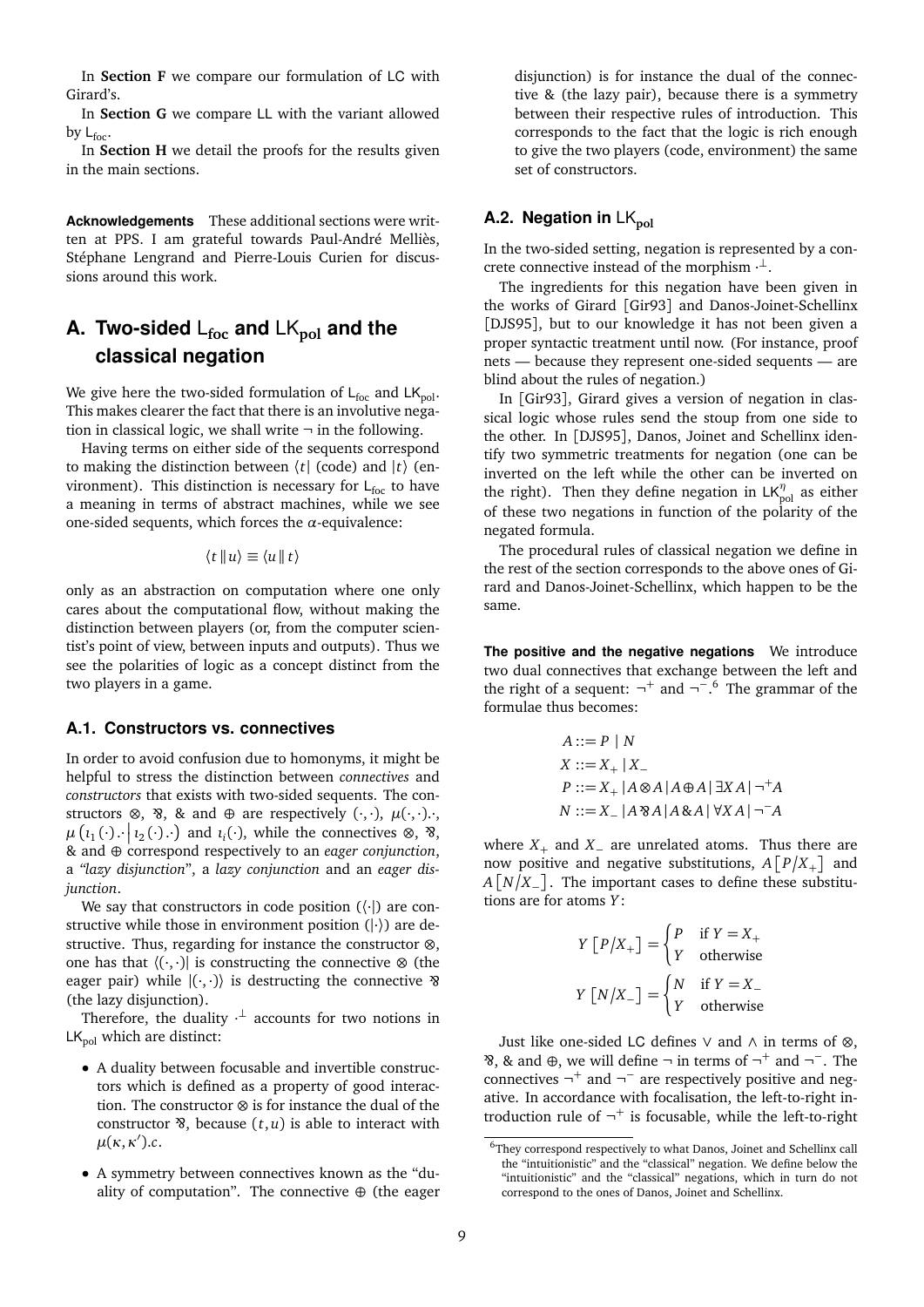introduction rule for  $\neg^{-}$  is invertible. (And conversely for the right-to-left introduction rules.)

The constructors for the left-to-right introduction rules of  $\neg^+$  and  $\neg^-$  are respectively written [ $\cdot$ ] and  $\mu[\cdot]$  and are understood as follows: for  $|t_+\rangle$  a positive environment,  $\langle [t_+]$  is positive code; and if  $|\mu q.c\rangle$  is a negative environment (in the informal notation with *q* a pattern), then  $\langle \mu\big[\mathfrak{q}\big]$ .*c* is negative code — and symmetrically.

Syntax becomes:

$$
\kappa ::= \alpha \qquad | x
$$
\n
$$
t ::= t_{+} \qquad | t_{-}
$$
\n
$$
t_{+} ::= x \qquad | \mu a.c
$$
\n
$$
| (t, t) \qquad | t_{i}(t) ( \text{for } i \in \{1, 2\}) \qquad (\otimes, \oplus_{i})
$$
\n
$$
| \{t\} \qquad | [t] \qquad (\exists, \neg^{+})
$$
\n
$$
t_{-} ::= \alpha \qquad | \mu x.c
$$
\n
$$
| \mu(x, \kappa).c \qquad | \mu(t_{1}(x).c | t_{2}(x).c) \qquad (\otimes, \text{&})
$$
\n
$$
| \mu \{k\} .c \qquad | \mu[k].c \qquad (\forall, \neg^{-})
$$
\n
$$
c ::= \langle t_{+} || t_{-} \rangle \qquad | \langle t_{-} || t_{+} \rangle
$$

Though we make the distinction between  $\langle t |$  and  $|t \rangle$  it is the same syntax that define both the code and the environment, thus allowing some concision in the definition. It would however be meaningless to allow variables (〈*κ*|) and co-variables ( $|\kappa\rangle$ ) to be mixed, e.g. to allow  $\kappa$  to be in one command a variable and in another one a co-variable. We shall therefore mark co-variables with a *bar* ( $|\bar{\kappa}\rangle$ ), and outcast commands in which some *κ* appears both with and without a bar. Curien-Herbelin's "call/cc" binder *µκ*.*c* will therefore be written  $\langle \mu \bar{\kappa}. c \vert$  in our syntax, while the "let ... in" binder is written  $|\mu \kappa.c \rangle$ .<sup>7</sup>

Values become:

$$
V ::= V_+ | t_-
$$
  
 
$$
V_+ ::= x | (V, V) | i_i(V) | {V} | [V]
$$

The new reduction rules are as follows:

$$
\langle [V] \middle\| \mu[\bar{\kappa}].c \rangle \rightarrow_{\beta} c [V/\bar{\kappa}]
$$

$$
\langle \mu[\kappa].c \parallel [V] \rangle \rightarrow_{\beta} c [V/\kappa]
$$

<sup>7</sup>But if one wants to remain closer to the formulation of  $\bar{\lambda} \mu \tilde{\mu}$  with distinct classes *v* and *e*, then one needs to have two ways of writing each constructor. One therefore distinguishes variables *κ*, co-variables *κ*<sup>*τ*</sup>, code *v* and environment *e* in a following lengthy way:

$$
\kappa ::= \alpha \quad | x
$$
\n
$$
\bar{\kappa} ::= \bar{\alpha} \quad | \bar{x}
$$
\n
$$
\nu := \nu_{+} \quad |\nu_{-}
$$
\n
$$
\nu_{+} ::= \chi \quad |\mu\bar{\alpha}.\mathbf{c}
$$
\n
$$
|\{\nu\} \quad |\{\nu\} \quad |\{\nu\}(\text{for } i \in \{1, 2\}) \quad (\otimes, \theta_{i})
$$
\n
$$
\mathbf{c} ::= \alpha \quad |\mu\bar{\kappa}, \bar{\kappa}].\n\mathbf{c} = \mu_{+} \quad |\mu_{-} \cdot \bar{\kappa}.\mathbf{c} \quad |\pi_{+} \cdot \bar{\kappa}.\mathbf{c}| \quad (\mathbf{a}, \mathbf{a})
$$
\n
$$
\mathbf{c} ::= \begin{array}{c} \mu_{-}(\bar{\kappa}, \bar{\kappa}) \cdot \mathbf{c} & \mu_{-}(\bar{\kappa}) \cdot \mathbf{c} \\ \mu_{+}(\bar{\kappa}, \bar{\kappa}) \cdot \mathbf{c} & \mu_{-}(\bar{\kappa}) \cdot \mathbf{c} \\ \mu_{+}(\bar{\kappa}) \cdot \mathbf{c} & \mu_{-}(\bar{\kappa}) \cdot \mathbf{c} \\ \mu_{+}(\bar{\kappa}) \cdot \mathbf{c} & \mu_{-}(\bar{\kappa}) \cdot \mathbf{c} \\ \mu_{+}(\bar{\kappa}) \cdot \mathbf{c} & \mu_{-}(\bar{\kappa}) \cdot \mathbf{c} \\ \mu_{+}(\bar{\kappa}, \bar{\kappa}) \cdot \mathbf{c} & \mu_{-}(\bar{\kappa}) \cdot \mathbf{c} \\ \mu_{+}(\bar{\kappa}, \bar{\kappa}) \cdot \mathbf{c} & \mu_{-}(\bar{\kappa}) \cdot \mathbf{c} \\ \mu_{+}(\bar{\kappa}) \cdot \mathbf{c} & \mu_{-}(\bar{\kappa}) \cdot \mathbf{c} \\ \mu_{+}(\bar{\kappa}) \cdot \mathbf{c} & \mu_{-}(\bar{\kappa}) \cdot \mathbf{c} \\ \mu_{+}(\bar{\kappa}) \cdot \mathbf{c} & \mu_{-}(\bar{\kappa}) \cdot \mathbf{c} \\ \mu_{-}(\bar{\kappa}) \cdot \mathbf{c} & \mu_{-}(\bar{\kappa}) \cdot \mathbf{c}
$$

But does such a waste of paper make anything clearer? One can doubt so.

$$
\langle [t] \| u \rangle \rightarrow_{\varsigma} \langle \mu \bar{x}. ([\bar{x}] \| u \rangle) \| t \rangle \qquad (t \notin \mathbb{V})
$$

 $\langle u \Vert [t] \rangle \rightarrow_{\varsigma} \langle t \Vert \mu x. \langle u \Vert [x] \rangle \rangle$  $(t \notin \mathbb{V})$ 

(The remaining rules of reduction for two-sided  $L_{\text{foc}}$  can be inferred from the ones of Section 2, each reduction rule of one-sided  $\mathsf{L}_{\mathsf{foc}}$  yielding two symmetric rules in the twosided version.)

Two-sided  $LK_{pol}$  is given fig. 4.

**Negation in** LC**: an involutive negation** A connective of negation  $\neg$  for two-sided LK<sub>pol</sub> (as well as for two-sided LC, which is a fragment of the latter) is then defined as follows:

**Definition 16.** The formula ¬*A* is defined in function of the polarity of *A* as follows:

This defines a negation that exchanges the polarity of the formulae. As a consequence, at the level of constructors, the rules of negation do *not* change the polarity of terms. This is why we can have an isomorphism between  $A$  and  $\neg\neg A$ .

Let us define the equivalence on terms that will allow us to state this isomorphism. It is the analogue of the *βη* equivalence of the *λ* calculus.

**Definition 17** ( $t \approx u$ ). One considers the following "observational" rules:

$$
\mu\kappa.\langle\kappa||t\rangle \rightarrow_{\eta} t
$$

$$
\mu\bar{\kappa}.\langle t||\bar{\kappa}\rangle \rightarrow_{\eta} t
$$

$$
\mu[\kappa].\langle t||[\kappa]\rangle \rightarrow_{\eta} t
$$

$$
\mu[\bar{\kappa}].\langle [\bar{\kappa}]||t\rangle \rightarrow_{\eta} t
$$

The relation  $\simeq$  on terms is defined as the smallest equivalence relation such that:

- If *u* is obtained from *t* by the application of  $\rightarrow$  on a sub-command of *t*, then  $t \approx u$ ,
- If *u* is obtained from *t* by the application of  $\rightarrow$ <sub>*n*</sub> on *t* or one of its sub-terms, then  $t \simeq u$ .

In the statement of  $\neg\neg A \simeq A$  that follows, the categorical composition is of a syntactical nature, like substitution, rather than of a more semantical nature, like a cut. In fact, when composition is interpreted by a cut, one fails to account for logics that have two polarities, like LC or  $LK_{\text{pol}}$ . This is shown by the following remark:

*Remark* 18*.* Suppose we define the operation ◦ on commands *c* : ( $\kappa_1 : A \vdash \bar{\kappa}_2 : B$ ) and *c'* : ( $\kappa_3 : B \vdash \bar{\kappa}_4 : C$ ) with:

$$
c' \circ c = \langle \mu \bar{\kappa}_2.c_1 \mid \mu \kappa_3.c_2 \rangle
$$

Then take  $c_1$  :  $(\kappa : A \vdash \bar{\alpha} : N)$  and  $c_2 : (\kappa : N \vdash \bar{y} : P)$  and  $c_3: (\beta : P \vdash \bar{\kappa}' : B)$ . If  $\bar{\alpha} \notin FV(c_1)$  and  $\beta \notin FV(c_3)$ , then one has:

$$
(c_1 \circ c_2) \circ c_3 \simeq c_3
$$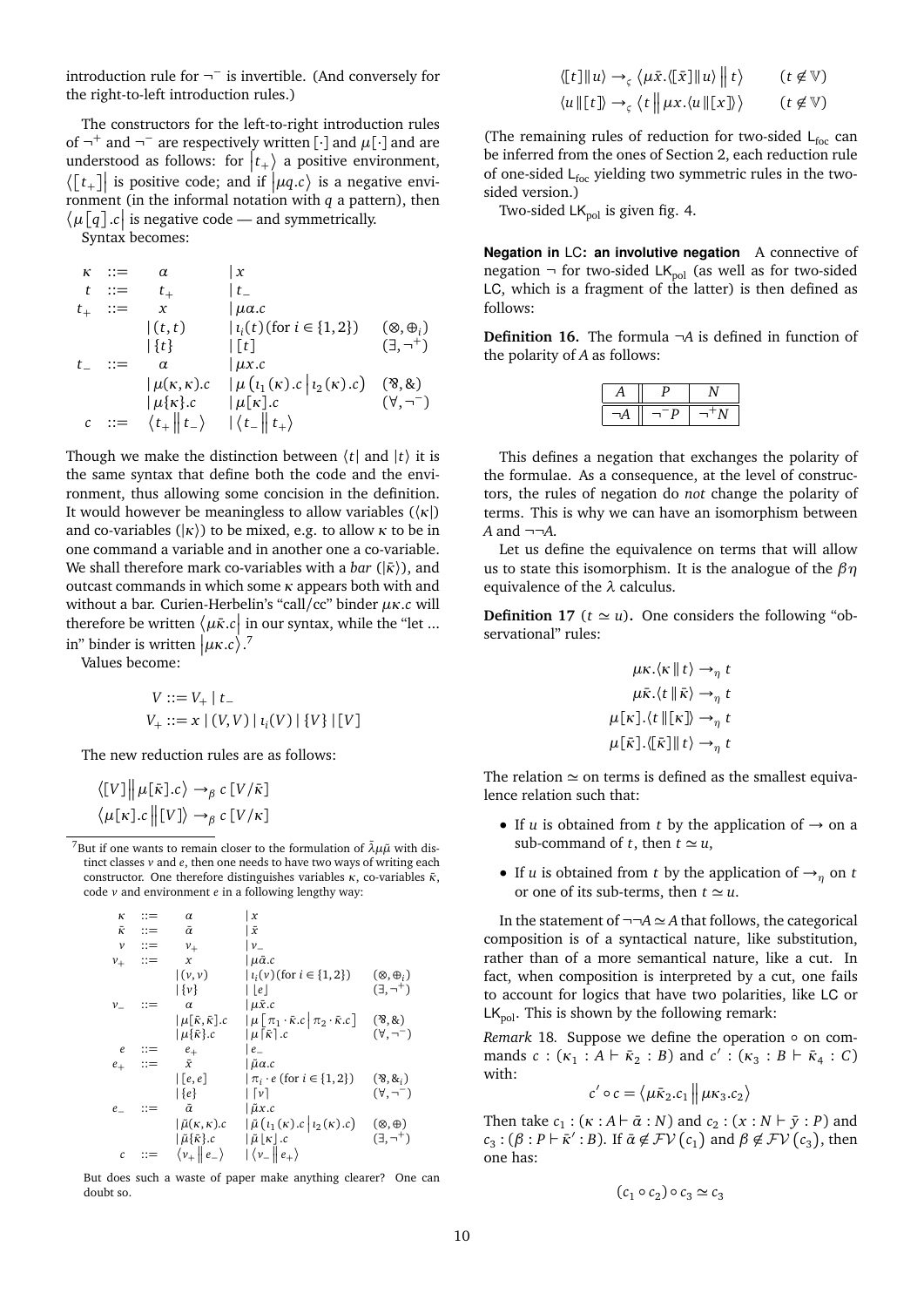### $LK_{pol}$  (Two-sided) **Identity**

$$
\frac{\overline{\kappa : A \vdash \kappa : A}^{(\alpha x \vdash)} \qquad \qquad \overline{\kappa : A \vdash \kappa : A]}^{(\alpha x \vdash)} \qquad \qquad \overline{\kappa : A \vdash \kappa : A}^{(\alpha x \vdash)} \qquad \qquad \overline{\kappa : A \vdash \kappa : A}^{(\alpha x \vdash \alpha)} \qquad \qquad \overline{\kappa : (\Gamma, \kappa : A \vdash \Delta)}^{(\alpha x \vdash \alpha)} \qquad \qquad \overline{\kappa \vdash \mu \kappa . c : A \vdash \Delta}^{(\alpha x \vdash \alpha)} \qquad \qquad \overline{\kappa \vdash \mu \kappa . c : A \vdash \Delta}^{(\alpha x \vdash \alpha)} \qquad \qquad \overline{\kappa \vdash \mu \kappa . c : A \vdash \Delta}^{(\alpha x \vdash \alpha)} \qquad \qquad \overline{\kappa \vdash \mu \kappa . c : A \vdash \Delta}^{(\alpha x \vdash \alpha)} \qquad \qquad \overline{\kappa \vdash \mu \kappa . c : A \vdash \Delta}^{(\alpha x \vdash \alpha)} \qquad \qquad \overline{\kappa \vdash \mu \kappa . c : A \vdash \Delta}^{(\alpha x \vdash \alpha)} \qquad \qquad \overline{\kappa \vdash \mu \kappa . c : A \vdash \Delta}^{(\alpha x \vdash \alpha)} \qquad \qquad \overline{\kappa \vdash \mu \kappa . c : A \vdash \Delta}^{(\alpha x \vdash \alpha)} \qquad \qquad \overline{\kappa \vdash \mu \kappa . c : A \vdash \Delta}^{(\alpha x \vdash \alpha)} \qquad \qquad \overline{\kappa \vdash \mu \kappa . c : A \vdash \Delta}^{(\alpha x \vdash \alpha)} \qquad \qquad \overline{\kappa \vdash \mu \kappa . c : A \vdash \Delta}^{(\alpha x \vdash \alpha)} \qquad \qquad \overline{\kappa \vdash \mu \kappa . c : A \vdash \Delta}^{(\alpha x \vdash \alpha)} \qquad \qquad \overline{\kappa \vdash \mu \kappa . c : A \vdash \Delta}^{(\alpha x \vdash \alpha)} \qquad \qquad \overline{\kappa \vdash \mu \kappa . c : A \vdash \Delta}^{(\alpha x \vdash \alpha)} \qquad \qquad \overline{\kappa \vdash \mu \kappa . c : A \vdash \Delta}^{(\alpha x \vdash \alpha)} \
$$

**Structure**

$$
\frac{c:(\Gamma\vdash\Delta)}{c:(\Gamma\vdash\bar{\kappa}:A,\Delta)}\xrightarrow{(+w)} \frac{c:(\Gamma\vdash\Delta)}{c:(\Gamma,\kappa:A\vdash\Delta)}\xrightarrow{(w\vdash)}
$$
\n
$$
\frac{c:(\Gamma\vdash\bar{\kappa}:A,\bar{\kappa}':A,\Delta)}{c\left[\bar{\kappa}/\bar{\kappa}'\right]:(\Gamma\vdash\bar{\kappa}:A,\Delta)}\xrightarrow{(+c)} \frac{c:(\Gamma,\kappa:A,\kappa':A\vdash\Delta)}{c\left[\kappa/\kappa'\right]:(\Gamma,\kappa:A\vdash\Delta)}\xrightarrow{(c\vdash)}
$$

(and similar rules for  $\langle t |$  and  $|t \rangle$ .)

**Logic**

$$
\frac{\Gamma | t:A\vdash\Delta}{\Gamma | \mu[\bar{\kappa}],c:\neg^{+}A|\Delta} (t\rightarrow t)
$$
\n
$$
\frac{c:(\Gamma \vdash \bar{\kappa}:A,\Delta)}{\Gamma | \mu[\bar{\kappa}],c:\neg^{+}A\vdash\Delta} (t\rightarrow t)
$$
\n
$$
\frac{\Gamma | t:A|\Delta}{\Gamma | \mu[\bar{\kappa}],c:\neg^{-}A|\Delta} (t\rightarrow t)
$$
\n
$$
\frac{\Gamma | t:A|\Delta}{\Gamma, \Gamma' | (t,u):A\otimes B|\Delta,\Delta'} (t\rightarrow s)
$$
\n
$$
\frac{c:(\Gamma \vdash \bar{\kappa}:A,\bar{\kappa}':B,\Delta)}{\Gamma | \mu(\bar{\kappa},\bar{\kappa}'):C:A\otimes B|\Delta,\Delta'} (t\rightarrow s)
$$
\n
$$
\frac{c:(\Gamma \vdash \bar{\kappa}:A,\bar{\kappa}':B,\Delta)}{\Gamma | \mu(\bar{\kappa},\bar{\kappa}'):C:A\otimes B|\Delta} (s\rightarrow t)
$$
\n
$$
\frac{c:(\Gamma \vdash \bar{\kappa}:A,\Delta) \quad c':(\Gamma \vdash \bar{\kappa}':B,\Delta)}{\Gamma | \mu(\bar{\kappa},\bar{\kappa}':c:A\otimes B)} (t\rightarrow s)}
$$
\n
$$
\frac{\Gamma | t:A\vdash\Delta \quad \Gamma' | u:B\vdash\Delta'}{\Gamma | \mu(t):A_1\otimes B\vdash\Delta,\Delta'} (s\rightarrow t)
$$
\n
$$
\frac{\Gamma | t:A\vdash\Delta \quad \Gamma' | u:B\vdash\Delta'}{\Gamma | \mu(t):A_1\otimes B\vdash\Delta} (s\rightarrow t)
$$
\n
$$
\frac{\Gamma | t:A\vdash\Delta}{\Gamma | \mu(t):A_1\otimes A_2|\Delta} (t\rightarrow s)
$$
\n
$$
\frac{c:(\Gamma,\kappa:A\vdash\Delta) \quad c':(\Gamma,\kappa':B\vdash\Delta)}{\Gamma | \mu(t:(\bar{\kappa}):c'|) :A\oplus B\vdash\Delta} (s\rightarrow t)
$$
\n
$$
\frac{\Gamma | t:A[B/X]|\Delta}{\Gamma | \mu(\kappa):c:\exists XA\vdash\Delta} (t\rightarrow t)
$$
\n
$$
\frac{c:(\Gamma \vdash \bar{\kappa}:A,\Delta)}{\Gamma | \mu(\bar{\kappa}:c:\exists XA\vdash\Delta} (t\rightarrow t)
$$
\n<math display="</math>

In the rules ( $\vdash$  ∃) and ( $\forall$   $\vdash$ ), *X* and *B* have to share the same polarity.

Figure 4: The constructive classical logic  $\mathsf{LK_{pol}}$  in a two-sided setting.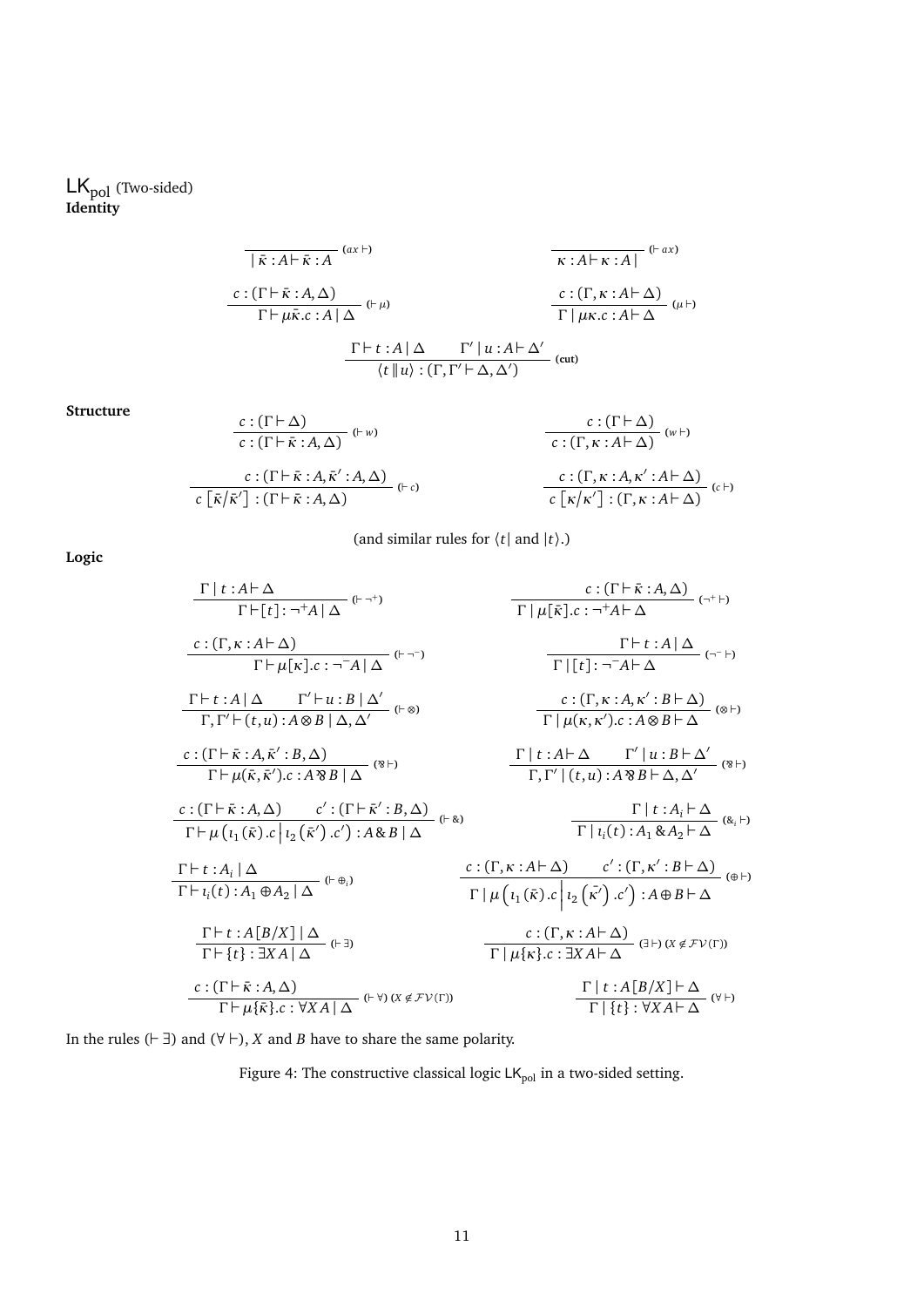$$
c_1 \circ (c_2 \circ c_3) \simeq c_1
$$

 $\circ$  is therefore not associative modulo  $\simeq$ , since one has in general  $c_1 \not\approx c_3$ .

We also stress the distinction between terms (or commands) and morphisms for the following similar reason:

*Remark* 19*.* For a command *c* and two terms  $t = \mu \alpha \cdot c_1$ and  $u = \mu \beta c_2$  with  $\alpha, \beta \notin FV(c_1, c_2)$ , one has:

$$
\langle t \parallel \mu x. \langle u \parallel \mu y. c \rangle \rangle \simeq c_1
$$
  

$$
\langle u \parallel \mu y. \langle t \parallel \mu x. c \rangle \rangle \simeq c_2
$$

It implies that one does not have in general:

$$
\langle t \parallel \mu x. \langle u \parallel \mu y.c \rangle \rangle \simeq \langle u \parallel \mu y. \langle t \parallel \mu x.c \rangle \rangle
$$

But one has:

$$
\langle x \parallel \mu x. \langle y \parallel \mu y. c \rangle \rangle \simeq \langle y \parallel \mu y. \langle x \parallel \mu x. c \rangle \rangle
$$

This means that  $(x, y) \rightarrow c$  is not compatible with  $\approx$ , i.e. categories that yield denotational models for  $LK_{pol}$  are not cartesian. This point was already underlined by Girard [Gir91] in the case of LC.

This is why we present morphisms as functions and ◦ as the composition of functions. But we close the categorical digression, since the proposition below, even though it takes a categorical style, can be understood independently from categorical considerations.

**Proposition 20** ( $\neg\neg A \simeq A$ ). Define the following mor*phisms on terms:8*

$$
f(t) = \begin{cases} [[t]] & \text{if } t \in \mathcal{T}_+ \\ \mu [[\bar{x}]] . \langle t || \bar{x} \rangle & \text{if } t \in \mathcal{T}_- \end{cases}
$$

$$
g(u) = \begin{cases} \mu \bar{\alpha} . \langle u || \mu [[x]] . \langle x || \bar{\alpha} \rangle \rangle & \text{if } t \in \mathcal{T}_+ \\ \mu \bar{x} . \langle u || [[\bar{x}]] \rangle & \text{if } t \in \mathcal{T}_- \end{cases}
$$

One has for all *A* the following derivations, with *κ* a variable that has the same polarity as *A*:

$$
\kappa : A \vdash f(\kappa) : \neg\neg A |
$$

$$
\kappa : \neg\neg A \vdash g(\kappa) : A |
$$

One has for all terms *t*:

$$
g \circ f(t) \simeq t
$$
  

$$
f \circ g(t) \simeq t
$$

*Proof.* First observe that the relation  $\simeq$  yields  $\varsigma$  and  $\eta$  rules extended to compound patterns, i.e. if  $t_+ \notin \mathbb{V}$ :

$$
\mu \kappa \cdot \langle [[t_{+}]] || u \rangle
$$
  
\n
$$
\simeq \mu \kappa \cdot \langle \mu \bar{x} . \langle [\bar{x}] || u \rangle || [t_{+}]\rangle
$$
  
\n
$$
\simeq \mu \kappa \cdot \langle t_{+} || \mu y . \langle \mu \bar{x} . \langle [\bar{x}] || u \rangle || [y] \rangle \rangle
$$
  
\n
$$
\simeq \mu \kappa \cdot \langle t_{+} || \mu y . \langle [[y]] || u \rangle \rangle
$$

$$
\mu[[x]].\langle [[x]] || u \rangle
$$
  
\n
$$
= \mu[\bar{y}].\langle \mu[x].\langle [[x]] || u \rangle || \bar{y} \rangle
$$
  
\n
$$
\simeq \mu[\bar{y}].\langle \mu[x].\langle \mu\bar{z}. \langle [\bar{z}]] || u \rangle || [x] \rangle || \bar{y} \rangle
$$
  
\n
$$
\simeq \mu[\bar{y}].\langle \mu\bar{z}. \langle [\bar{z}]] || u \rangle || \bar{y} \rangle
$$
  
\n
$$
\simeq \mu[\bar{y}].\langle [\bar{y}]] || u \rangle
$$
  
\n
$$
\simeq u
$$

Now, for the case  $t_+ \notin \mathbb{V}$ , one has:

$$
g \circ f(t_{+}) = \mu \bar{\alpha} \cdot \langle [[t_{+}]] || \mu [[x]]. \langle x || \bar{\alpha} \rangle \rangle
$$
  
\n
$$
\simeq \mu \bar{\alpha} \cdot \langle t_{+} || \mu y \cdot \langle [[y]] || \mu [[x]]. \langle x || \bar{\alpha} \rangle \rangle \rangle
$$
  
\n
$$
\simeq \mu \bar{\alpha} \cdot \langle t_{+} || \mu y \cdot \langle y || \bar{\alpha} \rangle \rangle
$$
  
\n
$$
\simeq t_{+}
$$
  
\n
$$
f \circ g(t_{+}) = [[g(t_{+})]]
$$
  
\n
$$
\simeq \mu \bar{\beta} \cdot \langle [[g(t_{+})]] || \bar{\beta} \rangle
$$
  
\n
$$
\simeq \mu \bar{\beta} \cdot \langle g(t_{+}) || \mu y \cdot \langle [[y]] || \bar{\beta} \rangle \rangle
$$
  
\n
$$
\simeq \mu \bar{\beta} \cdot \langle t_{+} || \mu [[x]]. \langle x || \mu y \cdot \langle [[y]] || \bar{\beta} \rangle \rangle \rangle
$$

$$
\simeq \mu \bar{\beta} \cdot \langle t_{+} \left\| \mu[[x]] \cdot \langle [[x]] \right\| \bar{\beta} \rangle
$$
  
\simeq \mu \bar{\beta} \cdot \langle t\_{+} \left\| \bar{\beta} \right\rangle  
\simeq t\_{+}

The two other cases (for *V*<sub>+</sub> and *t*<sub>−</sub>) are no less straightforward.  $\Box$ 

*Remark* 21. The derivation of  $\neg\neg X \vdash \neg\neg X$  obtained the following way:

$$
\frac{\overline{X \vdash X}^{(\text{ax})}}{X, \neg X \vdash^{(\neg+)}}
$$
\n
$$
\frac{\neg X \vdash \neg X}{\neg X \vdash \neg X}^{(\neg+)}
$$
\n
$$
\frac{\neg X, \neg \neg X \vdash^{(\neg+)}}{\neg X \vdash \neg \neg X}^{(\neg+)}
$$

is also equivalent to identity. This should be obvious since there is only one strongly focused derivation of  $\neg\neg X \vdash$ ¬¬*X* (whether *X* be positive or negative).

Since  $\neg$  is the reification of  $\neg$ , one should also expect the usual De Morgan isomorphisms:

$$
\neg(A \otimes B) \simeq \neg A \otimes \neg B
$$
  

$$
\neg(A \otimes B) \simeq \neg A \oplus \neg B
$$
  

$$
\vdots
$$

#### **A.3. A non-involutive negation: intuitionistic negation**

Negation is usually defined in intuitionistic logic with  $\neg A = A \rightarrow R$  for some "response" type R, where  $\rightarrow$  is the implication from *λ* calculus. Yet both in CBV and CBN, implication hides a modality (as shown by Girard in [Gir87]). Thus we can define an analogue of this nega-

<sup>8</sup>We use the pattern convention of Section B.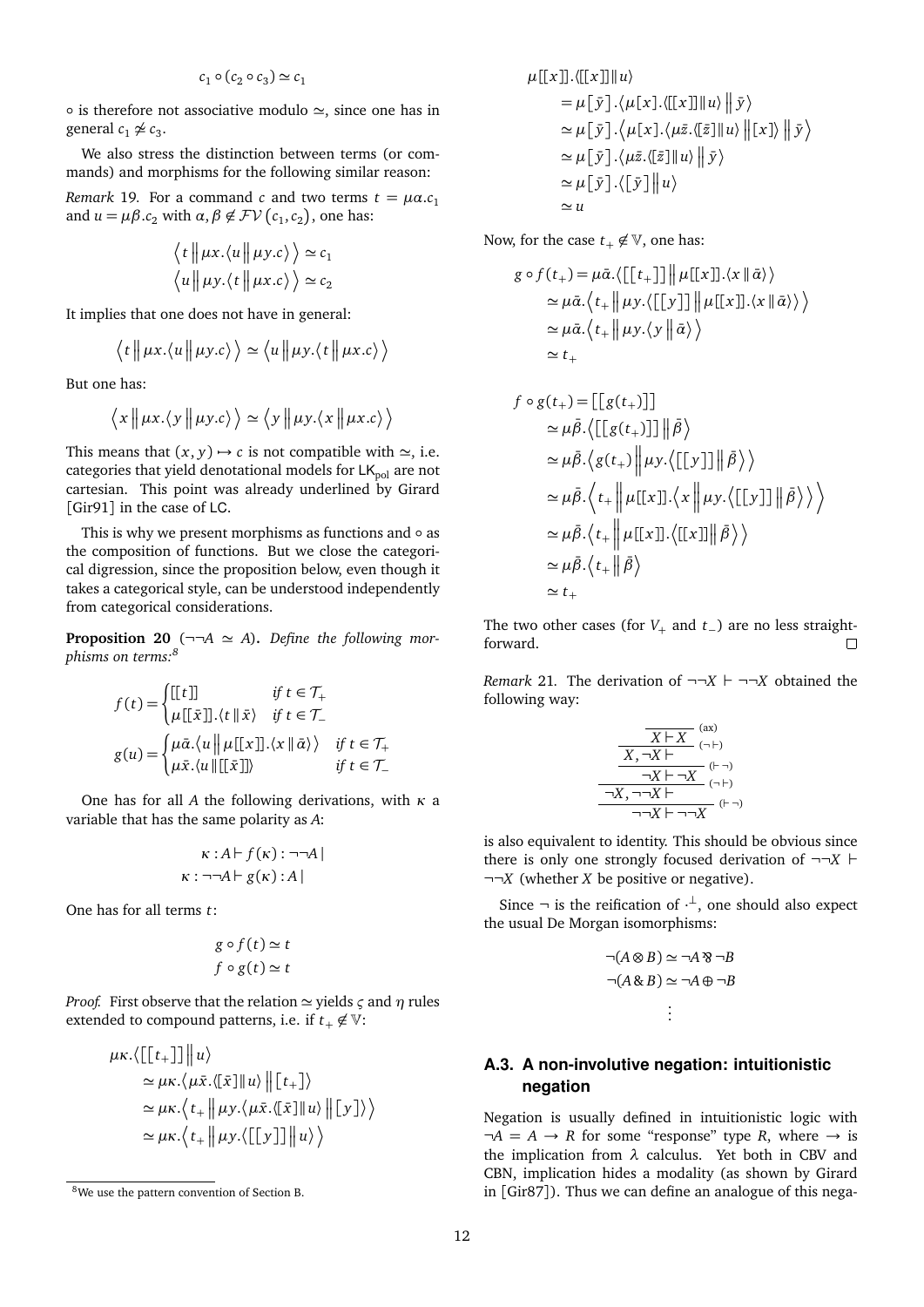tion in  $LK_{pol}$ , we write  $\neg$ <sub>*i*</sub> and we refer to as the *intuitionistic negation* since it is a legacy of the *λ* calculus, by forcing this negation not to change the polarity of formulae. (It indeed makes the modalities !, ? of LLP appear inside negation in the translation into the latter.)

**Definition 22**  $(\neg_i)$ . The formula  $\neg_i A$  is defined in function of the polarity of *A* as follows:

Now, since this negation does not change the polarity of formulae when they are exchanged between the left and the right of the sequents, it means that the corresponding constructors *does* change the polarity of terms. In fact, the change of polarity can be made explicit with a shift connective as follows:  $\neg_i A \simeq \neg \uparrow A$ .<sup>9</sup> (The roles are however not symmetric, since  $\neg_i \uparrow P \simeq \neg \downarrow \uparrow P \not\cong \neg P$ , and therefore  $\neg A \not\simeq \neg_i \hat{\downarrow} A.$ 

It is known that  $\neg_i$  is not an involution — see e.g. [Lau02] (Section 14, "*Logique classique linéaire*") where Laurent shows that non-involutivity comes from the modality it hides, rather than from the structural rules of classical logic.

Also  $\neg_i$  does not make the two polarities of connectives communicate. Therefore, when one takes ¬*<sup>i</sup>* as a negation, one is tempted to go one step further and add the constraint that change of polarities (at the level of constructors) may only occur within a negation. With this constraint, derived sequents only have one polarity of connectives. This therefore delineates two distinct and symmetric fragments of  $LK_{pol}$ :

- 1. LKQ, a classical logic with positive connectives only. This restriction gives the control to the code, and therefore corresponds to Curien-Herbelin's CBV  $\bar{\lambda}\mu\tilde{\mu}$ <sup>*v*</sup> calculus [CH00]. Syntactically it more closely resembles Wadler's dual calculus in CBV [Wad03] thanks to the use of conjunction, disjunction and negation instead of implication. Precisely, Wadler's connectives ∨ and ¬ correspond to the connective ⊕ and ¬*<sup>i</sup>* , while & is given the rules of introduction of the *with* but corresponds in its reduction to the connective ⊗.
- 2. LKT, a classical logic with negative connectives only. Control is given to the environment, like in Curien-Herbelin's CBN  $\bar{\lambda} \mu \tilde{\mu}_n$  calculus. Again it more closely resembles Wadler's dual calculus in CBN. Wadler's connectives  $\&$  and  $\neg$  correspond to the connectives & and ¬*<sup>i</sup>* , while ∨ is given the rules of introduction of the *plus* but corresponds in its reduction to the connective & .

$$
\overset{\nu}{\neg}P = \neg \uparrow P \simeq \neg_i P \qquad \qquad \overset{n}{\neg}N = \neg \downarrow N \simeq \neg_i N
$$

We show for instance that Wadler's negation, be it in CBV or in CBN, corresponds to  $\neg_i$ . Let us take:

$$
\langle \operatorname{not}(t) | \stackrel{\scriptscriptstyle{\mathrm{def}}}{=} \begin{cases} \langle \mu[\alpha]. \langle \alpha \, || \, t \rangle & \text{if } t \in \mathcal{T}_+ \\ \langle [t] \, || & \text{if } t \in \mathcal{T}_- \end{cases}
$$

and symmetrically for  $|not(t)\rangle$ . One then has:

$$
\frac{\Gamma | t : A \vdash \Delta}{\Gamma \vdash \text{not}(t) : \neg_i A | \Delta} {}^{( \vdash \neg_i )}
$$
\n
$$
\frac{\Gamma \vdash t : A | \Delta}{\Gamma | \text{not}(t) : \neg_i A \vdash \Delta} {}^{( \neg_i \vdash )}
$$

and the following reduction rule:

$$
\langle \mathrm{not}(t) \| \mathrm{not}(u) \rangle \rightarrow \langle u \| t \rangle
$$

This matches the reduction rules of Wadler's negation ¬*A* both in CBV (case *A* positive) and in CBN (case *A* negative).

While we're at it, let us clarify the role of the reduction  $\rightarrow$ <sub>*ς*</sub> introduced by Wadler [Wad03] and present in L<sub>foc</sub>. From the point of view of the linear analysis of classical logic, which constructors the latter over polarised linear logic and makes explicit the *stoup*, it might seem superfluous. For instance it is in some sense already present in Girard's LC (since the constraints of the *stoup* force one to explicitly introduce cuts for a conjunction). But  $\rightarrow$ <sub>5</sub> is useful from a categorical point of view, as it allows one to see a term depending on a variable as morphism in its variable. It allows for instance one to *state* that  $\left[ \left[ t_{+} \right] \right]$ behaves the same as  $t_{+}$ .

### **A.4. Conclusion: From the duality to the** *symmetry* **of computation**

In the seminal article of 1987 [Gir87], Girard decomposed CBN intuitionistic negation into the linear negation and the modality ! that allows re-use of the argument. We can conclude that his classical logic LC [Gir91] offered in fact an intermediate decomposition of intuitionistic negation, into a *classical* (involutive) negation and modalities (the shifts) that control the order of evaluation.

The historical term syntaxes for classical sequent calculus [CH00, Wad03] were based on the intuitionistic negation rather than the classical one, maybe because the latter is quite demanding, as it requires *both* polarities at the same time. As we have seen above, the distortion induced by the intuitionistic negation make CBV and CBN appear as two islands of determinism among a vast ocean of nondeterminism. It shed light on the symmetry between CBN and CBV, known as the "*duality of computation*".

But this "*duality*" between CBN and CBV is the mere expression of the practical possibility of a symmetry between the code and the environment. Such a symmetry is always possible theoretically, but it is not a dogma. More interesting about the "*duality*" between CBV and CBN was the fact that it dealt with reduction strategies that were not given an equal esteem from the point of view of theory. Beyond putting CBV on a par with CBN, it in fact hinted at more theoretical explanations of the notions of *laziness*

<sup>&</sup>lt;sup>9</sup>For that matter, we find back the CBV and CBN negations, the directstyle counterparts of Zeilberger's  $\frac{v}{\neg}$  and  $\frac{n}{\neg}$  [Zei08], as the two particular cases of intuitionistic negation: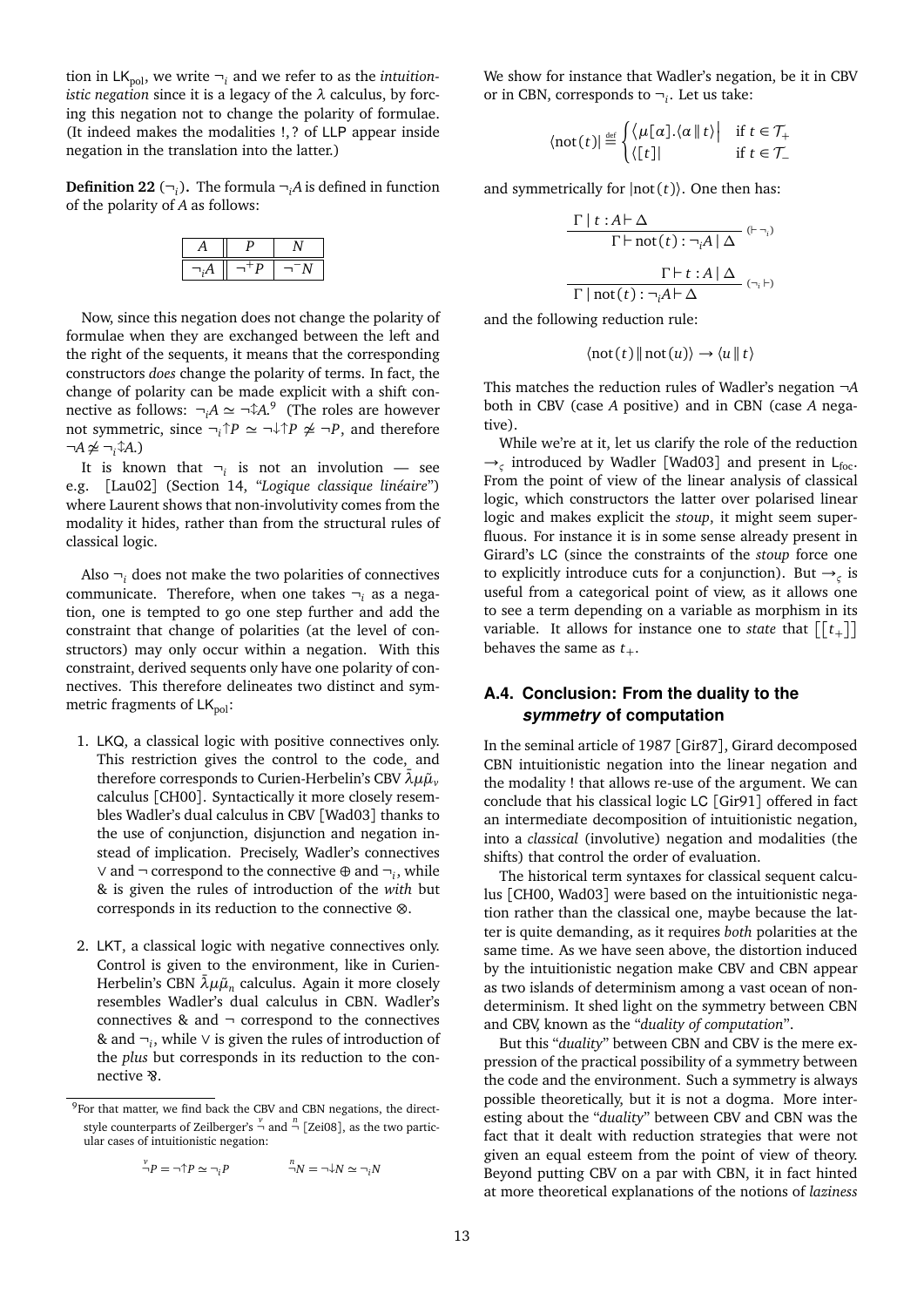and *eagerness* in computation.

## **B. Patterns**

Invertible constructors  $($ <sup>8</sup>, &,  $\forall$ ) or semi-invertible constructors (!) are given in L<sub>foc</sub> under the form of *pattern matching*s. It is possible to be very formal about the use of first-class patterns. Here we on the other hand mean to show that it is possible to avoid the bureaucracy a definition of patterns would require, and get them as an informal writing convention instead.

**Definition 23** (Pattern convention)**.** We use the notation  $\mu$ *q.c*, with *q* a binding pattern, to shorten successive  $\mu$ binders into a single one. It is defined in terms of the basic  $\mu$  binders by introducing as many intermediate variables of the proper polarity as needed.

The interest of a convention is that we do not need to give an exhaustive definition; instead we give some example shorthand writings. A term of type  $(N_1 \& N_2) \& M$  can for instance be given by:

$$
\mu\left(\iota_1\left(x,y\right).c_1\,\middle|\,\iota_2\left(x\right).c_2\right)
$$

which is defined with:

$$
\mu\left(\iota_1(z).\langle z||\mu(x,y).c_1\rangle\big| \iota_2(x).c_2\right)
$$

Or a term of type  $\neg P \otimes Q$  can be given by:

$$
\mu([x],\bar{\alpha}) . c
$$

which is defined with:

$$
\mu(\bar{y},\bar{\alpha}).\langle \mu[x].c \big\|\bar{y}\rangle
$$

Now the introduction of the lazy pair, that is to say the rule  $( \vdash \& )$ , is written in such a pattern-matching, which is unusual for a cartesian product. The lazy pair of two terms is then obtained as follows:

$$
\langle (t|t') \big| \stackrel{\text{def}}{=} \langle \mu \left( \iota_1(\bar{\kappa}) \cdot \langle t | \bar{\kappa} \rangle \middle| \iota_2(\bar{\kappa}) \cdot \langle t' | \bar{\kappa} \rangle \right) \big|
$$

While we hope the cost of this longer connective is offset by the above writing convention, there is a more semantic reason for this choice. Pattern-matching makes in general *η*-rules (also known as invertibility) more suggestive and easier on the eyes:

$$
\mu\left(\iota_1(\bar{x})\cdot\langle t_{-}\right||\iota_1(\bar{x})\rangle\left|\iota_2(\bar{y})\cdot\langle t_{-}\right||\iota_2(\bar{y})\rangle\right)\to_{\eta} t_{-}
$$

$$
\mu(x,y)\cdot\langle (x,y)\right||t_{-}\rangle\to_{\eta} t_{-}
$$

etc.

On the other hand, it is legitimate to want first-class patterns, so as to be able to give a meaning to derivations like:

$$
\frac{\vdash t:A|\Gamma,x:N,y:M}{\vdash t:A|\Gamma,(x,y):N\mathcal{B}M} \, (^{\circledast})
$$

without resorting to "writing conventions". The relationship between sequent calculus and pattern-matching has long been studied and the purpose of this paper is not to make a survey of it. But the reader can refer to Curien and the author's [CMM10], which shows that our notation  $\mu q.c$  can be made formal: in fact  $q$  is not a "binding" pattern" but a *counter-pattern* that filters patterns during computation.

# **C. Units**

We show that the units can trivially be added to the syntax. We shall also discuss our terminology for the constant tp. It is sufficient for this purpose to follow the one-side tradition.

The neutral elements of the connectives  $\otimes$ ,  $\otimes$ ,  $\otimes$ ,  $\oplus$  are respectively **1**,  $\bot$ ,  $\top$  and **0**. They can be added as follows in the syntax:

$$
t_+ ::= \dots \mid ()
$$
  

$$
t_- ::= \dots \mid \mu().c \mid \text{tp}
$$

There is an obvious new reduction rule:

$$
\langle 0 | \mu(0.c) \rightarrow c
$$

There is no constant for **0**, hence no reduction rule for the pair  $0/\top$ .

Typing rules are as follows:

$$
\begin{array}{c|c}\n\hline\n\text{[C]} & \text{[C]} \\
\hline\n\text{[C]} & \text{[C]} \\
\hline\n\text{[C]} & \text{[C]} \\
\hline\n\text{[C]} & \text{[C]} \\
\hline\n\text{[C]} & \text{[D]} \\
\hline\n\text{[D]} & \text{[D]} \\
\hline\n\text{[D]} & \text{[D]} \\
\hline\n\text{[D]} & \text{[D]} \\
\hline\n\text{[D]} & \text{[D]} \\
\hline\n\text{[E]} & \text{[D]} \\
\hline\n\text{[D]} & \text{[D]} \\
\hline\n\text{[E]} & \text{[D]} \\
\hline\n\text{[E]} & \text{[D]} \\
\hline\n\text{[E]} & \text{[D]} \\
\hline\n\text{[E]} & \text{[E]} \\
\hline\n\text{[E]} & \text{[E]} \\
\hline\n\text{[E]} & \text{[E]} \\
\hline\n\text{[E]} & \text{[E]} \\
\hline\n\text{[E]} & \text{[E]} \\
\hline\n\text{[E]} & \text{[E]} \\
\hline\n\text{[E]} & \text{[E]} \\
\hline\n\text{[E]} & \text{[E]} \\
\hline\n\text{[E]} & \text{[E]} \\
\hline\n\text{[E]} & \text{[E]} \\
\hline\n\text{[E]} & \text{[E]} \\
\hline\n\text{[E]} & \text{[E]} \\
\hline\n\text{[E]} & \text{[E]} \\
\hline\n\text{[E]} & \text{[E]} \\
\hline\n\text{[E]} & \text{[E]} \\
\hline\n\text{[E]} & \text{[E]} \\
\hline\n\text{[E]} & \text{[E]} \\
\hline\n\text{[E]} & \text{[E]} \\
\hline\n\text{[E]} & \text{[E]} \\
\hline\n\text{[E]} & \text{[E]} \\
\hline\n\text{[E]} & \text{[E]} \\
\hline\n\text{[E]} & \text{[E]} \\
\hline\n\text{[E]} & \text{[E]} \\
\hline\n\text{[E]} & \text{[E]} \\
\hline\n\text{[E]} & \text{[E]} \\
\hline\n\text{[E]} & \text{[E]} \\
\hline\n\text{[E]} & \text{[E]} \\
\hline\n\text{[E]} & \
$$

We see the tp constant as a pattern matching with no branch. (This interpretation is consistent with the counterpart of the  $\top$  rule in Ludics [Gir07], the *skunk*.)

Now, in the *λµ*-top calculus (a variant of the *λµ* calculus), Ariola and Herbelin [AH03] use a constant of continuation called the *toplevel* to interpret a logical rule of elimination of absurdity related to the *Ex Falso Quodlibet* (EFQ) law. This is where the terminology tp comes from. Indeed, the toplevel in CBV can be seen as a pattern-matching with no branch, and can therefore be denoted by |tp〉. As a result of this interpretation, we find back the encoding of Felleisen's *abort* operator in the *λµ*-top calculus [AH03], in a derivation that only makes use of the  $(T)$  rule and the identity rules. Indeed, take:

$$
\mathcal{A}(t_+) \stackrel{\text{def}}{=} \mu_- \langle t_+ || \text{tp} \rangle
$$

Then the following derivation is a direct consequence of the  $(0 \rvert)$  rule:

$$
\frac{\Gamma\vdash t_{+}:\mathbf{0}\mid\Delta}{\Gamma\vdash\mathcal{A}\left(t_{+}\right):A\mid\Delta}
$$
 (EFQ)

Symmetrically, 〈tp| can be interpreted as code that halts the computation. This is computationally correct: it is similar to the null pointer, in the sense that it does not lead to crashes until it is used, since it is negative. It is logically correct as well, since the rules of logic ensures that it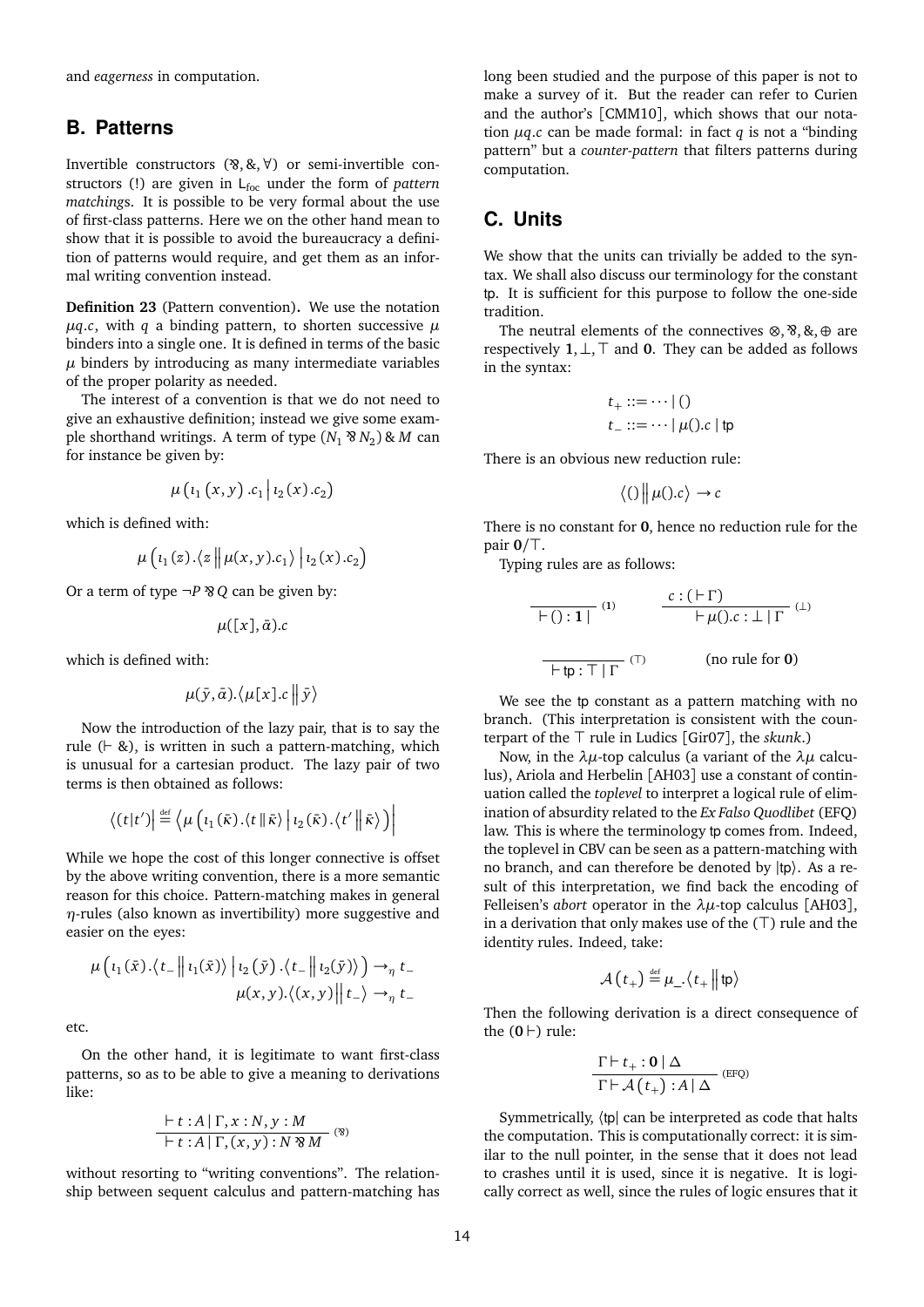won't be used, since there is no way to introduce a value of the dual type **0**.

## **D. Internal completeness**

*This section follows the tradition of one-sided sequents.*

Classical realisability admits here a notion similar to the internal completeness of the connectives of Ludics [Gir07].

*Remark* 24 (Daimon)*.* The following additional rule passes adequacy:

$$
\overline{c_0:(\vdash_{-}:A_1,\ldots,-:A_n)}\quad (\maltese)\ (\text{when }c_0\in\mathbb{L})
$$

In this section, we shall consider that type systems include this rule. This is allowed by the fact that this addition preserves the adequacy lemma.

**Proposition 25.** *Let R a set of closed values of the same polarity. The following two properties are equivalent:*

- 1.  $R^{\perp\perp}{}_{\vee} = R$
- *2. R is of the form*  $\mathbf{H}_{V}$  *with*  $\mathbf{H}$  *a behaviour.*

*Proof.* (1⇒2) Trivial. (2⇒1) One always has  $R \subseteq R^{\perp \perp}$ <sub>V</sub>. Now suppose  $R = H_V$  with **H** a behaviour. Since  $H_V \subseteq H$ and **H** is a behaviour, one has  $H_v^{\perp \perp} \subseteq H$ , hence  $H_v^{\perp \perp}$   $\subseteq$  $H_{\mathbb{V}}$ .  $\Box$ 

**Definition 26.** A set *R* of closed values of the same polarity is *complete* if one of the above two equivalent properties hold.

**Proposition 27.** *Let R and S be complete sets. The following properties hold:*

1.  $(R^{\perp\perp} \times S^{\perp\perp})^{\perp\perp} = (R \times S)^{\perp\perp};$ 2.  $(R^{\perp\perp} + S^{\perp\perp})^{\perp\perp} = (R + S)^{\perp\perp};$ 

$$
3. \ \ \downarrow (R^{\perp \perp}) = (\downarrow R)^{\perp \perp}.
$$

*Proof.* It is a rephrasing of lemma 38.

**Definition 28.** A command of the form  $\langle V_+ \parallel W \rangle$  where *V*<sub>+</sub> is a constructor among ⊗, ⊕, ∃, ! and *W* a constructor among ⊗, &, ∀ or of the form `(*V*) is *ill-formed* either if these constructors are not the dual of each other, or if the polarities of the sub-terms do not match the polarities of the variables bound in the counter-term.

An ill-formed command therefore never reduces and is never typable, unless with the  $\maltese$  rule, provided that the observation includes ill-formed commands.

**Proposition 29** (Internal completeness). Let  $\perp$  be:

- *1. a non-empty observation,*
- *2. that does not contain ill-formed commands,*
- *3. that is closed under* →*<sup>β</sup> reduction.*

*One then has:*

- $\emptyset$  (as a set of positive terms) and  $\{()\}$  are complete;
- For all R and S complete, the sets  $R \times S$ ,  $R + S$  and  $\downarrow R$ *are complete.*

*Proof.* Let  $\perp \!\!\! \perp$  be such an observation. In the following,  $\vdash$ denotes the typability in  $LK_{pol}$  with daimon. One takes  $c_0$  an element of  $\perp\!\!\!\perp$ . Case  $\emptyset$ : let  $V \in \emptyset^{\perp\perp}$  . One has for each  $t \in \mathcal{T}^0$ ,  $\langle V | t \rangle \in \mathcal{I}$ . This is impossible, since among these commands some are ill-formed. Hence  $\emptyset^{\perp\perp}{}_{\vee} = \emptyset$ . Case  $\{()\}\$ : let  $V \in \{()\}^{\perp\perp}$  v. One has  $\vdash \mu() . c_0 : \perp$ , hence  $\langle V \mid \mu() c_0 \rangle \in \mathbb{L}$  by adequacy. The latter is therefore not ill-formed and one has  $V = ()$  as expected. (Notice the importance of the absence of free variables here and in the rest of the proof.) Let *R* and *S* complete. Case  $R \times S$ : let  $V \in (R \times S)^{\perp\perp}$  *v*. One has  $\vdash \mu(\underline{\ } , \underline{\ } ) . c_0 : R^{\perp} \otimes S^{\perp}$ , hence  $\langle V \, || \, \mu(\_,\_)$ . $c_0 \rangle \in \bot$  and the latter is therefore not illformed. One has therefore *V* of the form  $(V_1, V_2)$  with *V*<sup>1</sup> and *V*<sup>2</sup> respectively of the same polarities as *R* and *S* (no ill-formed command and *V* is closed). Then let  $t \in R^{\perp}$ . One has  $\vdash \mu(\kappa, \_)$ . $\langle \kappa \parallel t \rangle : R^{\perp} \otimes S^{\perp}$ . Hence  $\langle (V_1, V_2) \mid \mid \mu(\kappa, \_) . \langle \kappa \mid \mid t \rangle \rangle \in \mathbb{L}$ . Since  $\perp$  is closed under  $\rightarrow$ <sub>β</sub> reduction, one has  $\langle V_1 \parallel t \rangle \in \mathbb{L}$ . Hence  $V_1 \in$  $R^{\perp\perp}$ . Hence *V*<sub>1</sub> ∈ *R* by completeness of *R*. Similarly one shows  $V_2 \in S$ , hence  $V \in R \times S$ . Case  $R + S$ : Let  $V \in$  $(R+S)^{\perp \perp}$  v. One has  $\vdash \mu(\iota_1(\_) \cdot c_0 | \iota_2(\_) \cdot c_0) : R^{\perp} \& S^{\perp}$ therefore  $\langle V \parallel \mu (i_1 (\_) . c_0 \mid i_2 (\_) . c_0 \rangle \in \mathbb{L}$  and *V* is of the form  $\iota_i(V^i)$  with  $i = 1$  and  $V'$  of the same polarity as *R* or with  $i = 2$  and  $V'$  of the same polarity as *S*. Suppose for instance  $i = 1$  and let  $t \in R^{\perp}$ . One has  $\vdash \mu(\iota_1(\kappa).\{\kappa \mid t\} | \iota_2(\_) . c_0) : R^\perp \& S^\perp$  and therefore  $\langle V \Vert \mu(t_1(\kappa), \langle \kappa \Vert t \rangle | t_2(\underline{\ }).c_0) \rangle \in \mathbb{L}$ . Hence  $\langle V' \Vert t \rangle \in$ ⊥ Hence  $V' \in R^{\perp \perp}$ , whence  $V' \in R$  by completeness of *R*. Completeness of  $\downarrow$ *R* is proved in a similar way.

It is easy to find *ad hoc* counter-examples to the above property in case of an observation that does not follows the conditions 1, 2 and 3. The constraints we have on the observation in order to get internal completeness define a very broad class of observations. For instance, all the examples we gave in this paper enjoy these properties. Also, the hypotheses have counterparts in Ludics:

- 1. Having a non-empty observation implies the existence of a daimon.
- 2. There's no equivalent to ill-formedness in Ludics.
- 3. The orthogonality of Ludics enjoys closure under reduction.

We mention another crucial property for the result: the absence of free variables in the commands. Like Ludics, Classical Realizability has found a way to get rid of variables: we only study closed terms.

We do not claim however that the set of constraints on the observation is minimal to get internal completeness.

**Corollary 30.** For R and S complete and when  $\perp$  meets the *requirements of the previous proposition, one has*  $|R \otimes S|_V =$  $R \times S$ . In particular,  $|A \otimes B|_{\mathbb{V}} = |A|_{\mathbb{V}} \times |B|_{\mathbb{V}}$ . (And similarly *for constructors*  $+$  *and*  $\downarrow$ .)

*Proof.* The first equality is a consequence of the two previous propositions. The second equality follows directly.  $\square$ 

 $\Box$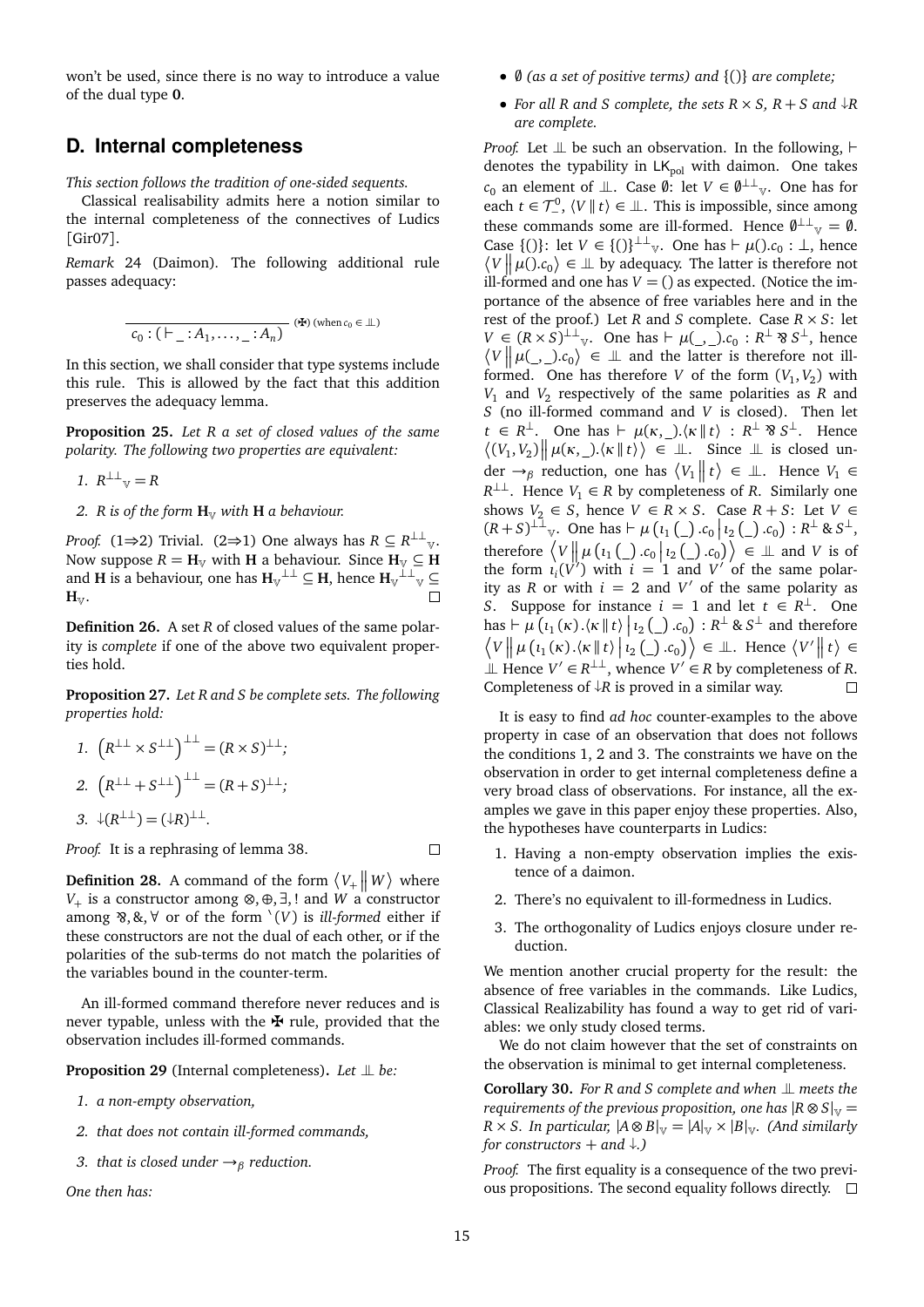#### **Applications**

There are behaviours not generated by their values; more generally:

**Proposition 31.** *An intersection of behaviours generated by their values is not generated by its values in general.*

*Proof.* Here is a counter-example. It is sufficient to take some observation  $\perp\!\!\!\perp$  that is non-empty, closed under  $\rightarrow$ reduction and that contains no ill-formed command. Take **1** =  $\mathcal{T}^0_+$  ∩ ∇ and **0** = **0**.<sup>10</sup> Take  $|\perp| = |1|^{\perp}$  and  $|\top| = |0|^{\perp}$ . Take  $H = |1 \oplus \top| \cap |0 \oplus \bot|$ . One has **1** and **0** complete (trivial for **1**, follows from the "no ill-formed command" constraint for **0**). The requirements of proposition 29 on completeness are met, hence one has  $H_v = 0 + 1^{\perp}$ . Now take  $t = \mu \alpha. \left\langle \iota_2 \left( \mu x. \left\langle \iota_1(x) \right| \middle| \alpha \right\rangle \right) \right|$  $\vert \alpha \rangle$ . From  $\vdash_{\mathsf{LK}_{pol}} t : X \oplus$ *X*<sup>⊥</sup> one concludes by adequacy  $\iota$  **i 1**  $\oplus$  *T* and *t* **l 0**  $\oplus$ ⊥. Hence  $t \in H$ . Take also  $c_0 \in C^0 \setminus \bot$ ,  $V_0 \in \mathbf{1}$  and  $u = \mu\left(\iota_1\left(\_\right) . c_0 \,|\, \iota_2(\alpha) . \langle V_0 || \alpha \rangle\right)$ . One has  $u \in H_V^{\perp}$ . But  $\langle t | u \rangle \rightarrow^* c_0 \notin \mathbb{L}$ , hence  $t \notin H_{\mathbb{V}}^{\perp}$  since  $\mathbb{L}$  is closed under  $\rightarrow$ .

**Shocking equalities** In Section 4 we defined a notion of polymorphism based on the value restriction, and claimed it enjoyed "shocking equalities" in the sense of Girard [Gir07] for a broad range of observations. Here's a proof of it:

**Proposition 32.** Let  $\perp$  be a non-empty observation, closed *under* →*<sup>β</sup> reduction and that does not contain ill-formed terms. Then the following equalities hold:*

$$
|AX (A \oplus B)| = |(AX A) \oplus (AX B)|
$$
  

$$
|AX (A \otimes B)| = |(AX A) \otimes (AX B)|
$$

*Proof.* The constraints for internal completeness are met. Therefore, according to Corollary 30:

$$
\bigcap_{R \in \Pi} |(A \oplus B) [R/X]|_{\mathbb{V}}
$$
  
= 
$$
\bigcap_{R \in \Pi} (|A[R/X]|_{\mathbb{V}} + |B[R/X]|_{\mathbb{V}})
$$
  
= 
$$
\bigcap_{R \in \Pi} |A[R/X]|_{\mathbb{V}} + \bigcap_{R \in \Pi} |B[R/X]|_{\mathbb{V}}
$$

Whence the result for ⊕. Same reasoning for ⊗.

#### $\Box$

# **E. CBV and CBN**  $\lambda$  **calculus in** L<sub>foc</sub>

We implemented in Section 2 the implication in the onesided setting. We go back on this example in the twosided setting, because it gives a more accurate and natural description for an implication. It should be stressed that the "translations" in  $LK_{pol}$  we give are local definitions, i.e. syntactic sugar.

We write here *v* the code and *e* the environment as in [CH00]. Take:

$$
A \rightarrow B \stackrel{\text{def}}{=} \neg^{-} A \otimes B
$$
  
\n
$$
\langle \lambda \kappa. \nu | \stackrel{\text{def}}{=} \langle \mu([\kappa], \bar{\kappa}'). \langle \nu | |\bar{\kappa}' \rangle | \qquad (\bar{\kappa}' \notin \mathcal{F} \mathcal{V}(\nu))
$$
  
\n
$$
| \nu \cdot e \rangle \stackrel{\text{def}}{=} |([\nu], e) \rangle
$$
  
\n
$$
\langle \nu \nu' | \stackrel{\text{def}}{=} \langle \mu \bar{\kappa}. \langle \nu | |\nu' \cdot \bar{\kappa} \rangle |
$$

Note that  $\neg^{-}A \otimes B$  is isomorphic to  $\neg A \otimes B$ , but we chose the former because it yields a more concise formulation in our setting. (They are equal if *A* is positive, and if *A* is negative then using  $\neg$  instead of  $\neg$  introduce a shift that would be there anyway because of the  $\delta$ .)

One has:

$$
\frac{\Gamma, \kappa : A \vdash \nu : B \mid \Delta}{\Gamma \vdash \lambda \kappa. \nu : A \rightarrow B \mid \Delta} \xrightarrow{(\vdash \rightarrow)}
$$
\n
$$
\frac{\Gamma \vdash \nu : A \mid \Delta \qquad \Gamma' \mid e : B \vdash \Delta'}{\Gamma, \Gamma' \mid \nu \cdot e : A \rightarrow B \vdash \Delta, \Delta'} \xrightarrow{(\rightarrow \vdash)}
$$
\n
$$
\frac{\Gamma \vdash \nu : A \rightarrow B \mid \Delta \qquad \Gamma' \vdash \nu' : A \mid \Delta'}{\Gamma, \Gamma' \vdash \nu \nu' : B \mid \Delta, \Delta'} \xrightarrow{(app)}
$$

We study two particular cases for  $A \rightarrow B$ :

**Case**  $N \rightarrow M$ . This corresponds to call-by-name. One has, for a positive value *E*:

$$
\langle v v' || E \rangle \rightarrow \langle v || v' \cdot E \rangle
$$

$$
\langle \lambda \alpha. v || v' \cdot E \rangle \rightarrow^{2} \langle v [v'/\alpha] || E \rangle
$$

These are the rules of reduction of a Krivine weak head reduction machine [Kri04], whose *stacks* are environmentvalues; or again the rules of the  $\bar{\lambda} \mu \tilde{\mu}$  calculus in call-byname [CH00].

**Case**  $P \rightarrow Q$ . One would expect this to correspond to call-by-value. One has:

$$
\langle v v' || e \rangle \rightarrow \langle v || v' \cdot e \rangle
$$
  

$$
\langle \lambda x. v || v' \cdot e \rangle \rightarrow^{\prime 6} \langle v' || \mu x. \langle v || E \rangle \rangle
$$

(Where  $\rightarrow$  ' is  $\rightarrow$  extended to sub-commands.)

This looks like the rules of the CBV  $\bar{\lambda}\mu\tilde{\mu}_{\nu}$  calculus, and  $P \rightarrow Q$  can be seen as some form of call-by-value, since its argument is "called by value". (In fact, any  $P \rightarrow A$  could.)

But this is not sufficient to translate the  $\bar{\lambda}\mu\tilde{\mu}_{\nu}$  calculus in  $L_{\text{foc}}$  (assuming that we are looking for a "syntactic sugar" kind of definition). Indeed, in  $\bar{\lambda}\mu\tilde{\mu}_v$ ,  $\langle \mu_{-}c_1 \|\tilde{\mu}_{-}c_2 \rangle$  reduces to  $c_1$ , while if the principal type of the cut is implication, it would reduce in  $L_{\text{foc}}$  to  $c_2$  with our above negative definition of implication.

More practically, a positive *λx*.*v*, i.e. an eager type for implication, is needed by common kinds of programming practises, such as the following definition of a mutable variable which is static to a function in OCaml:

```
let f =let r = ref []
  in function -> ...
```
 $\frac{10}{10}$ In case the syntax do not have the constructors () and  $\mu$ ().*c*, it is always possible to define the type **1** by replacing the latter constructors respectively by any  $V \in \mathcal{T}^0_{+\mathcal{V}}$  and  $\mu x.c$ ,  $x \notin \mathcal{FV}(c)$ . This allows us to give a proof that does not rely on units.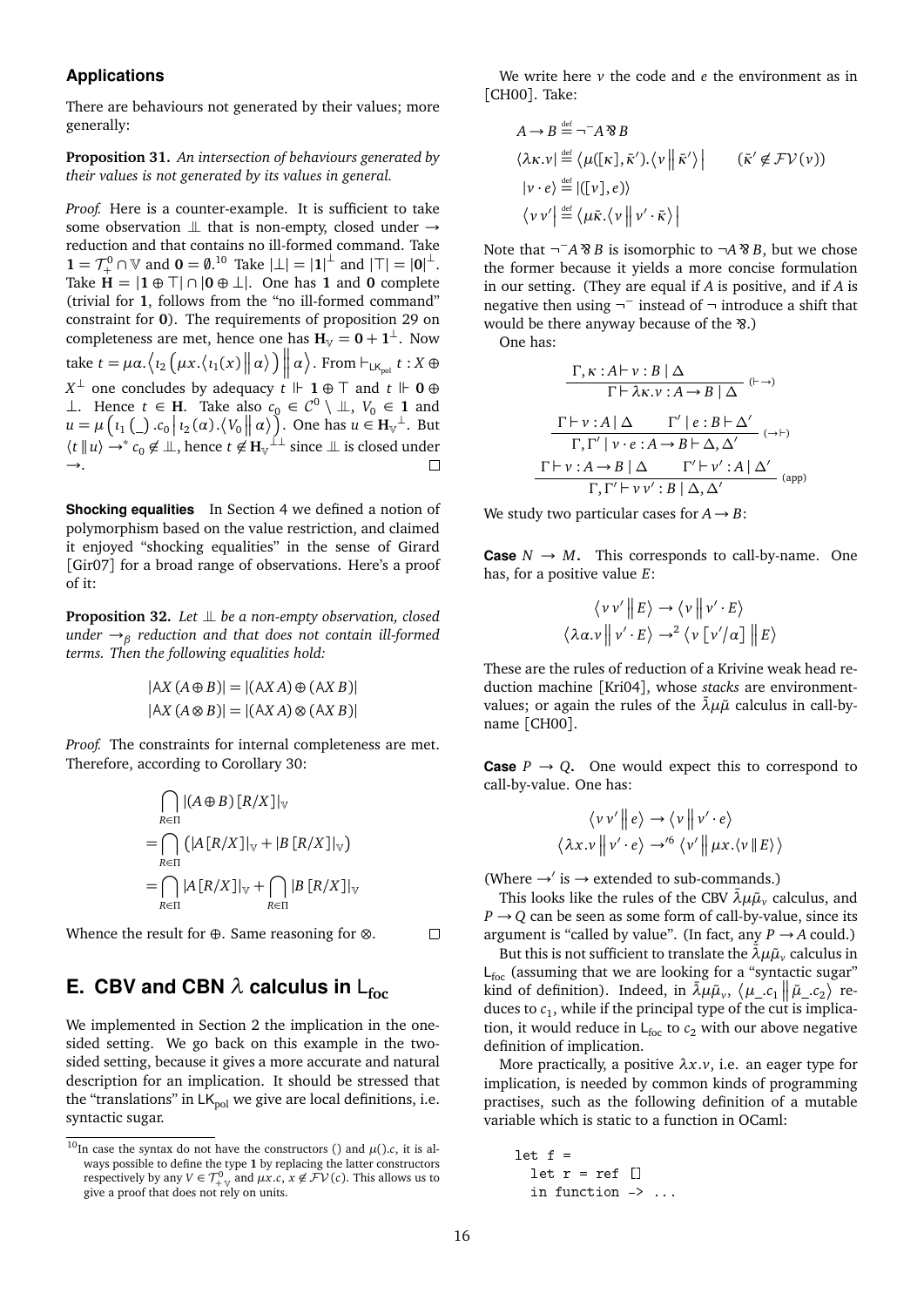which asks for an eager evaluation of the abstraction.

**The case of CBV** Curien-Herbelin's  $\bar{\lambda} \mu \tilde{\mu}_{\nu}$  is retrieved by forcing the positive polarity with a dummy positive constructor  $\downarrow$  as follows:  $\downarrow$ (¬*P* �� *Q*).<sup>11</sup> The connective  $\downarrow$  can for instance be implemented by an unary tensor, and has already been used in Section 2 to give a polarity to the quantifications.

Let us trivially extend the type system with the positive shift connective:

$$
\frac{\Gamma\vdash t:A|\Delta}{\Gamma\vdash \{t\}:\downarrow A|\Delta}(\vdash\downarrow)
$$
\n
$$
\frac{c:(\Gamma,\kappa:A\vdash\Delta)}{\Gamma|\mu\{\kappa\}c:\downarrow A\vdash\Delta}(\vdash)
$$

Now take:

def

$$
P \to Q \stackrel{\text{def}}{=} \sqrt{-P \otimes Q}
$$
  
\n
$$
\langle \lambda x. v | \stackrel{\text{def}}{=} \langle \{ \mu([x], \bar{\alpha}). \langle v | \bar{\alpha} \rangle \} \rangle
$$
  
\n
$$
|v \cdot e \rangle \stackrel{\text{def}}{=} |\mu \{ \alpha \}. \langle \alpha | ([v], e) \rangle \rangle
$$
  
\n
$$
\langle v v' | \stackrel{\text{def}}{=} \langle \mu \bar{\alpha}. \langle v | | v' \cdot \bar{\alpha} \rangle \rangle
$$
  
\n
$$
\langle \alpha \notin \mathcal{F} \mathcal{V}(v, v') \rangle
$$

We have the same typing rules for implication as before, and we now have the following rules of reduction:

$$
\langle v v' || e \rangle \rightarrow \langle v || v' \cdot e \rangle
$$
  

$$
\langle \lambda x. v || v' \cdot e \rangle \rightarrow^{\gamma} \langle v' || \mu x. \langle v || e \rangle \rangle
$$
  

$$
\langle V || \mu x. c \rangle \rightarrow c [V/x]
$$

In addition,  $\lambda x \cdot v$  is now a positive value. It is therefore possible to translate the  $\bar{\lambda} \mu \tilde{\mu}_\nu$  calculus by sending terms on positive terms and co-terms on negative terms, using the above implication.

Notice that the function is evaluated before its argument. Using the same encoding of implication, it is possible to implement the application  $v v'$  such that the evaluation of the argument comes before that of the function.

These encodings of the CBV and the CBN implications have been studied by Laurent [Lau02] in LLP.

# **F. Details on the difference with the original formulation of** LC

 $L_{\text{foc}}$  is a literal quotient<sup>12</sup> for LC; here are more details about this point. We choose to work with the one-sided convention for simplicity.

Let us remind that LC is based on the following decomposition of ∧ and ∨ in function of the polarities:

| $P \otimes Q$ | $N \otimes P$ |  | $\oplus$ O |       |
|---------------|---------------|--|------------|-------|
| ⊗             | $8 \, M$      |  | D          | N 8 M |

 $11$ One can also remain in the realm of LKQ by taking the isomorphic formula for implication:  $\neg_i(P \otimes \neg_i Q)$ .

 $12$ that is, a term syntax which is a quotient, in our case for the structural rules.

In order to emphasise the fact that L is a syntax for LC, we rephrase  $LK_{pol}$  with a stoup. One will deduce LC by encoding ∧ and ∨ as shown above.

### LK**pol with a stoup**

Let a distinguished negative variable that shall be written  $\star$ , with the particularity that it cannot be subject to weakenings or contractions. We shall write Π a context that is either empty or of the form  $\star$  : *P*. We shall suppose that contexts Γ, Δ... do not contain  $\star$ . The judgements of LK<sub>pol</sub> with a stoup are of the form:

$$
\vdash t_+ : P; \Gamma
$$
  
\n
$$
\vdash t_- : N; \Gamma, \Pi
$$
  
\n
$$
\vdash t_+ : P | \Gamma, \Pi
$$
  
\n
$$
c : (\vdash \Gamma, \Pi)
$$

The stoup of a sequent is either  $t_+$ : *P* in  $\vdash t_+$ : *P*;  $\Gamma$ , or  $\star$  *: P* when is appears in the sequent. Notice the semicolon for negative terms: this is a convention that simplifies the rules of inference and corresponds to our choice of declaring "value" any negative term.

 $LK_{pol}$  is formulated with a stoup in fig. 5. As is, derivable sequents of the form  $\vdash t : A; \Gamma, \Pi$  enjoy that *t* is a value.

Formulated like this,  $LK_{pol}$  therefore has its positive constructors restricted to values. But if one wants to be comfortable, generic positives  $(t, u)$ ,  $t_i(t)$ ... can be redefined. For instance, one can take:

$$
(t, u) \stackrel{\text{def}}{=} \mu \alpha. \langle t \mid \mid \mu x. \langle u \mid \mid \mu y. \langle (x, y) \mid \mid \alpha \rangle \rangle \rangle
$$

which allows the derivation:

$$
\frac{\vdash t:A|\Gamma\qquad \vdash u:B|\Delta}{\vdash(t,u):A\otimes B|\Gamma,\Delta}(\otimes)
$$

This is where the arbitrary choice between the left and the right of the pair is made. This definition justifies the rule →*<sup>ς</sup>* for the eager pair, and it goes the same with other connectives.

#### **Central terms**

The description of LC would not be complete without the following additional rules for handling the stoup:

$$
\frac{\vdash t_{+}: P; \Gamma \qquad \vdash t_{-}: P^{\perp}; \Delta, \Pi}{\langle t_{+} \Vert t_{-} \rangle : (\vdash \Gamma, \Delta, \Pi)} \quad (P\text{-cut})
$$
\n
$$
\frac{c : (\vdash \Gamma, \star : P)}{\vdash \mu \star . c : P; \Gamma} (\mu \star)
$$

These rules allows to derive no additional term (the rule  $\mu$ <sup>\*</sup> is redundant with the rule  $\mu$ ). However, they extend the subset of positive values into a subset of *central* terms (terms  $t_{+}$  typable in  $\vdash t_{+} : P; \Gamma$ ), that behave like values without necessarily being values. For such a term  $t_{+}$ , the reduction:

$$
\langle t_+ \big| \big| \mu x.c \rangle \to' c \left[ t_+ / x \right] \tag{1}
$$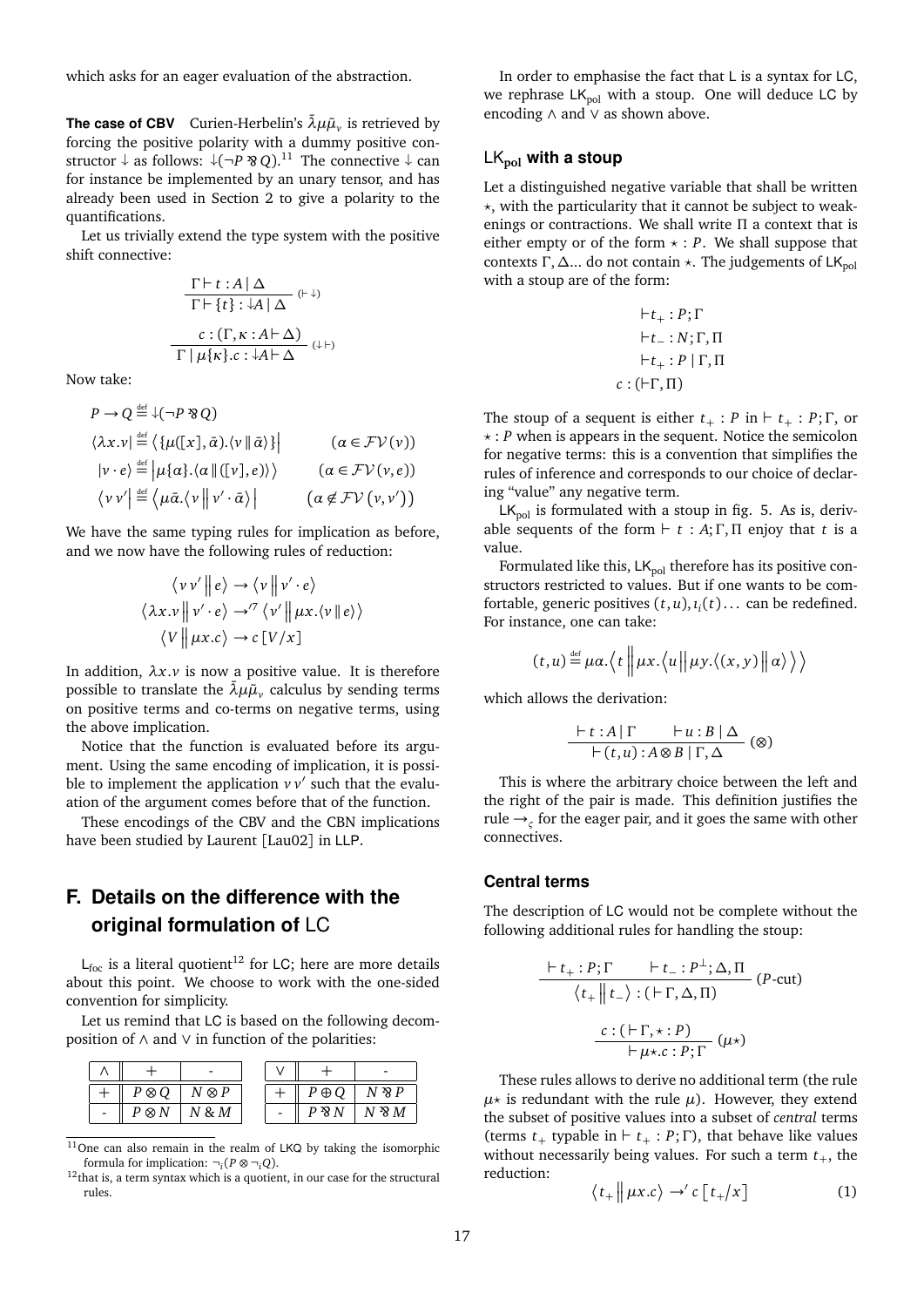$LK_{\text{pol}}$  (one-sided, with explicit stoup)

**Identity**

$$
\frac{c:(\vdash x:N,\Gamma,\Pi)}{\vdash \mu x.c:N,\Gamma,\Pi} \quad (ax+) \quad \overline{\vdash \alpha:N,\alpha:N^{\perp}} \quad (ax-)
$$
\n
$$
\frac{c:(\vdash x:N,\Gamma,\Pi)}{\vdash \mu x.c:N,\Gamma,\Pi} \quad (\mu) \quad \frac{c:(\vdash \alpha:P,\Gamma,\Pi)}{\vdash \mu \alpha.c:P|\Gamma,\Pi} \quad (\mu) \quad (\text{possibly with } \alpha = \star)
$$
\n
$$
\frac{\vdash t_{-}:N;\Gamma \quad \vdash t_{+}:N^{\perp}|\Delta,\Pi}{\langle t_{+}||t_{-}\rangle:(\vdash \Gamma,\Delta,\Pi)} \quad (N\text{-cut}) \quad \frac{\vdash t_{+}:P;\Gamma}{\vdash t_{+}:P|\Gamma} \quad (\text{der})}
$$

**Logic**

$$
\frac{\vdash t:A;\Gamma \quad \vdash u:B;\Delta}_{\vdash (t,u):A\otimes B;\Gamma,\Delta}(\otimes) \qquad \frac{c:(\vdash \kappa:A,\kappa':B,\Gamma,\Pi)}{\vdash \mu(\kappa,\kappa').c:A\otimes B;\Gamma,\Pi}(\otimes)
$$
\n
$$
\frac{c:(\vdash \kappa:A,\Gamma,\Pi) \quad c':(\vdash \kappa':B,\Gamma,\Pi)}{\vdash \mu(\iota_1(\kappa).c|_{\iota_2}(\kappa').c'):A\otimes B;\Gamma,\Pi}(\otimes) \qquad \frac{\vdash t:A;\Gamma}{\vdash \iota_1(t):A\oplus B;\Gamma}(\oplus_1) \qquad \frac{\vdash t:B;\Gamma}{\vdash \iota_2(t):A\oplus B;\Gamma}(\oplus_2)}{\vdash \iota_1(t):A\oplus B;\Gamma}(\oplus_2)
$$
\n
$$
\frac{\vdash t:A[P/X];\Gamma}{\vdash \{\iota\}:\exists XA;\Gamma}(\exists) \qquad \frac{c:(\vdash \kappa:A,\Gamma,\Pi)}{\vdash \mu\{\kappa\}.c:\forall XA;\Gamma,\Pi}(\forall) (X \notin \mathcal{FV}(\Gamma))}
$$
\n
$$
\frac{\vdash \iota_1(t):A;\Gamma,\Pi}{\vdash \mu(\iota_1(t):A;\Gamma,\Pi}(\Gamma)) \qquad \frac{c:(\vdash \Gamma,\Pi)}{\vdash \mu(\iota_1(t):A;\Gamma,\Pi}(\Gamma))}{\text{for } \pi\text{ the for } 0}
$$

**Structure** Contractions, weakenings outside the stoup.

Figure 5:  $LK_{pol}$  with explicit stoup.

has a meaning from the point of view of semantics.

An example of such a central term is  $\mu$ \*.  $\langle V \parallel \mu \kappa. \langle V_+ \parallel \star \rangle$   $\rangle$  which can be read "let  $\kappa = V$  in  $V_+$ "; in this case the above reduction does not violate Church-Rosser. Another example of a central term, for which  $\rightarrow'$  violates Church-Rosser, is  $\mu \star \langle \alpha \mid | (\star, \kappa'') \rangle$  which is one half of the dissociativity morphism. This justifies the rejection of  $\rightarrow'$  as a reduction rule, even if we have to accept it as a kind of observational rule.

Last, let us notice that according to [Gir91]  $\mu_-\langle V_+ \big\|$  tp $\rangle$ , which reads " $\mathcal{A}(V_+)$ ", would be central.

# **G. Neutral Atoms**

Being a term syntax,  $L_{foc}$  is essentially a quotient for the structural rules of logic, which concurs to its aim of being readable and writeable. Proof nets have a less natural treatment of contraction and weakening, but offer a quotient on the identity rules. This gives proof nets and term syntaxes such as  $L_{\text{foc}}$  complementary roles.

 $L_{\text{foc}}$  is the only quotient of linear logic that at the same time accounts for full LL, including the additives, and remains simple. (Proof nets, with a different purpose, indeed have a less modest treatment of the additives). The only difference with LL is the fact that atoms have a polarity. For instance, proving  $\forall X(X \rightarrow X)$  in LL amounts to proving both  $\forall X(X \to X)$  and  $\forall X(X^{\perp} \to X^{\perp})$  in our system.

Since each non-atomic formula has a polarity, this is a natural constraint that simplifies the term syntax. Let us make the difference of expressivity more precise: we will see that the difference in terms of provability is small compared to the bureaucracy that would be required in order to lift this constraint of polarity on the atoms.

Suppose we want to extend our system with "neutral" atoms we shall write  $X^?$ , that are not subject to such a constraint of polarity.  $X<sup>?</sup>$  could therefore be replaced either by a positive or by a negative formula.

Obtaining a derivation that contains such a neutral atom is equivalent to obtaining the derivations that correspond to each choice of a polarity for this atom. Such a derivation can therefore be seen as the superposition of two proofs. In fact, we can assume that these two proofs only differ where the axiom rule for  $X<sup>2</sup>$  appear, the rest of the proof being the same.

In particular, the axiom rule for  $X<sup>2</sup>$  itself can be seen as the superposition of the two axiom rules: it could be written  $\overline{K}: X^2 | \kappa : X^{2\perp}$ , standing for  $\overline{K}: X | x : X^{\perp}$  if we eventually decide to replace *X* ? by a positive formula, or standing for  $\overline{\vdash \alpha : X^{\perp} \mid \alpha : X}$  if we eventually decide to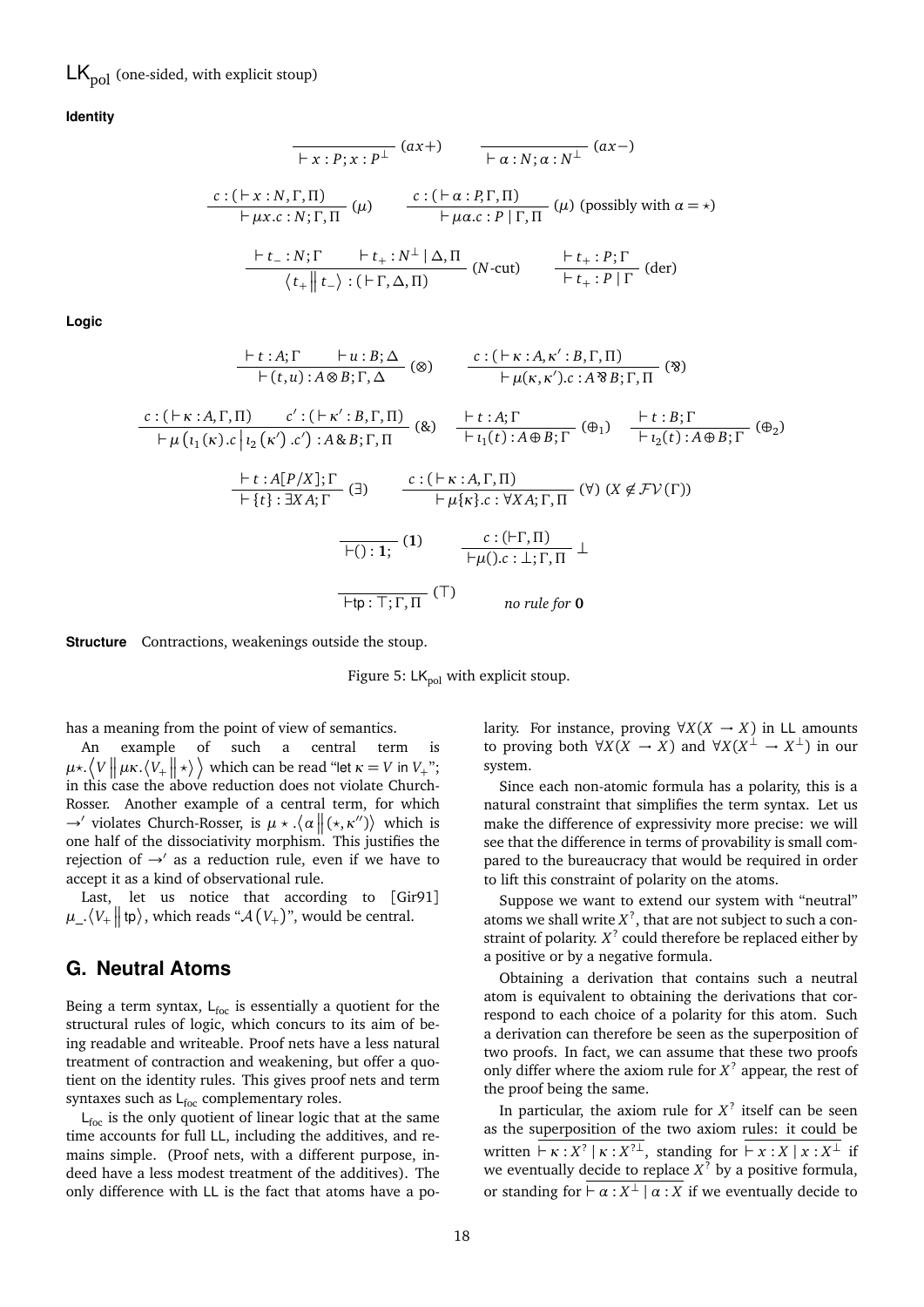replace *X* ? by a negative formula. This means that with the convention according to which  $\kappa, \kappa', \ldots$  denote variables that can either become positive or negative, a unique term represents this superposition of proofs.

For instance, a proof of  $\forall X(X^? \rightarrow X^?)$  will be obtained when both  $\forall X(X \rightarrow X)$  and  $\forall X(X^{\perp} \rightarrow X^{\perp})$  are proved. Proofs of these two formulae are respectively  $\mu\{(x,\alpha)\}\cdot\langle x \parallel \alpha \rangle$  and  $\mu\{(a,x)\}\cdot\langle a \parallel x \rangle$ . The corresponding proof of  $\forall X(X^? \rightarrow X^?)$  would therefore be written  $\mu\{(\kappa,\kappa')\}.\langle\kappa\Vert\kappa'\rangle.$ 

The fact that all these proofs are identical up to the axiom rules also shows that given a proof of *A*, we can deduce proofs of all the *B* such that *B* is obtained from *A* by changing the polarity of some atoms. Giving neutral variables a formal status in the syntax would therefore solve the question of the polarity of atoms. The additional bureaucracy neutral variable would require would however obfuscate the presentation without a strong motivation. This is why we did not introduce them.

### **H. Detailed proofs**

We give detailed proofs for the results given in the main sections.

#### **H.1. Subject Reduction**

**Proposition 33.** Let  $c \rightarrow c'$ . If c is typable in LL (respec*tively* LK*pol) in a context* <sup>Γ</sup>*, then c*<sup>0</sup> *is typable in* LL *(resp.* LK*pol) in the context* Γ*.*

*Proof.* There is more bureaucracy than difficulty in this result. We shall avoid bureaucracy here, for instance regarding the structural rules, and will therefore only give an intuitive proof. This will be sufficient to explain why the focalising reduction strategy yields subject reduction for LL. We shall only treat LL since it is less liberal than LK<sub>pol</sub>. By case on the origin of  $c \rightarrow c'$ .

- 1. Case  $\langle \mu \kappa.c \mid V \rangle \rightarrow_{\mu} c[V/\kappa]$ . If *κ* is not subject to contractions or weakenings in *c*, then we can make the linear substitution of axiom rules for *κ* in the derivation of *c* by the derivation of *V*, since the context of *V* in turn won't be subject to contraction or weakenings. Otherwise, it means *κ* is of type ?*A* in Γ, and therefore *V* is of type !*A* <sup>⊥</sup>. It means *V*, which is a value by hypothesis, either comes from an axiom rule or from a promotion. In both cases, the context of *V* is of the form ?∆. This allows the substitution of the axiom rules for *κ* in the derivation of *c*, structural rules on ?∆ replacing those on ?*A*.
- 2. Case  $c \rightarrow_{\beta} c'$ . A local transformation of the proof reduces the situation to the previous case. For instance, in the case  $c = \langle (V, V') | \mu(\kappa, \kappa').c_0 \rangle$ , one has  $\langle V \mid \mu \kappa \langle V' \mid \mu \kappa' \cdot c_0 \rangle$   $\rangle \rightarrow^2 c'$ . The left hand side is typable in Γ, and the previous case shall be applied twice.

In the special case of  $c = \langle \{V\} \mid \mid \mu \{k\} . c_0 \rangle$  (a cut between  $\exists X A$  and  $\forall X A^{\perp}$ ), by hypothesis there exists a formula *P* such that *V* is of type *A*[*P*/*X*]. Replacing *X* by *P* in the derivation of  $\mu$ *K*.*c*<sub>0</sub> gives it the type  $A^{\perp}[P/X]$  and we are reduced to the case  $\langle V \nparallel \mu \kappa . c_0 \rangle$ .

3. Case  $c \rightarrow_c c'$ : straightforward.

 $\Box$ 

 $\Box$ 

#### **H.2. Generation lemma**

**Lemma 34** (Generation)**.** *If A is a closed formula, then* |*A*| *is generated by the set of its values.*

The proof requires the lemmas that follow.

**Lemma 35.** Let T be a subset of  $\mathcal{T}^0_+$  $\tau^0$  (resp.  $\tau^0$ ) and let c ∈ C *with*  $FV(c) = \{k\}$  *where*  $k$  *is a positive (resp. negative) variable. If for each*  $V \in T_{\mathbb{V}}$  *one has*  $c[V/\kappa] \in \mathbb{I}$ , then  $μ$ *κ.c* ∈  $T$ <sup> $\downarrow$ </sup>.

*Proof.* Follows from saturation of  $\perp$  since  $\langle V \Vert \mu \kappa.c \rangle \rightarrow \mu$  $c[V/\kappa] \in \mathcal{L}$ .

**Lemma 36.** *Whenever*  $U \subseteq U' \subseteq H$  *and*  $U$  generates  $H$ *, then U*<sup>0</sup> *generates* **H***. In particular, if a behaviour is generated by a set of values, then it is generated by the set of its values.*

*Proof.* Straightforward.

**Lemma 37.** *If* **H** is a behaviour, then  $\mathbf{H}_{\mathbb{V}}^{\perp\perp}$   $\mathbb{V} = \mathbf{H}_{\mathbb{V}}$ .

*Proof.* ( $\supseteq$ ) Trivial. ( $\subseteq$ ) Since **H** is a behaviour and  $H_v \subseteq H$ , one has  $H_{V}^{\perp\perp} \subseteq H$ , hence the result.

**Lemma 38.** *Let* **H** *and* **G** *be two behaviours. The following properties hold:*

1.  $\mathbf{H}_{\mathbb{V}}^{\perp\perp} \times \mathbf{G}_{\mathbb{V}}^{\perp\perp} \subseteq (\mathbf{H} \times \mathbf{G})_{\mathbb{V}}^{\perp\perp};$ 2.  $\mathbf{H}_{\mathbb{V}}^{\perp\perp} + \mathbf{G}_{\mathbb{V}}^{\perp\perp} \subseteq (\mathbf{H} + \mathbf{G})_{\mathbb{V}}^{\perp\perp};$ 3.  $\downarrow$ **(H**<sub>V</sub><sup> $\perp$ </sup>)  $\subseteq$  ( $\downarrow$ **H**<sub>V</sub>)<sup> $\perp$ </sup>.

(1) Let  $t \in H_{\mathbb{V}}^{\perp \perp}$  and  $u \in G_{\mathbb{V}}^{\perp \perp}$ ; let  $v \in (H \times G)_{\mathbb{V}}^{\perp}$ . If  $t, u \in \mathbb{V}$ , then  $(t, u) \in H_{\mathbb{V}} \times G_{\mathbb{V}}$  by lemma 37. Yet, by definition,  $(\mathbf{H} \times \mathbf{G})_{V} = \mathbf{H}_{V} \times \mathbf{G}_{V}$ , hence  $\langle (t, u) | v \rangle \in \mathbb{L}$ . Otherwise, one has:

$$
\langle (t, u) \| \nu \rangle \rightarrow \langle t \|\mu \kappa. \langle u \| \mu \kappa'. \langle (\kappa, \kappa') \| \nu \rangle \rangle
$$

By saturation of  $\perp\!\!\!\perp$ , it is sufficient to show  $\langle t \rangle \Big\| \mu \kappa \cdot \langle u \Vert \mu \kappa' \cdot \langle (\kappa, \kappa') \Vert v \rangle \rangle \Big\rangle \in \mathbb{L}$ . But for each  $\vert$  $t' \in H_{\mathbb{V}}$  and  $u' \in G_{\mathbb{V}}$ , by definition of *v*, one has  $\langle (t', u') \mid v \rangle \in \mathbb{L}$ . Therefore  $\mu \kappa'.\langle (t', \kappa') \mid v \rangle \in G_{v}$ by lemma 35. Hence  $\langle u \nVert \mu \kappa'. \langle (t', \kappa') \nVert v \rangle \rangle \in \mathbb{L}$  by hypothesis on *u*. Hence  $\mu \kappa \cdot \langle u \mid \mu \kappa' \cdot \langle (\kappa, \kappa') \mid v \rangle \rangle \in H_{\mathbb{V}}^{\perp}$ by lemma 35. Hence the result by hypothesis on *t*. (2) and (3): same reasoning.  $\Box$ 

*Proof (Generation lemma).* By induction on the size of *A*. Case *A* negative: the result is trivial (by convention). Case  $A = R$ :  $|A| = R^{\perp \perp}$  and is generated by its values since *R* is a set of values (lemma 36). Case  $A = B \otimes C: |B| \times |C|$  is equal to  $|B|_v^{\perp\perp} \times |C|_v^{\perp\perp}$  by induction hypothesis, and is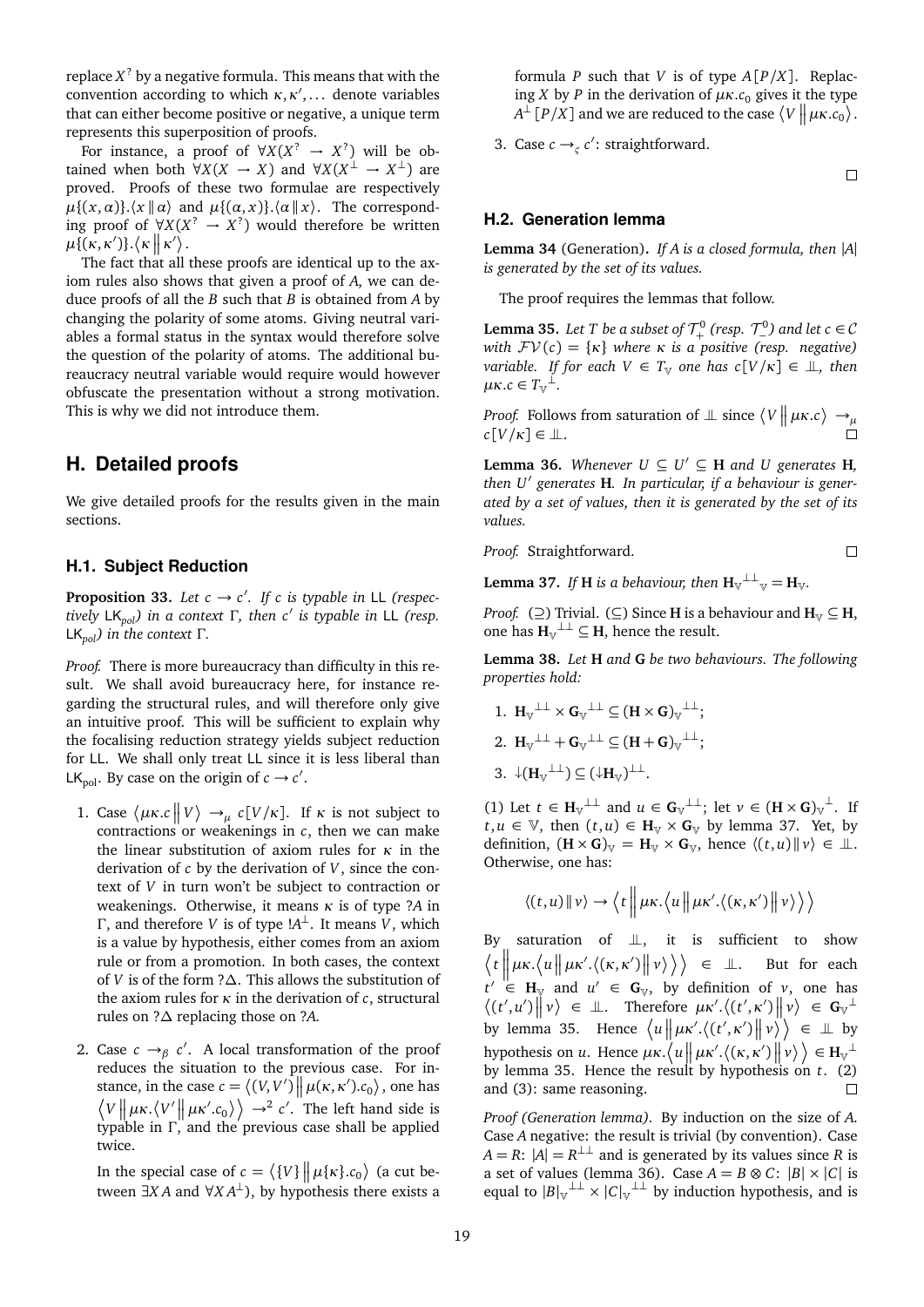therefore included in  $(|B| \times |C|)_v^{\perp \perp}$  by lemma 38. Hence |*A*| is generated by  $(|B| \times |C|)$ <sub>V</sub>. Case  $A = B \oplus C$ : same proof with  $\times$  replaced by +. Case  $A = |B|$ : |A| is equal to  $(|B|)^{\perp}$  with  $|B|$  a set of values; hence  $|A|$  is generated by its values. Case  $A = 1$ : *A* is generated with  $\{( )\}$ ; it is therefore generated by its values. Case  $A = 0$ : *A* is generated by  $\emptyset$ ; it is therefore generated by its values. Case  $A = \exists X B$ : Similarly to the case  $\otimes$ , one deduces  $(\downarrow |B[R/X]|)_{\vee}^{\perp} \subseteq (\downarrow |B[R/X]|)^{\perp}$ . Therefore:

$$
\bigcap_{R\in\Pi} (\downarrow|B[R/X]|)_{\mathbb V}^{\perp} \subseteq \bigcap_{R\in\Pi} (\downarrow|B[R/X]|)^{\perp}
$$

and by basic property of the orthogonal, one has |∃*X B*| generated by  $\bigcup_{R\in\Pi} (\downarrow|B[R/X]|)_{\mathbb V}$ , which is a set of values.

**Corollary 39.** *Let A be a closed formula and*  $c \in \mathcal{C}$  *with*  $FV(c) = \{k\}$  where  $\kappa$  *is a variable of the same polarity as A. If for all*  $V \in |A|_V$ *, one has*  $c[V/\kappa] \in I$ *, then*  $\mu \kappa$ *.c*  $\Vdash A^{\perp}$ .

*Proof.* Direct application of lemma 35 and the generation theorem.  $\Box$ 

**Corollary 40** (Substitution). Let A a formula with  $\mathcal{F}V(A)$ *of the form*  ${X}$  *and P a closed positive formula.*  $|P|_V$  *is a parameter and one has:*

$$
|A[P/X]| = |A[|P|_{\mathbb{V}}/X]|
$$

*Proof.* By induction on the size of *A*. Key cases are for *A* an atom. If  $A = X$ , then  $|A [|P|_V / X]| = |P|_V | = |P|_V^{\perp \perp}$ , and similarly for  $A = X^{\perp}$ . One concludes with the theorem of generation.  $\Box$ 

#### **H.3. Adequacy lemma**

Theorem 41 (Adequacy Lemma, LK<sub>pol</sub>). Let c a com*mand (respectively t a term) typable in* LK*pol, of type*  $\vdash$  Γ (resp. of type  $\vdash$  t : B | Γ) where  $\Gamma = \kappa_1$  :  $A_1, \ldots, K_n : A_n$ . These formulae have  $X_1, \ldots, X_m$  as their *free variables. Let R*<sup>1</sup> , . . . ,*R<sup>m</sup>* ∈ Π *be parameters and*  $u_1, \ldots, u_n$  be closed terms. One writes  $\left[ \overrightarrow{u}_i / \overrightarrow{\kappa}_i \right]$  the sub*stitution*  $[u_1/\kappa_1,\ldots,u_n/\kappa_n]$  and  $\left[\overrightarrow{R}_j/\overrightarrow{X}_j\right]$  the substitu*tion*  $[R_1/X_1, \ldots, R_m/X_m]$ ; one writes for all  $i \le n$ ,  $A'_i =$  $A_i \left[ \overrightarrow{R}_j / \overrightarrow{X}_j \right]$ , which is closed. If  $u_1 \Vdash A_1^{\perp}$  $\frac{1}{1}, \ldots, u_n \Vdash A_n^{\prime \perp}$ *n , then*  $c \left[ \overrightarrow{u_i} \right] \overrightarrow{\kappa_i} \right] \in \mathbb{L}$  (resp.  $t \left[ \overrightarrow{u_i} \right] \overrightarrow{\kappa_i} \right] \Vdash B'$  where  $B' = B \left[ \overrightarrow{R}_j / \overrightarrow{X}_j \right]$ ).

*Proof.* By induction on the derivation of *c* and *t*. (Activation)  $\vdash \mu \kappa.c : B \mid \Gamma$  comes from  $c : (\vdash \kappa : B \mid \Gamma)$ . This follows from the induction hypothesis and corollary 39. (Cut)  $\langle t \mid t' \rangle : (- \Gamma, \Gamma')$  comes from  $\vdash t : B \mid \Gamma$ and from  $\vdash$   $\dot{t}' : B^{\perp} \mid \Gamma'$ , with  $\Gamma = \{ \kappa_j : A_j \mid j \leq i \}$ and  $\Gamma' = {\kappa_j : A_j | j > i}$  for a given  $0 \le i \le n$ . One has by induction hypothesis  $t \left[ \vec{u} \right]_{\leq i} \left| \vec{k} \right| \neq B'$ and  $t' \left[ \overrightarrow{u}_{j>i} \right] \overrightarrow{\kappa}_{j>i} \left] \Vdash B'^{\perp}$ . Since  $B^{\perp} \left[ \overrightarrow{R}_j \right] \overrightarrow{X}_j \left] =$  $\left| B\left[\overrightarrow{R}_j\right|\overrightarrow{X}_j\right]$  $\downarrow$ , one has  $\langle t | t' \rangle \left[ \overrightarrow{u}_i / \overrightarrow{\kappa}_i \right] \in \mathbb{L}$ . (Weakening, contraction) Trivial. (Tensor)  $\vdash (t, u) : B \otimes C \mid \Gamma, \Gamma'$ 

comes from  $\vdash t : B \mid \Gamma$  and from  $\vdash u : C \mid \Gamma'$ . The result comes from  $|B'| \times |C'| \subseteq |B' \otimes C'|$ . (Plus) Case similar to the tensor. (Par)  $\vdash \mu(\kappa, \kappa').c : B \otimes C \mid \Gamma$  comes from *c* :  $(F \kappa : B, \kappa' : C, \Gamma)$ . Let  $(V, V') \in |B'| \vee \kappa |C'| \vee \kappa$ . One takes  $c' = c \left[ \vec{u_i} / \vec{\kappa_i} \right]$ . One has  $c' \left[ V, V'/\kappa, \kappa' \right] \in \mathbb{L}$ by induction hypothesis. Hence  $\langle (V, V') | \mu(\kappa, \kappa') \cdot c' \rangle$  $\perp \!\!\!\perp$  by saturation. Hence  $\mu(\kappa, \kappa')$ . $c' \in (|B'^{\perp}| \times |C'^{\perp}|)_{\nu}^{\perp}$ . The latter is included in  $(|B'^{\perp}| \times |C'^{\perp}|)^{\perp}$  by the generation theorem and by lemma 38. (With) Case similar to the par. (Extraction)  $\vdash \{t\}$  :  $\exists XB \mid \Gamma$  comes from  $\vdash t : B[P/X] \mid \Gamma$ , with *X* distinct from  $X_1, \ldots, X_m$ . One takes  $P' = P \left[ \overrightarrow{R}_j / \overrightarrow{X}_j \right]$ . By the corollary of substitution 40, one has  $\left| B' \left[ P' \right] \right| = \left| B' \left[ P' \right] \left| \left| P' \right| \right| X \right] \right|$ . By induction hypothesis, one has  $t \left[ \frac{1}{u} \int_{i}^{u} \vec{k} \right] \left[ \frac{1}{u} \int_{i}^{u} f(x) dx \right]$ . Hence  $\left[\vec{u_i} \middle| \vec{k_i}\right] \in \mathbb{R}^p \left[\left|P'\right| \vee \left|X\right|\right]$ . Hence  $\left\{t\right\} \left[\vec{u_i} \middle| \vec{k_i}\right] \Vdash$  $\exists X \overrightarrow{B}$ . (Generalisation)  $\vdash \mu\{\kappa\}$ .*c* :  $\forall X \overrightarrow{B}$  |  $\Gamma$  comes from  $c : ( \vdash \kappa : B | \Gamma )$ , with *X* distinct from  $X_1, \ldots, X_m$ . By a basic property of the orthogonal, one has  $|\forall X B'|$  =  $\bigcap_{R\in\Pi} (\downarrow B'[R/X]] \bigg)$ <sup> $\perp$ </sup>. Let  $R \in \Pi$  and  $\{V\} \in \downarrow B'[R/X] \big|_{\mathbb{V}}$ . One has  $\langle \{V\} \mid \mu\{\kappa\}, c' \rangle \rightarrow c' [V/\kappa] \in \mathbb{L}$  by induction hypothesis, hence  $\mu\{\kappa\} . c' \in \left(\downarrow \left| B' \left[ R/X \right] \right|\right)_{\mathbb{V}}$  $\overline{\phantom{a}}$ . This is included in  $\left(\frac{1}{P} \left[ R/X \right]\right)^{\perp}$  by the generation theorem and lemma 38.  $(i, \perp$  and  $\uparrow$ ) Trivial.

*Remark* 42*.* The adequacy lemma holds if one substitutes "LL" for "L $K_{pol}$ ". The proof shall then be extended with the following:

*Proof (Adequacy lemma, LL).* (Dereliction)  $\vdash$   $\dot{\ }$   $(t)$  :?*B* |  $\kappa_1: A_1, \ldots, \kappa_n: A_n$  comes from  $\vdash t: B \mid \kappa_1: A_1, \ldots, \kappa_n: A_n$ . One takes  $t' = t \left[ \overrightarrow{u_i} / \overrightarrow{\kappa_i} \right]$ . Let  $\mu^\backprime(\kappa) . c \in \left[ \left| B'^{\perp} \right| \right]$ . One has by definition  $V \in |B'| \Rightarrow c [V/\kappa] \in \mathbb{L}$ . If  $t^{\prime}$  is a value, then  $\langle \mu'(k), c \mid | \langle t' \rangle \rangle \rightarrow c \left[ t'/k \right] \in \mathbb{L}$  since by induction hypothesis  $t' \in |B'|$ , hence the result. Otherwise, one has  $\langle \mu'(k) . c \parallel ' (t') \rangle \rightarrow \langle t' \parallel \mu \kappa', \langle \mu'(k) . c \parallel ' (k') \rangle$ with  $\mu \kappa' \cdot (\mu'(\kappa) \cdot c \parallel' (\kappa') ) \in |B'|$ , hence the result with  $t' \in |B'|$ . (Promotion)  $\vdash \mu^{\setminus}(\kappa).c' : B \mid \kappa_1 : ?A_1, \ldots, \kappa_n :$ ?*A<sub>n</sub>* comes from *c* : ( $\vdash \kappa : B, \kappa_1 : ?A_1, \ldots, \kappa_n : ?A_n$ ). One has by induction hypothesis, for each  $t \in |B^{\perp}|$ ,  $c \left[ \vec{u}_i / \vec{k}_i \right]$  [ $t/\kappa$ ]  $\in \mathbb{L}$ . Hence  $\mu^{\backprime}(\kappa) \cdot c \left[ \vec{u}_i / \vec{k}_i \right] \in$  $!|\bar{B}'|.$  $\overline{\phantom{a}}$ 

#### **References**

- [AH03] Zena M. Ariola and Hugo Herbelin. Minimal classical logic and control operators. In *ICALP '03*, volume 2719 of *LNCS*, pages 871–885. Springer, 2003.
- [And92] Jean-Marc Andreoli. Logic programming with focusing proof in linear logic. *Journal of Logic and Computation*, 2(3):297–347, 1992.
- [BD03] Emmanuel Beffara and Vincent Danos. Disjunctive normal forms and local exceptions. In *ACM SIGPLAN Int. Conf. Func. Prog.*, pages 203–211, Uppsala, Sweden, 2003.
- [CH00] Pierre-Louis Curien and Hugo Herbelin. The duality of computation. *ACM SIGPLAN Notices*, 35(9):233– 243, 2000.